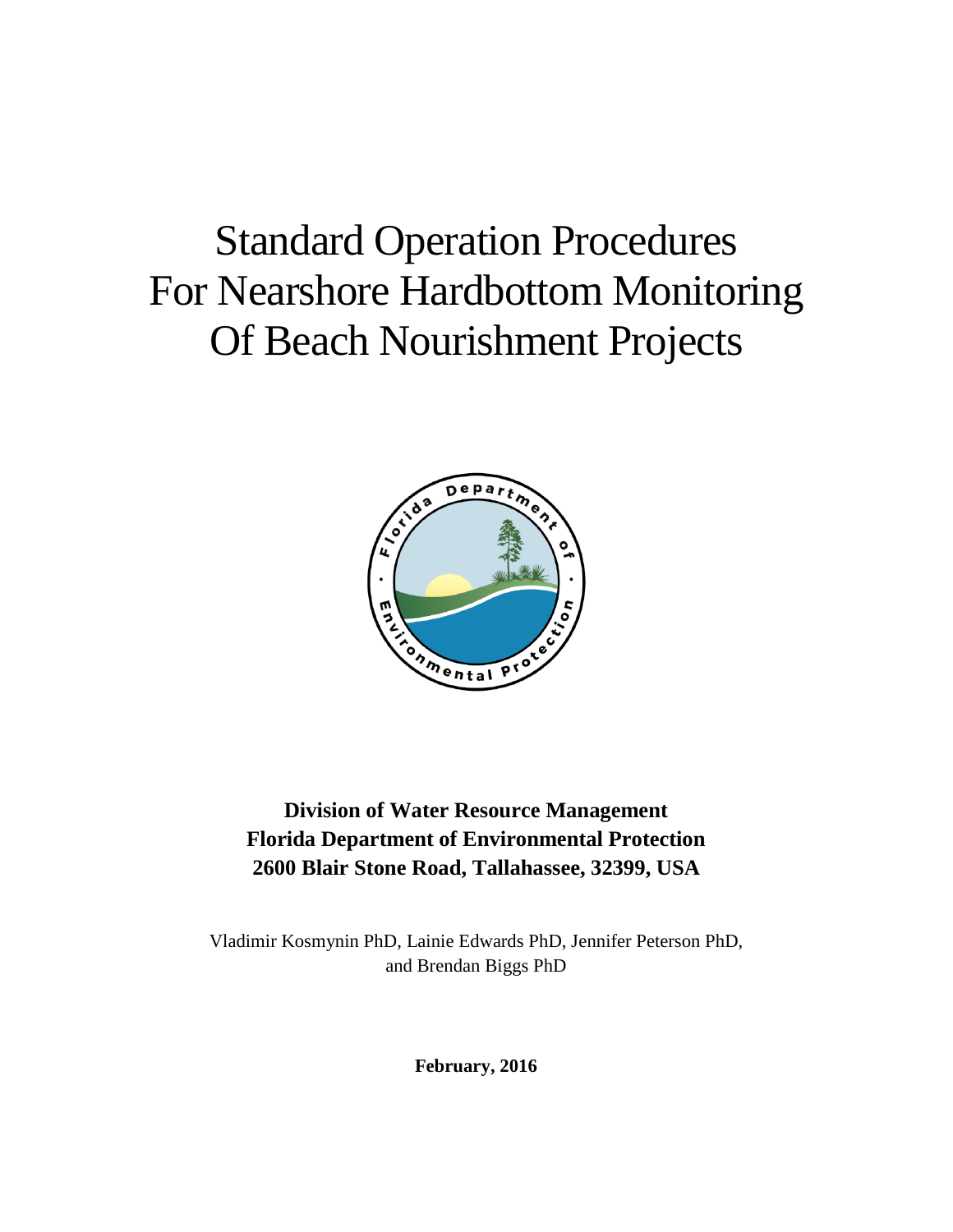# **Preface**

This document is a "Standard Operating Procedure" of nearshore hardbottom monitoring. It is designed to assist those applying for Joint Coastal Permits for beach nourishment projects that have nearshore hardbottom with the potential of being impacted by the project. This document can assist these applicants by providing Department-approved methodologies to monitor these nearshore hardbottoms, allowing applicants to spend less time and money developing monitoring protocols in the application phase. This document was developed by DEP staff in conjunction with monitoring crews who have conducted the majority of the nearshore hardbottom monitoring for nourishment projects in the state of Florida. The monitoring protocols that have been commonly adopted in Joint Coastal Permits were discussed with the monitoring firms, and the most effective methodologies used to identify project-related impacts on nearshore hardbottom have been incorporated into this document.

This document is for guidance purposes only and is not currently adopted by Rule or Statute, although many of the monitoring protocols discussed in the document have been required in permits and / or monitoring plans in order to provide reasonable assurance of predicted impacts. The purpose of this document is to provide guidance to applicants on hardbottom monitoring protocols that have been approved and permitted in nearshore beach projects. Thus, if planning a project where nearshore hardbottom is present and monitoring will be required to provide reasonable assurance of predicted impacts, an applicant can use these methods and protocols to make the permitting process more efficient, predictable and consistent.

This document will continue to be refined as needed and as any better methodologies are developed and utilized successfully to monitor nearshore hardbottom for potential impacts from nourishment projects. The most current version will remain available on the Department website, and can be requested at any time.

The use of any brand names in this document does not constitute an endorsement by the Florida Department of Environmental Protection.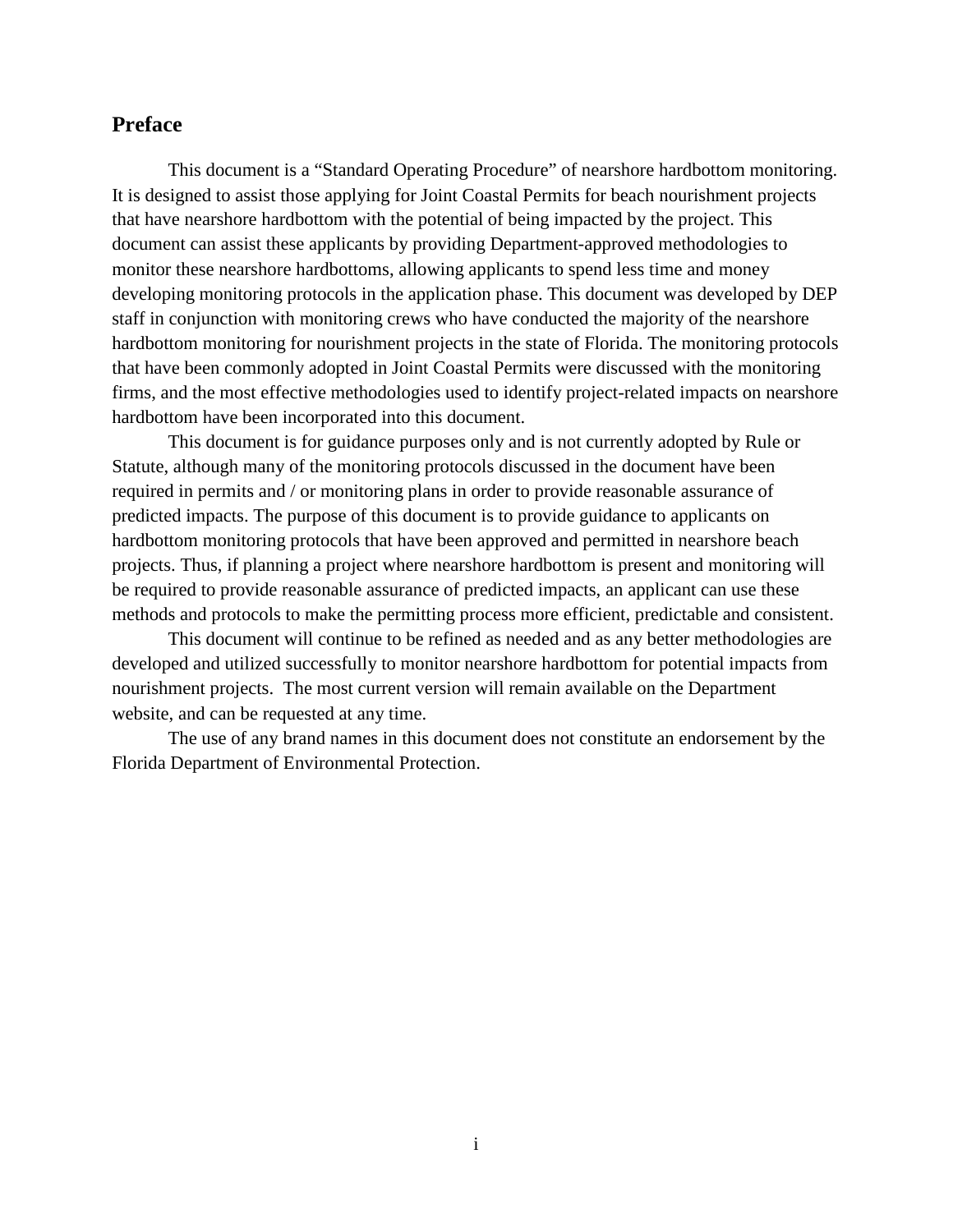# **Content**

| i.                                                                                         |  |
|--------------------------------------------------------------------------------------------|--|
| ii.                                                                                        |  |
|                                                                                            |  |
| b. Physical features of hardbottom: relief, substrate type, and sediment cover 4           |  |
| i.                                                                                         |  |
| ii.                                                                                        |  |
|                                                                                            |  |
|                                                                                            |  |
| i.                                                                                         |  |
| $\overline{\mathbf{11}}$ .                                                                 |  |
|                                                                                            |  |
|                                                                                            |  |
|                                                                                            |  |
|                                                                                            |  |
|                                                                                            |  |
|                                                                                            |  |
|                                                                                            |  |
| B. Hardbottom monitoring preliminaries: requirements, initial habitat characterization and |  |
|                                                                                            |  |
|                                                                                            |  |
|                                                                                            |  |
|                                                                                            |  |
|                                                                                            |  |
|                                                                                            |  |
|                                                                                            |  |
|                                                                                            |  |
| i.                                                                                         |  |
| Distribution of hardbottom categorized by persistence of exposure 12<br>ii.                |  |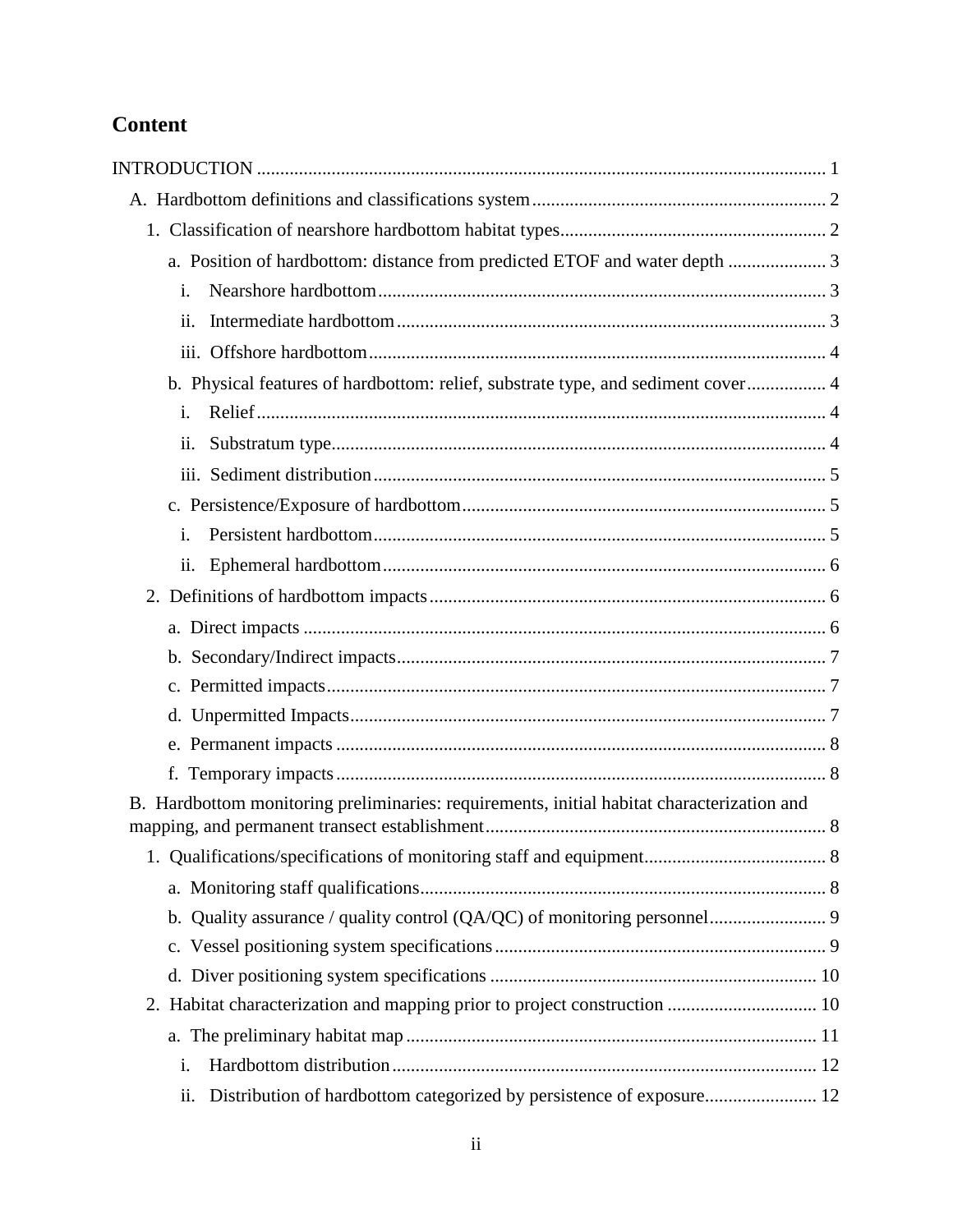| i.                                                                               |  |  |  |  |  |  |  |
|----------------------------------------------------------------------------------|--|--|--|--|--|--|--|
| ii.                                                                              |  |  |  |  |  |  |  |
| iii. In situ survey of physical and biological hardbottom features  14           |  |  |  |  |  |  |  |
|                                                                                  |  |  |  |  |  |  |  |
| i.                                                                               |  |  |  |  |  |  |  |
| ii.                                                                              |  |  |  |  |  |  |  |
|                                                                                  |  |  |  |  |  |  |  |
|                                                                                  |  |  |  |  |  |  |  |
| 1. Aerial photograph verification: ground-truthing of hardbottom distribution 26 |  |  |  |  |  |  |  |
|                                                                                  |  |  |  |  |  |  |  |
|                                                                                  |  |  |  |  |  |  |  |
|                                                                                  |  |  |  |  |  |  |  |
|                                                                                  |  |  |  |  |  |  |  |
| Sediment: interval depth measurements and line-intercept surveys  28<br>i.       |  |  |  |  |  |  |  |
| ii.                                                                              |  |  |  |  |  |  |  |
|                                                                                  |  |  |  |  |  |  |  |
|                                                                                  |  |  |  |  |  |  |  |
| 1. Notification of commencement, progress, and completion of work  34            |  |  |  |  |  |  |  |
|                                                                                  |  |  |  |  |  |  |  |
|                                                                                  |  |  |  |  |  |  |  |
|                                                                                  |  |  |  |  |  |  |  |
|                                                                                  |  |  |  |  |  |  |  |
|                                                                                  |  |  |  |  |  |  |  |
|                                                                                  |  |  |  |  |  |  |  |
|                                                                                  |  |  |  |  |  |  |  |
|                                                                                  |  |  |  |  |  |  |  |
| b. Format of Section 1: Background information and results summary 37            |  |  |  |  |  |  |  |
|                                                                                  |  |  |  |  |  |  |  |
|                                                                                  |  |  |  |  |  |  |  |
| i.                                                                               |  |  |  |  |  |  |  |
| ii.                                                                              |  |  |  |  |  |  |  |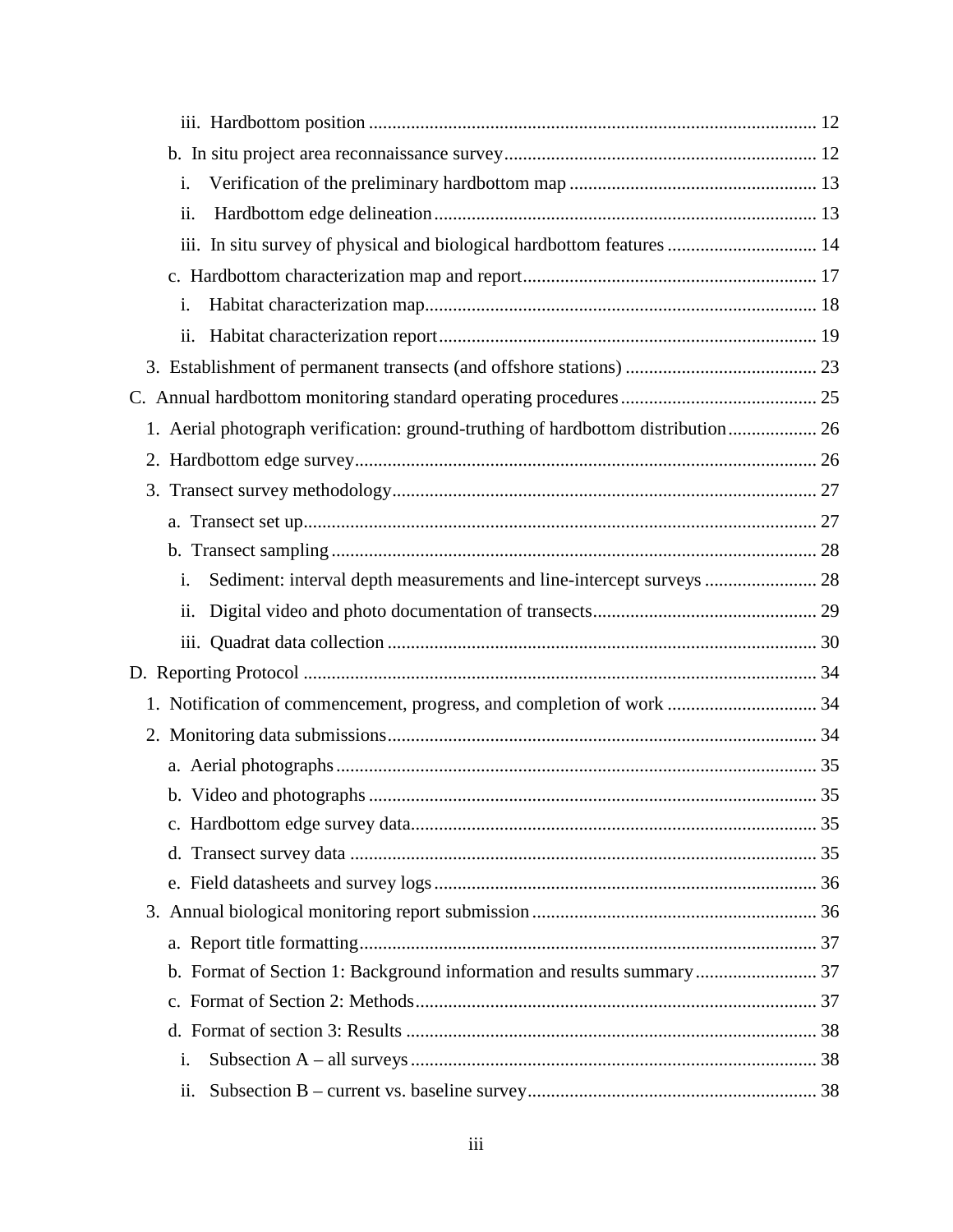| i.  |  |  |  |  |  |  |  |
|-----|--|--|--|--|--|--|--|
| ii. |  |  |  |  |  |  |  |
|     |  |  |  |  |  |  |  |
|     |  |  |  |  |  |  |  |
| i.  |  |  |  |  |  |  |  |
| ii. |  |  |  |  |  |  |  |
|     |  |  |  |  |  |  |  |
|     |  |  |  |  |  |  |  |
|     |  |  |  |  |  |  |  |
|     |  |  |  |  |  |  |  |
|     |  |  |  |  |  |  |  |
|     |  |  |  |  |  |  |  |
|     |  |  |  |  |  |  |  |
|     |  |  |  |  |  |  |  |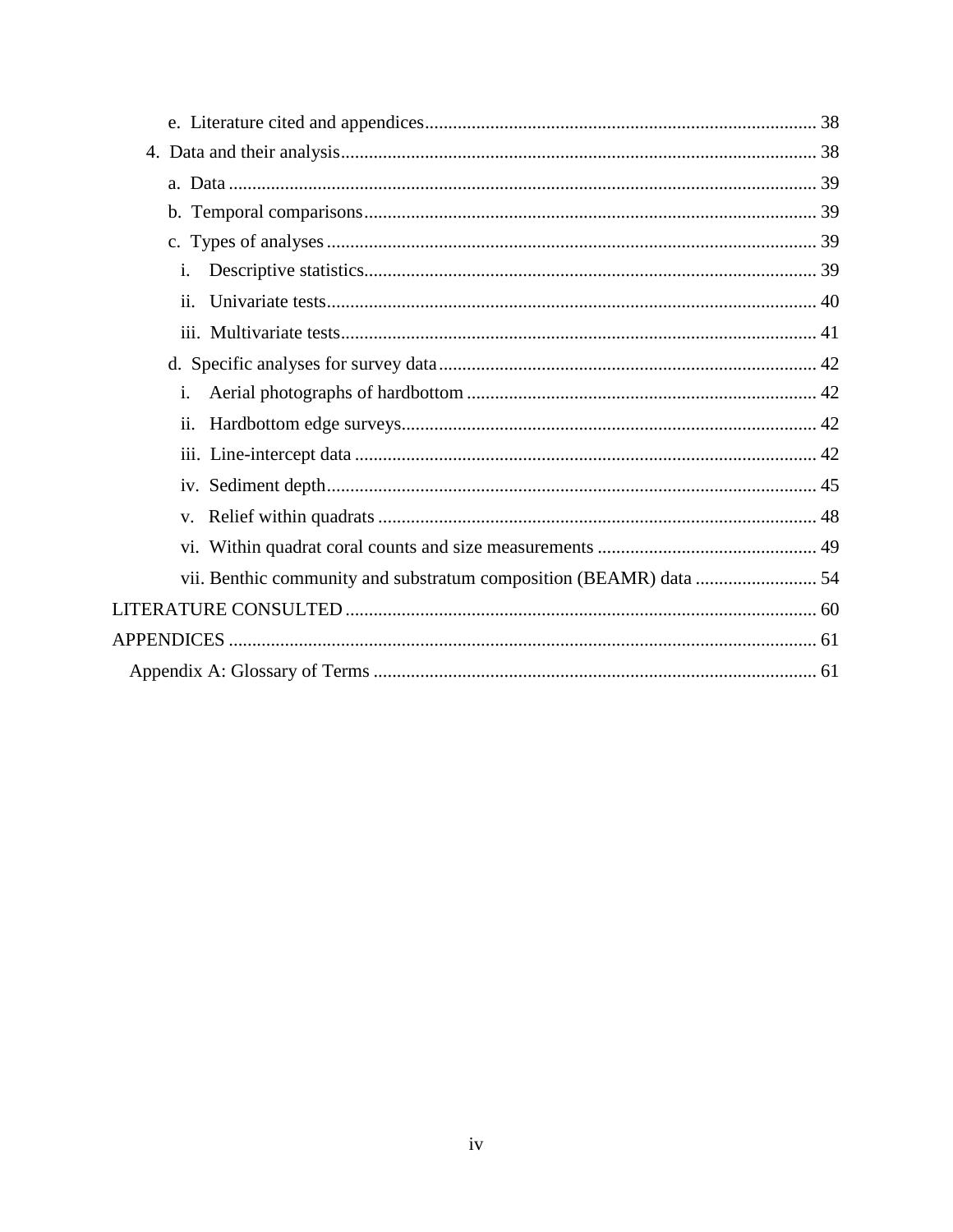# **INTRODUCTION**

<span id="page-5-0"></span>Many valuable ecological functions are provided by areas of hardbottom and their associated communities. Hardbottom itself is an attachment and shelter resource, providing habitat critical for the recruitment/settlement, growth, and reproduction of numerous organisms. In this capacity, hardbottom habitat serves as a nursery, spawning, and foraging area for ecologically and economically valuable species. In general, hardbottom communities contain moderate to relatively high diversities of algae, invertebrates, and fishes. Various hardbottom habitat types often provide distinct ecological functions, as the types of benthic communities present on hardbottom are generally determined by the characteristics of the hardbottom habitat (*e.g.*, its distance from shore, water depth, physical relief, and exposure). Organisms associated with hardbottom habitats in turn provide further ecological services, as they contribute to local food webs (intercommunity nutrient exchange), help maintain water clarity, provide shelter and recruitment surfaces, and act as a source of larval supply.

Biological monitoring of nearshore hardbottom for restoration and nourishment projects is necessary to document potential adverse impacts due to beach restoration and nourishment activities. As such, the goal of biological monitoring is to evaluate the condition and function of hardbottom resources over time. Compared to physical monitoring (*i.e.*, beach profiles), biological monitoring is a more precise and practical method of determining impacts; though both types of monitoring are reviewed by the Department and used in the determination of project-related impacts to resources. While hardbottom monitoring conditions have been incorporated into Joint Coastal Permits (**JCP**), and further details are often included in approved hardbottom monitoring plans, these plans and methods have often differed between projects and among monitoring firms. Thus, a need for standardized monitoring designs and procedures for restoration and nourishment projects exists, including details regarding data collection, analysis, quality assurance/quality control (**QA/QC**), reporting, and filing.

Repeated cycles of nourishment and monitoring conducted for numerous projects have provided insight into efficient and effective methods for the collection and interpretation of biological data. The purpose of this document is to standardize operating procedures for biological monitoring of hardbottom resources to improve consistency of methods among monitoring firms and projects, and to expedite the Department's review of biological monitoring plans and reports. As part of this effort, the Department of Environmental Protection (**DEP**) has implemented methods for more consistent review of monitoring data, including the development of a geographic information systems (**GIS**) **-** based hardbottom geodatabase, a defined monitoring review procedure and feedback loop between the Department and permittee, and a uniform filing system for consistent submittal of monitoring data by firms participating in monitoring. This filing system uses standardized units, nomenclature, and file formats. In this text, "Department" refers to compliance officers as well as the resource staff in the Beaches, Inlets, and Ports program (**BIP)**. All correspondence (*e.g.*, emails) should be addressed to BIP resource staff (**BMES@dep.state.fl.us**), while formal correspondence should also be addressed to JCP Compliance (**JCPCompliance@dep.state.fl.us**).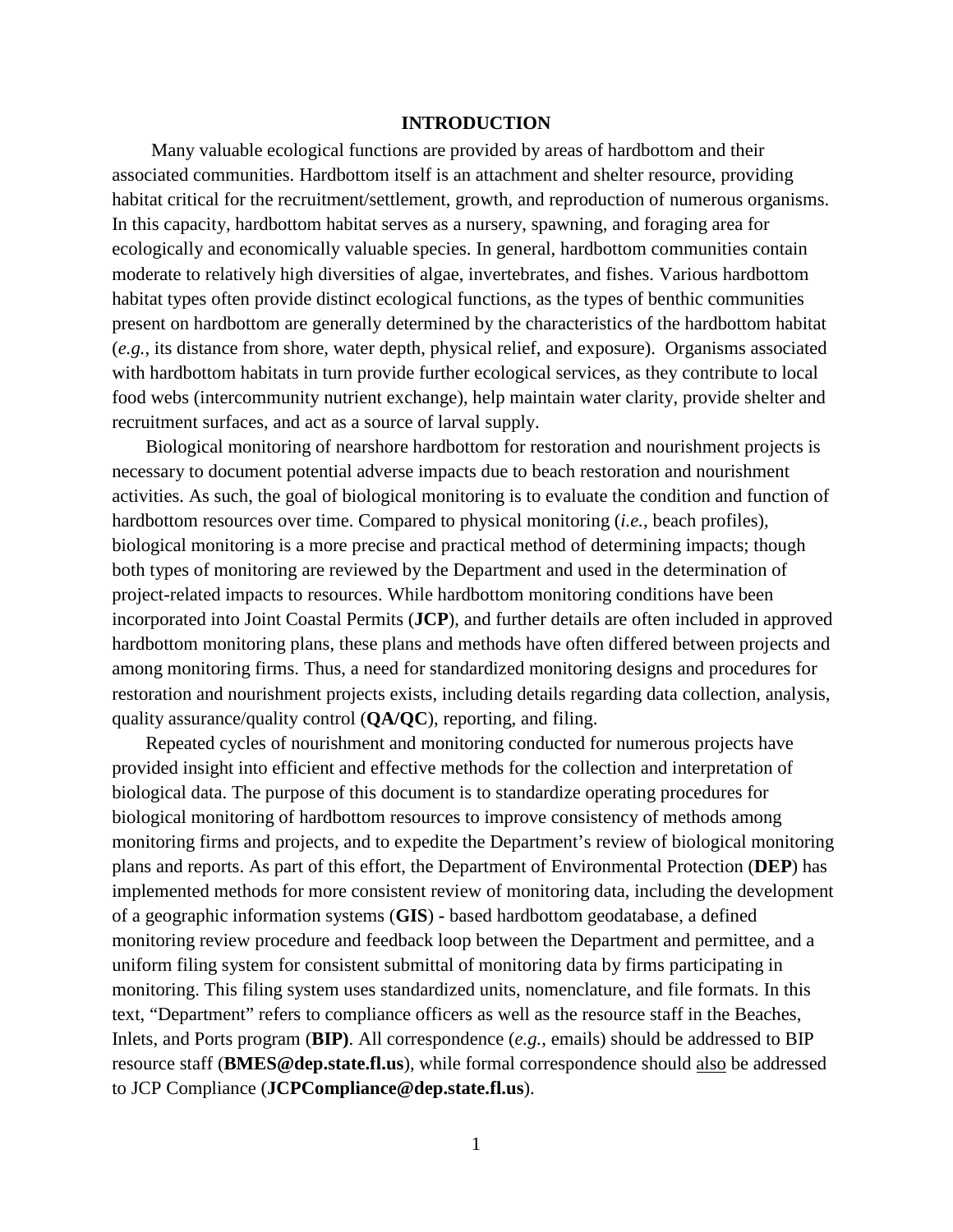**Units of Measure:** The metric system, the standard system of units used in scientific endeavors, should be used for recording and reporting measurements made during the course of hardbottom habitat biological monitoring (*e.g.*, in the initial habitat characterization and also in pre- and post- construction surveys). Thus, depth and length should be reported in meters (m), sediment accumulation in centimeters (cm), and areas in meters squared  $(m<sup>2</sup>)$ . For the Uniform Mitigation Assessment Method (**UMAM**), larger areas may be converted and reported as acres. Density should be reported as individuals per meters squared  $(N/m<sup>2</sup>)$ . The cover of functional groups within sampling areas (quadrats) should be measured and reported as percent (%) cover. Tapes or lines marked in meters should be used during surveys. Tapes or lines currently marked in feet may continue to be used, though they should be phased out over time and replaced with tapes or lines marked in meters. As most SCUBA depth gauges in the United States are graded in feet, water depth measurements should be re-calculated to meters. Note that citations from engineering reports that use cubic yards and cubic yards per foot are acceptable and need not be converted to metric units in biological monitoring reports.

#### <span id="page-6-0"></span>**A. Hardbottom definitions and classifications system**

A glossary of terms can be found at the end of this document (Appendix A). The Glossary is limited to terms that are used in biological monitoring plans and reports. Any additional terms should be obtained in published glossaries; clarification of terms used may also be requested from BIP resource staff.

Hardbottom provides substrate for attached and motile benthic species, such as algae, sponges, corals, and sea urchins, *etc*. Benthic communities formed by these species provide shelter and food sources for fish, marine turtles, and countless other marine organisms. The composition of each community varies based on factors that are used to characterize hardbottom, such as relief, water depth, and the persistence of substratum exposure.

A uniform hardbottom community classification system is necessary to identify each type of hardbottom habitat, so that a consistent and repeatable method for collecting, interpreting, and evaluating hardbottom data can be established for all projects that have monitoring programs. In this manner, hardbottom habitats can be identified and tracked over time, and changes in these habitats can be objectively documented according to the defined classification parameters. The following section provides definitions for the classification parameters of hardbottom as well as the types of impacts that may occur to hardbottom habitats as a result of beach management activities.

# <span id="page-6-1"></span>**1. Classification of nearshore hardbottom habitat types**

Hardbottom habitats can be characterized using a classification system based on four features of the underwater landscape: 1) position of hardbottom (its distance from the shoreline and the predicted equilibrium toe-of-fill [**ETOF**], the water depth); 2) physical features of hardbottom (*e.g.*, hardbottom relief, substratum type, and sediment cover); 3) duration of hardbottom exposure; and 4) ecological function of hardbottom benthic communities. Each of these features is described in greater detail below.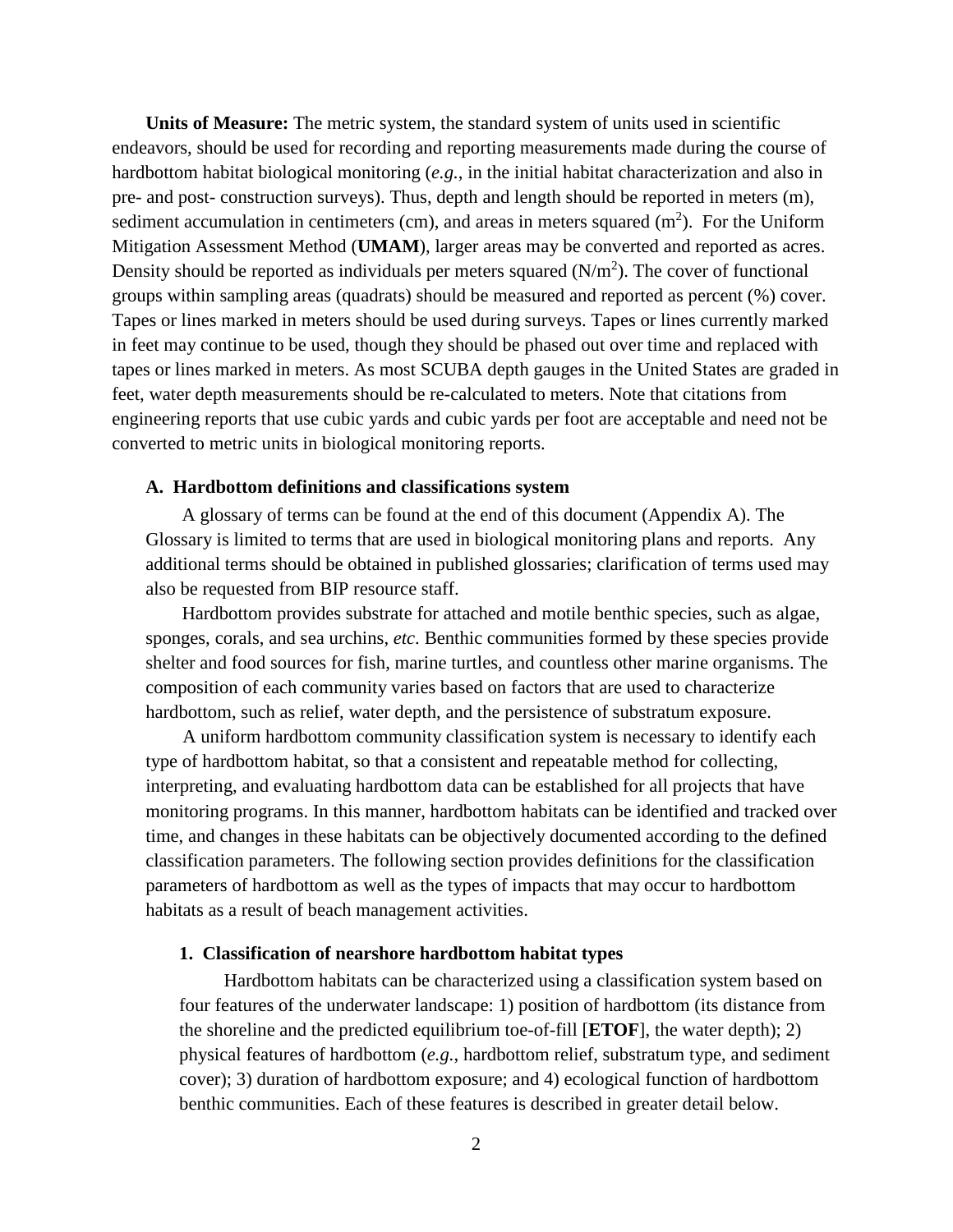#### <span id="page-7-0"></span>**a. Position of hardbottom: distance from predicted ETOF and water depth**

The distance from the predicted ETOF to the hardbottom edge (according to the design of the project) should be taken into account when evaluating potential effects of beach nourishment; for example, distance can be classified as short if < 50 m; intermediate if 50 –100 m; or far if  $> 100$  m. The closer hardbottom is to the predicted ETOF of the project, the greater the potential for impacts from nourishment, especially for low relief hardbottom. The gradient of impacts should be considered in the monitoring plan, such that areas more likely to be impacted by the nourishment are monitored to a greater degree (more thoroughly) than areas less likely to be impacted.

#### <span id="page-7-1"></span>**i. Nearshore hardbottom**

Hardbottom ranging from the shore to a depth of  $-4 \text{ m}^1$  $-4 \text{ m}^1$ , typically exposed as a 200-400 meter wide strip. Nearshore hardbottom can be divided into 3 zones: a) supralittoral (zone slightly above the tidal line); b) littoral (intertidal area between high spring tide and low spring tide marks); and c) upper sublittoral (from the low spring tide mark to a depth of -4 meters). Daily changes in water temperature, salinity, turbidity, and surf conditions are typical of nearshore hardbottom areas, and are driven by waves, longshore and crossshore currents, and tides. Tidal influenced emersion is typical of intertidal areas, while both inter- and sub- tidal nearshore hardbottom are subject to scouring by suspended and mobilized sediments driven by waves and currents. Typical nearshore hardbottom communities are adapted to these conditions, though that does not mean they are highly persistent. Frequent burial by sediments of low relief nearshore hardbottom means these areas are generally ephemeral. However, cycles of disturbance (burial and exposure) provide recruitment opportunities, and benthic organisms typically re-colonization newly exposed substratum rapidly.

#### <span id="page-7-2"></span>**ii. Intermediate hardbottom**

Hardbottom in water depths ranging from -4 m to -8 m. Compared to nearshore hardbottom, intermediate hardbottom communities generally experience less stress from sediment scour and accumulation due to lower wave energy and cross-shore transport of sediment from the beach by currents. Intermediate hardbottom is typically more persistent, and its benthic communities are generally more diverse and stable than those in nearshore

<span id="page-7-3"></span> $\frac{1}{1}$ <sup>1</sup>Depth boundaries reported here for nearshore as well as intermediate and offshore hardbottom are to some extent artificial boundaries that, nevertheless, afford some measureable stratification of a highly variable environmental and biological continuum.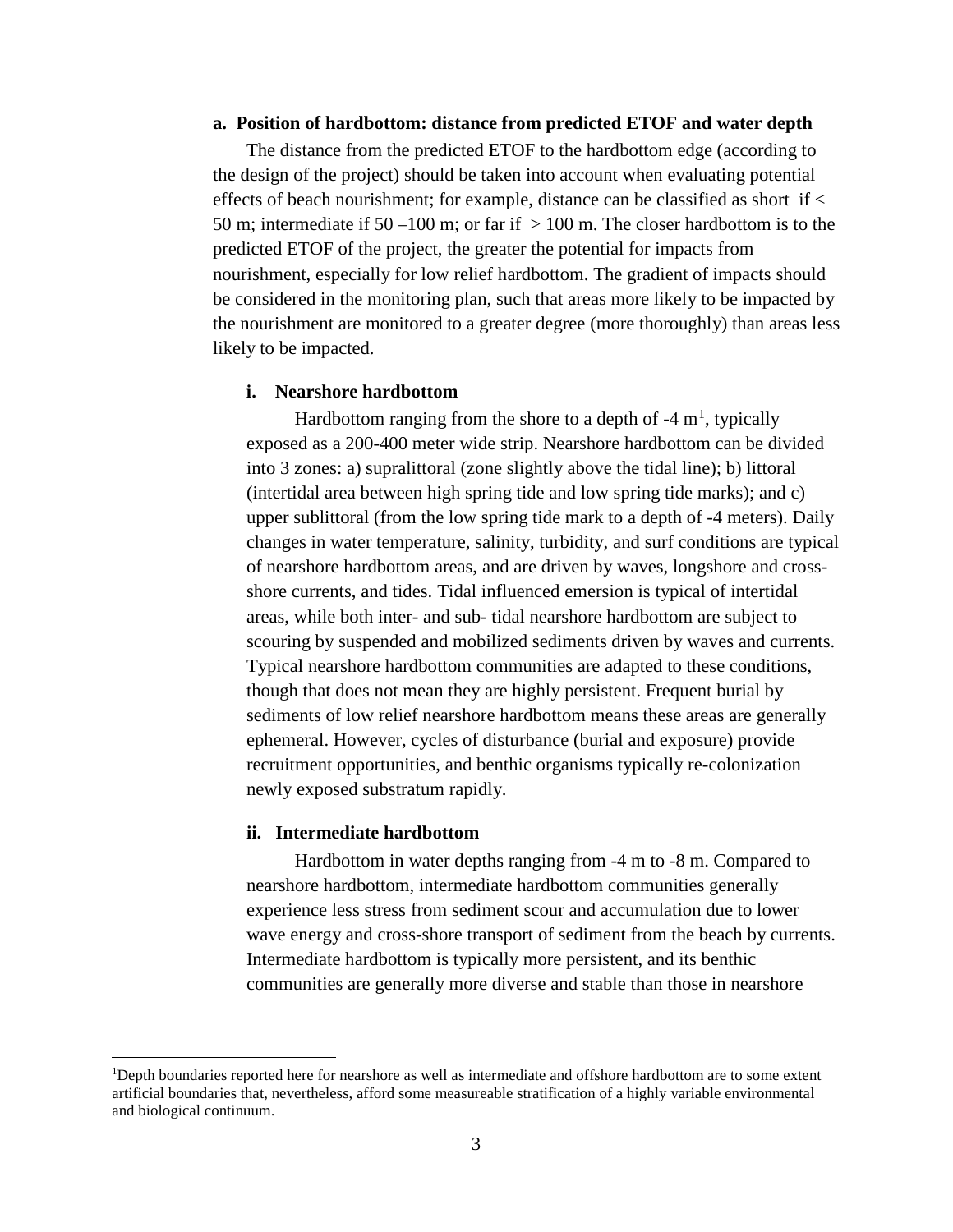areas. As in other hardbottom areas, hardbottom relief greatly influences community diversity and stability in intermediate hardbottom areas.

# <span id="page-8-0"></span>**iii. Offshore hardbottom**

Hardbottom in water depths deeper than -8 meters to -12 m. Offshore hardbottom tends to be the most persistent of the types described here. As a result, benthic communities in offshore areas tend to be more stable and thus contain older and larger organisms than in nearshore and intermediate hardbottom areas. As a stressor, cross-shore sediment transport from the beach plays less of a role in offshore hardbottom areas. This is due both to distance of offshore areas from the beach, and also to the presence of negative relief features, like troughs and pits, which trap sediment moving in the cross-shore direction.

#### <span id="page-8-2"></span><span id="page-8-1"></span>**b. Physical features of hardbottom: relief, substrate type, and sediment cover**

# **i. Relief**

Relief is measured as the height of positive relief features relative to adjacent negative relief features. Measurements are usually made within a distance of less than 10 m. The following three categories should be used to describe relief in nearshore hardbottom areas.

*(1) Low relief hardbottom*

Less than 0.3 m relief; hardbottom typical as low ledges and flat areas; small relief features include pits and mounds.

*(2) Medium relief hardbottom*

0.3 to 1.0 m relief; may be ledges, scarps, or mounds, shallow pits, and troughs or furrows.

*(3) High relief hardbottom*

Greater than 1.0 m relief; typical high relief features include higher ledges, knolls, hillocks, and ridges, while negative relief features include deeper pits, troughs, and furrows/grooves.

# <span id="page-8-3"></span>**ii. Substratum type**

The type of substrata comprising a site is an important feature of the physical hardbottom environment; as such, substratum type should also be used to classify hardbottom habitats. Six main types of marine hard substrata are generally encountered in Florida, and more than one type may be found at a given site. It is important to distinguish among: 1) worm rock (live or dead), 2) Anastasia formation limestone (lithified Coquina shells); 3) reef-rock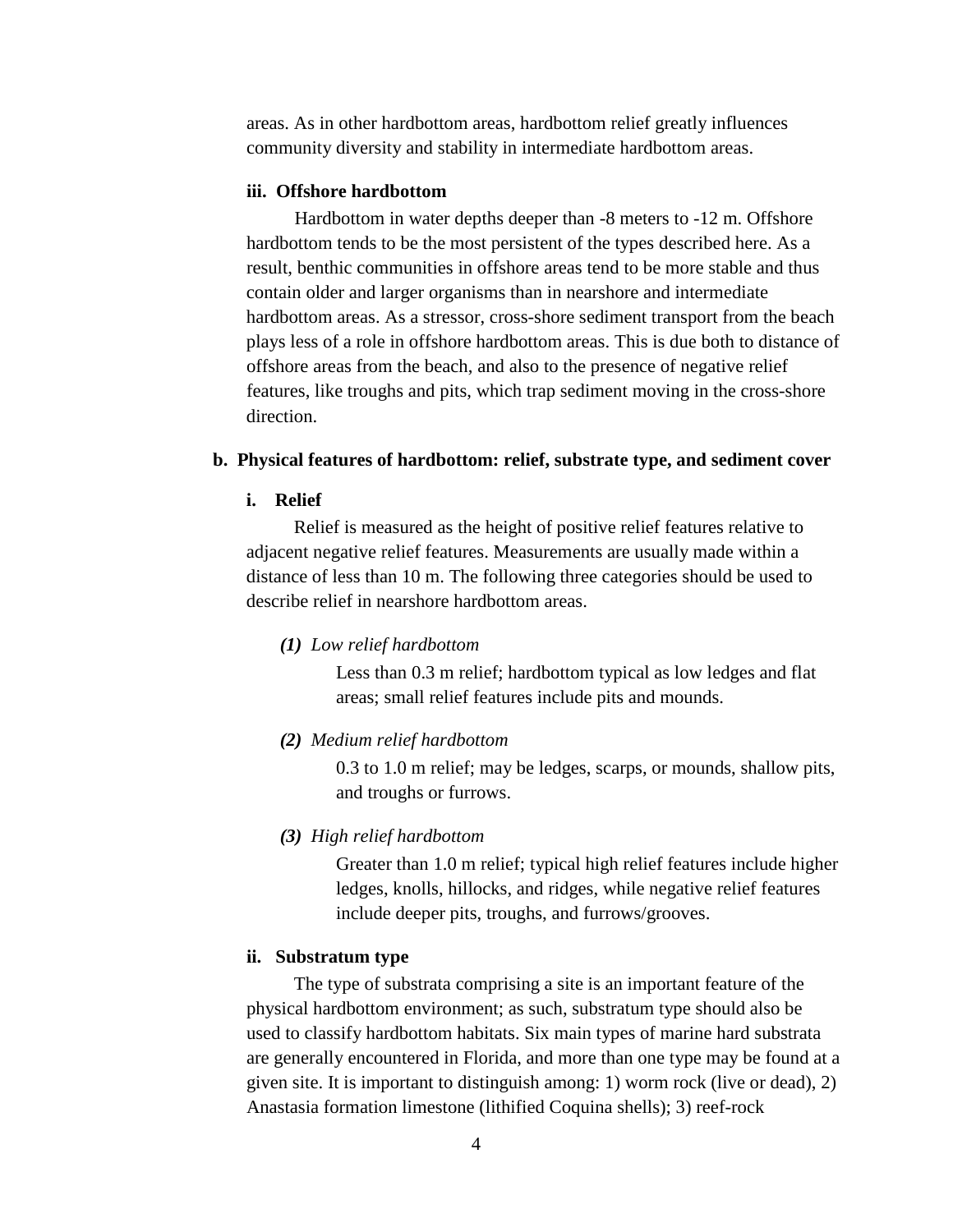(limestone composed of coral skeletons and lithified coral rubble); 4) sandstone of different origins (*e.g.*, lithified carbonate sand [oolite], dune sandstone [eolianite = aeolianite], and beach rock); and 5) anthropogenic material, like concrete. All rock types in Florida (excluding anthropogenic material) are limestones of different sorts or lithified mixes of carbonate sand/gravel and terrigenous non-carbonate sediments.

The sixth substratum category, a special type of hardbottom habitat, is rubble. Rubble consists of loose debris of sizes larger than coarse gravel  $\lceil$  > 32 mm], but smaller than boulders  $\lceil$  < 256 mm]). The origin of rubble can be either natural (*e.g.*, physical erosion of rocks, bioerosion of rocks, physical and biological destruction of corals, formation of rhodolithes, *etc.*) or anthropogenic (*e.g.*, dredging of rocks and spoiling in adjacent areas). Rubble size and wave energy directly influence rubble stability, which in turn influences ecological succession, and thus, the types of communities that form in rubble fields and their persistence. The crevices and interstitial spaces that typically exist within rubble filled areas offer numerous opportunities for the recruitment of sessile organisms and also serve to provide shelter for juvenile motile species. Thus, rubble fields function as recruitment and nursery habitat for a variety of species. Areas of rubble should therefore be considered as a resources from the standpoint of potential impacts from beach nourishment.

# <span id="page-9-0"></span>**iii. Sediment distribution**

The distribution of sediment within hardbottom areas, its presence over hardbottom as burial, partial burial, or dusting of benthos, is another important characteristic of hardbottom habitats. Both the distribution of sediment as well as the time periods over which particular distributions of sediment persist should be used to classify hardbottom habitats.

# <span id="page-9-1"></span>**c. Persistence/Exposure of hardbottom**

Hardbottom exposure varies due to site-specific conditions, and greatly influences the composition of hardbottom communities. Evaluating the duration of hardbottom exposure is, therefore, of fundamental importance to classifying hardbottom habitat types. Physical hardbottom characteristics (*e.g.*, ratio of sediment to hardbottom, hardbottom relief) as well as the structure and composition of biological assemblages can aid in the evaluation of hardbottom exposure. Both persistent and ephemeral hardbottom types may exist within a project area.

#### <span id="page-9-2"></span>**i. Persistent hardbottom**

Persistent hardbottom habitats are consistently exposed and generally visible in aerial photographs and/or verified by *in situ* field surveys. Burial by sediments can occur within these habitats, but the time period over which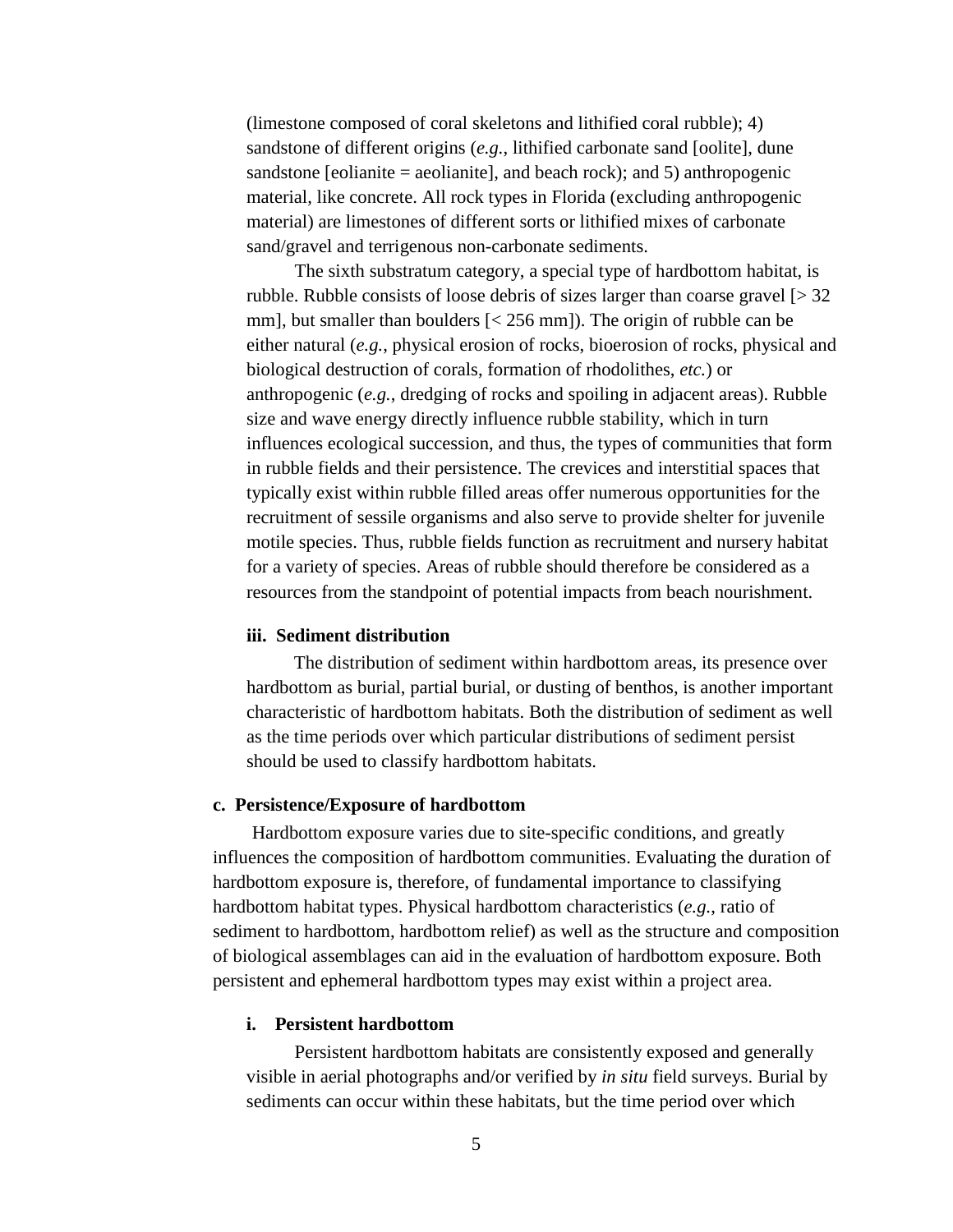hardbottom substrata are exposed is of sufficient duration to allow for benthic succession to form well developed communities. Due to the presence of relatively stable environmental conditions, persistent hardbottom habitats generally exhibit communities with lower rates of turnover and sessile benthic populations with older age classes. For example, most macroalgae in persistent hardbottom areas are perennial species, and some fishes reside in these areas through their entire life cycles. Transient larval and juvenile stages of species can be found year-round, though peaks in their abundance generally correspond to species-specific periods of larval production and recruitment.

#### <span id="page-10-0"></span>**ii. Ephemeral hardbottom**

Ephemeral hardbottom habitats are disturbance-mediated nonequilibrium systems, and benthic community structure tends to be driven by dynamic physical conditions associated with wave activity, sediment scour, and sediment accumulation. *R-selected* species are typical of such habitats, as high rates of larval production lend themselves to rapid colonization of newly exposed substrata. For example, communities in ephemeral hardbottom habitats are typically composed of fast-growing macroalgal species (*e.g.*, *Chaetomorpha* spp. and *Ceramium* spp.), filamentous turf, *Padina* spp., *Gracilaria* spp., opportunistic green and brown sheet form algae (*e.g.*, *Ulva* spp. and *Dictyota* spp.), and other early succession species with short life cycles. Benthic forms typical for more persistent communities can be present in ephemeral hardbottom areas, though normally only as recruits and juveniles. The diversity and identity of algae as well as the presence or lack thereof of sessile invertebrates can be useful indicators of the frequency with which a hardbottom areas is disturbed by sediment accumulation and scour.

# <span id="page-10-1"></span>**2. Definitions of hardbottom impacts**

<span id="page-10-2"></span>The terms used to describe the types of impacts that nourishment projects can have on monitored hardbottom habitats are defined below:

#### **a. Direct impacts**

Direct impacts to hardbottom are those that occur from burial by sediments derived from beach nourishment and restoration projects. A seaward shift in the position of the hardbottom edge is a manifestation of a direct impact. Burial of hardbottom results in a complete (or nearly complete) loss of hardbottom habitat and their associated communities. The duration over which the sediment-dominated habitat persists will depend on the physical conditions of the habitat (*e.g.*, wave energy, strength of the long-shore and cross-shore currents, *etc.*), and also on the frequency with which nourishment is conducted and additional sediment is introduced into the system. In addition to outright mortality and loss of future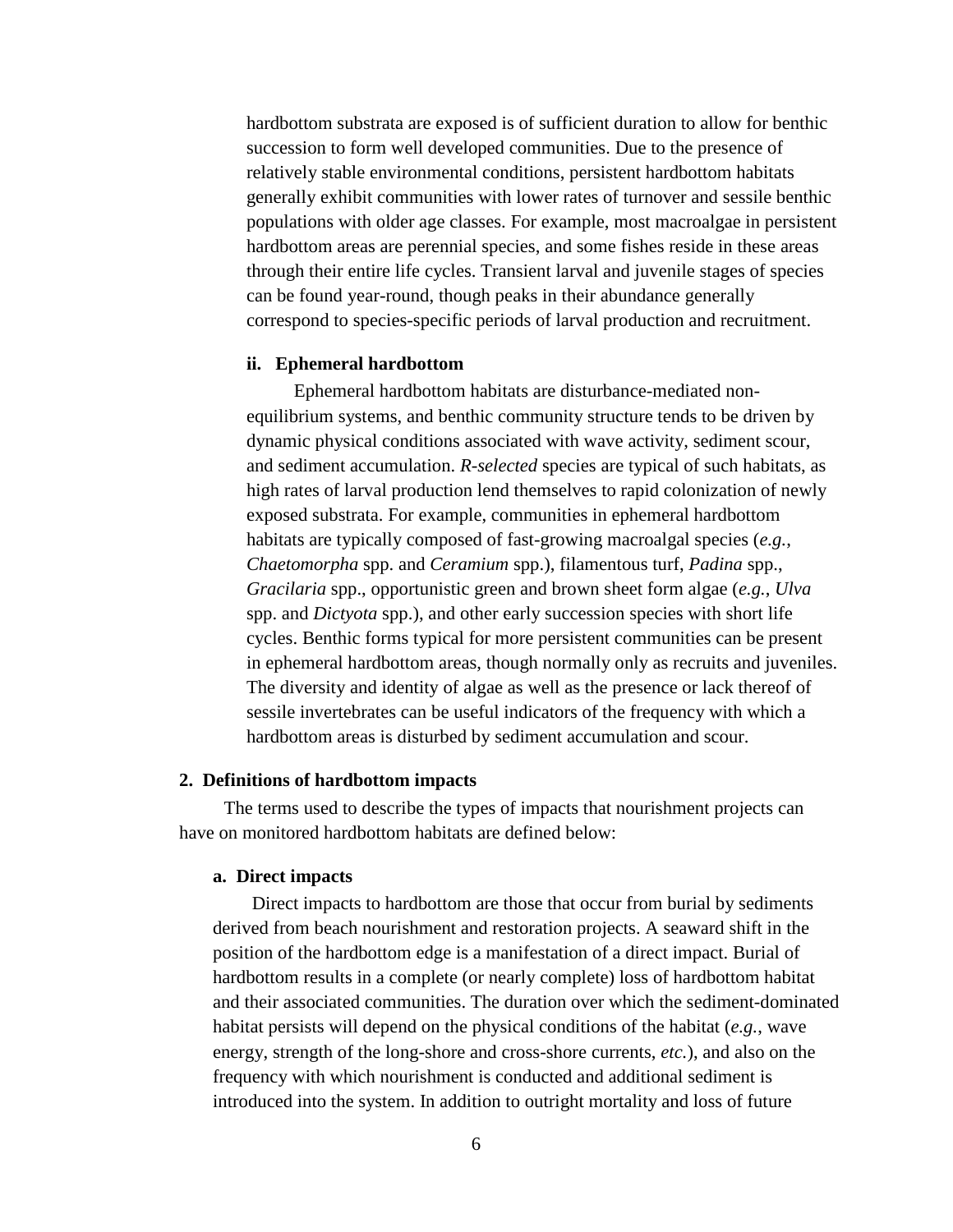recruitment of benthic organisms, direct impacts result in lost habitat for motile species such as turtles and fishes.

Burial of hardbottom by project sediment within a project's permitted fill template or predicted ETOF is considered a permitted direct impact, since the burial of this hardbottom is typically offset by mitigation requirements established during the permitting phase of the project. Burial of hardbottom outside the established fill template or predicted ETOF, by the equilibration of fill further than predicted (beyond the permitted fill template or predicted ETOF), is considered to be an unpermitted direct impact.

#### <span id="page-11-0"></span>**b. Secondary/Indirect impacts**

Secondary impacts (often used interchangeably with "indirect impacts") to hardbottom are those that occur outside of a project's permitted fill template or predicted ETOF (*i.e.*, are not due to the position of the equilibrated toe-of-fill), from increased post-construction cross-shore and/or downdrift sediment transport of material (fill) used to nourish the beach. The increased sediment load in the nearshore area can lead to increased turbidity and potentially scour and also to sediment movement over the hardbottom, which can result in the accumulation of sediments over the hardbottom as discontinuous thin layers or as deeper patches.

With respect to monitoring, a substantial increase in the proportion of sand relative to hardbottom and/or average sediment depth seaward of the predicted ETOF would indicate such secondary impacts. Secondary impacts may also be expressed through the degradation of the previously existing hardbottom community (*e.g.*, loss of species and cover), or through by noticeable shifts in community structure (*e.g.*, a macroalgae community is replaced with a turf algae community).

#### <span id="page-11-1"></span>**c. Permitted impacts**

Permitted impacts are those expected to occur during or after project construction (*i.e.*, predicted or expected impacts). These impacts have been authorized to occur, typically with offsetting mitigation required. Permitted impacts consist of direct impacts (burial of hardbottom by project sediment) that occur within the permitted fill template or predicted ETOF.

# <span id="page-11-2"></span>**d. Unpermitted Impacts**

Unpermitted impacts to resources are those that occur as a result of a project that are not expected, predicted, or authorized in the permit. The extent, nature (direct vs. secondary impacts), and duration of these impacts are recorded through the biological monitoring program.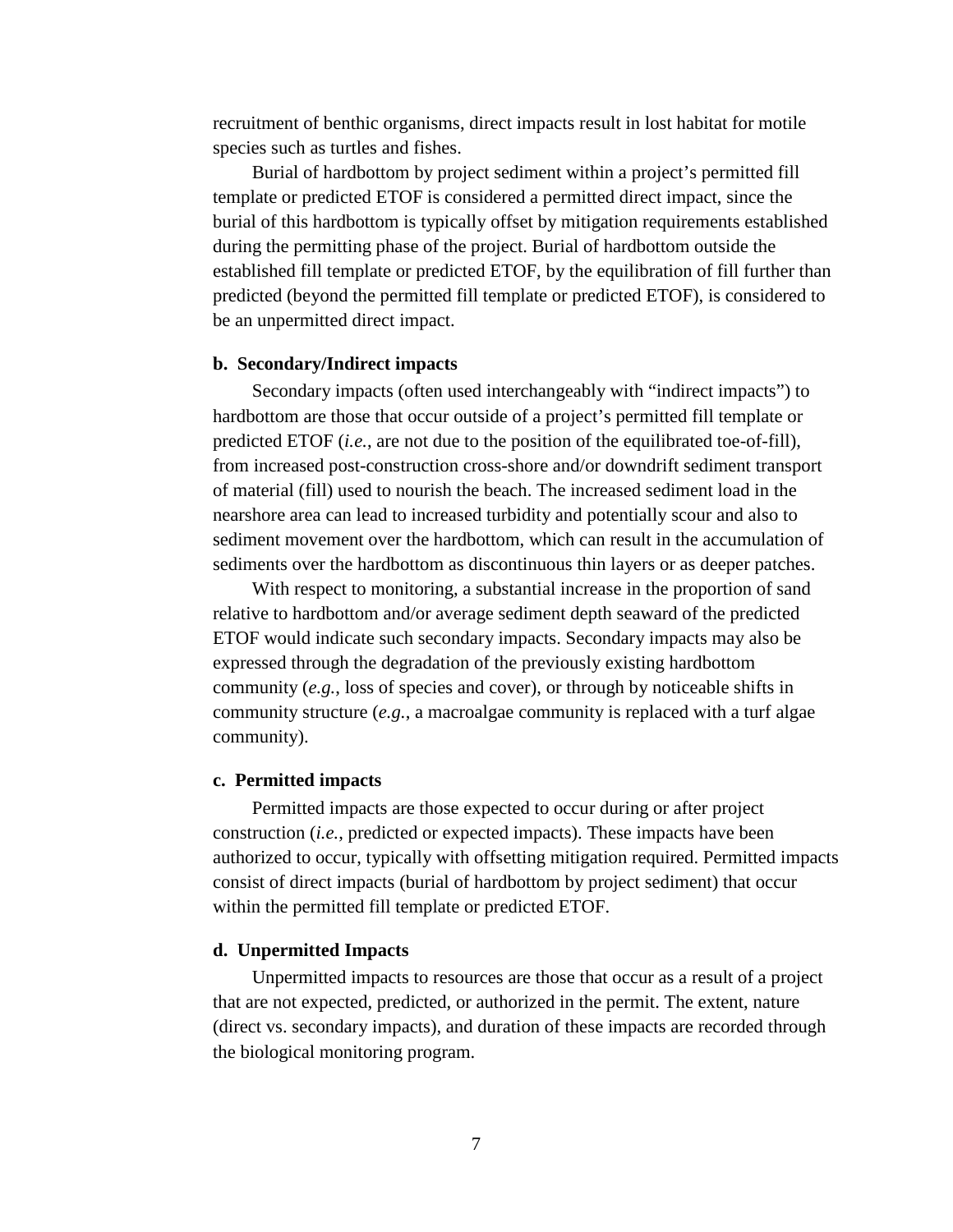#### <span id="page-12-0"></span>**e. Permanent impacts**

Permanent impacts to resources are those impacts attributed to a project which are enduring or lasting in nature. In nourishment and/or restoration projects, hardbottom impacts from beach fill are typically considered to be permanent if they: a) occur within/shoreward of the predicted ETOF; or b) occur outside/seaward of the predicted ETOF and have not recovered by the end of the monitoring period, which is typically three years after construction. While hardbottom shoreward of the project's ETOF may become exposed or remain partially exposed between nourishments, this hardbottom tends to be buried again during each subsequent nourishment. As such, impacts to these resources are typically authorized as permanent impacts and fully mitigated for as part of a nourishment project.

#### <span id="page-12-1"></span>**f. Temporary impacts**

Hardbottom impacts are considered to be temporary if they have abated and receded by the end of the monitoring period, typically three years after construction. Depending on the type of impact (*e.g.*, burial or community degradation), abatement or recession of temporary impacts would be indicated by total re-exposure of buried hardbottom or by total biological community recovery in the area of impact.

# <span id="page-12-2"></span>**B. Hardbottom monitoring preliminaries: requirements, initial habitat characterization and mapping, and permanent transect establishment**

Regulatory monitoring plans shall provide reasonable assurance under State regulatory requirements (Chapter 161 and part IV of 373, F.S.) that approved projects will have no impacts beyond those permitted and offset with mitigation (*i.e.*, unpermitted impacts to nearshore hardbottom and their associated benthic communities). This section provides an overview of the pre-project recommended qualifications / specifications of the monitoring crew and their equipment, initial habitat characterization and map creation, and the establishment of the monitoring grid (*i.e.*, permanent transect and quadrat locations, *etc.*). The recommendation set forth in this section are intended to ensure that best standards and practices are met, that habitats are properly characterized such that UMAM may be used if needed, and that an effective survey grid for biological monitoring is established in the project area.

# <span id="page-12-4"></span><span id="page-12-3"></span>**1. Qualifications/specifications of monitoring staff and equipment**

#### **a. Monitoring staff qualifications**

Biological monitoring shall be conducted by staff that have previous experience with monitoring nearshore hardbottom communities and scientific knowledge of marine benthic ecosystems, local flora and fauna, including algae,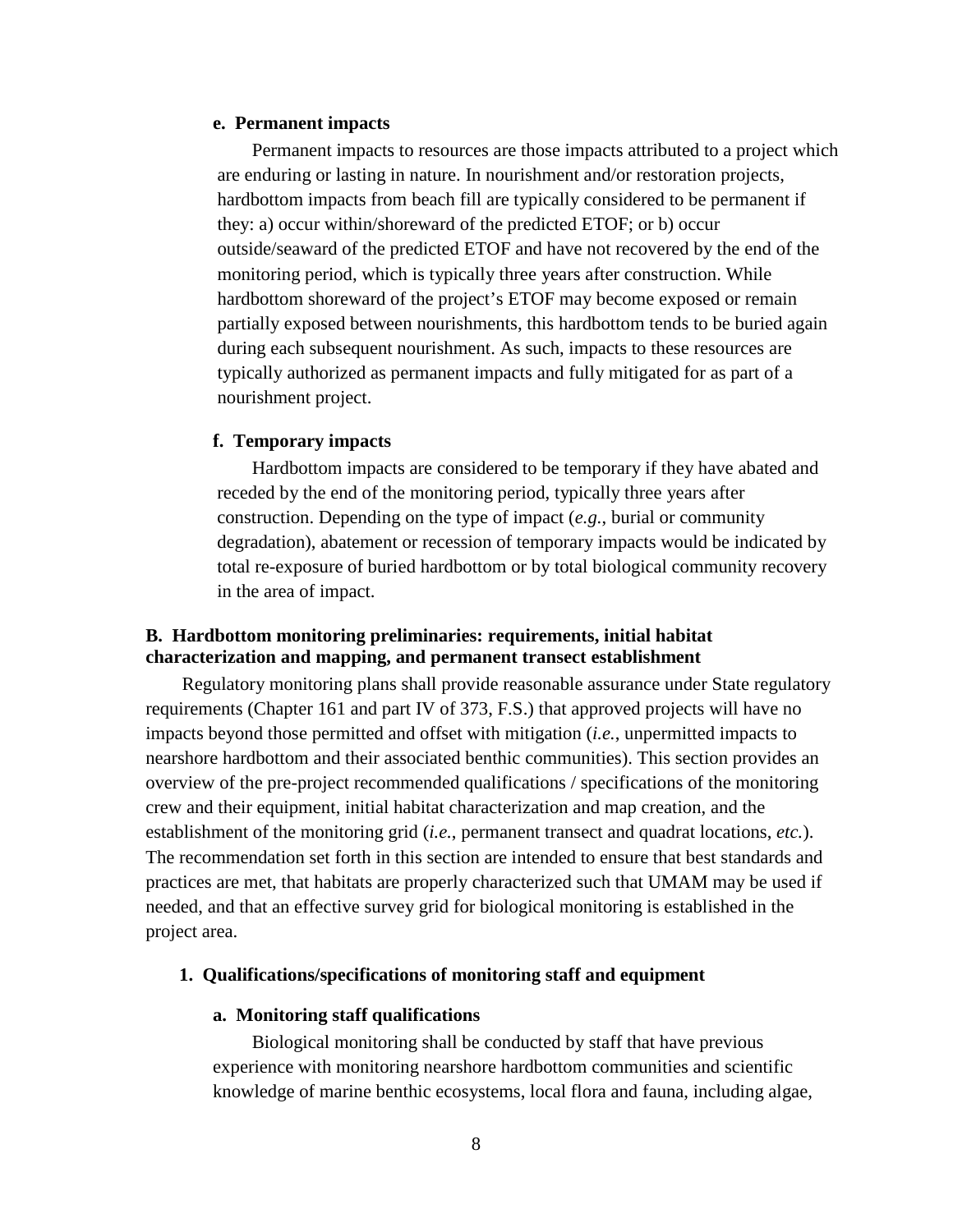octocorals, scleractinian corals, sponges, echinoderms, *etc.*. Written agency approval of biological monitoring personnel prior to proceeding with the yearly monitoring is typically included as a specific condition in JCP permits. The monitoring firm will provide names and resumes for the proposed monitoring crew to JCP Compliance and BIP resource staff for review and approval. Resumes provided should include details of previous hardbottom monitoring conducted for beach nourishment projects and/or other relevant experience. Each year, and prior to the start of the field season (*i.e.*, commencement of project monitoring), new crew member or subcontractor names and resumes shall be provided to DEP staff for approval. If a new crew member does not have previous experience with nearshore hardbottom community monitoring, then it is the responsibility of the monitoring crew/firm to provide new crew member with appropriate pre-season training.

Monitoring surveys should be conducted using SCUBA, unless the depth of water is more conducive to the use of snorkel gear. In either case, monitoring firm crew/staff shall conduct their work according to the dive safety program of the contracted firm.

#### <span id="page-13-0"></span>**b. Quality assurance / quality control (QA/QC) of monitoring personnel**

To ensure consistency, all in-water crew members should participate in cross training with one another to verify correct species identification practices and survey methods using standard QA/QC procedures at the beginning of each monitoring season. For each crew member, QA/QC results should reflect consistency of greater than or equal to 90% for species identification. Any individual scoring under this minimum should receive training and should not participate in monitoring until they meet the minimum requirement of 90%. QA/QC cross training results should be provided to DEP staff upon request. After completion of annual project monitoring, a summary of the QA/QC procedures used to check the accuracy of the field data entered into Excel spreadsheets (raw data submittal) shall be submitted to DEP along with raw field survey data.

#### <span id="page-13-1"></span>**c. Vessel positioning system specifications**

The navigation and positioning system (Global Positioning System [**GPS**]) employed on the vessel should have the capability of at least 1 meter positional accuracy which can be attained by using Differential GPS (DGPS) or Real-Time Kinematic (RTK) systems. GPS receivers should have 12 or more channels, as this improves the accuracy of the location information. The GPS system must communicate with the navigation software in real-time.

Navigational control should be maintained on a PC compatible hardware system (or equivalent) running a Hydrographic Data Collection and Processing (HYPACK) program (or equivalent software) that provides state-of-the-art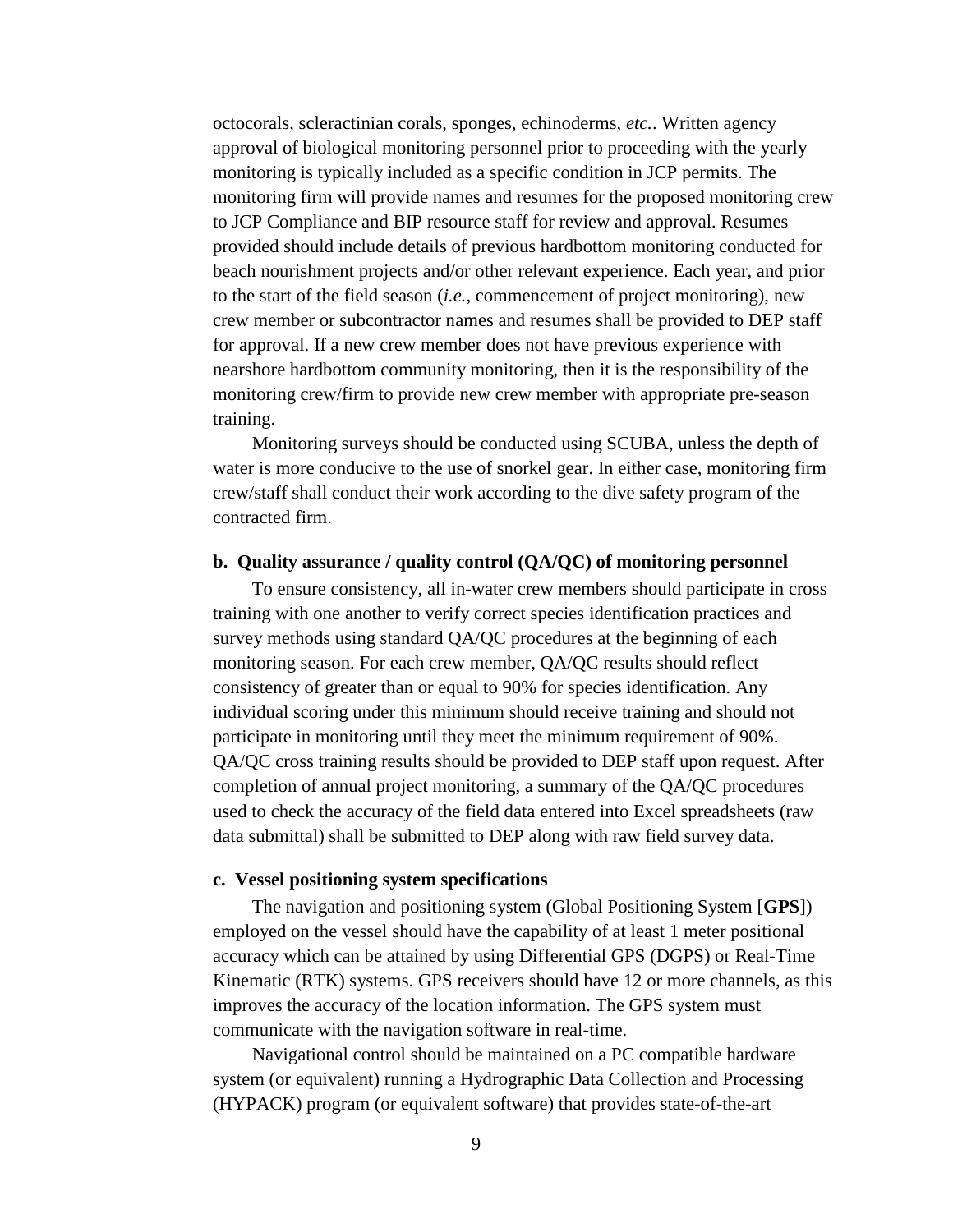navigation and hydrographic surveying and post processing capabilities. Information provided from the GPS system must allow the navigation/hydrographic software to display the vessels location in reference to pre-planned lines, targets, or GIS loaded information in real time. All survey data recorded should be backed up regularly to guard against loss. Raw data shall be provided to the Department upon request, in a Microsoft Excel spreadsheet.

# <span id="page-14-0"></span>**d. Diver positioning system specifications**

When the exact position of a swimming diver needs to be recorded, such as during the nearshore hardbottom edge survey described below, the following are recommended for the positioning system. The diver should tow a buoy with a DGPS antenna mounted on it, attached by a cable to the positioning system. The buoy should be on the shortest possible tether, such that it is directly over the diver. An option for a positioning system is a Trimble AgGPS with Pro Beacon (though an equivalent system may be used) interfaced with the HYPACK Hydrographic Data Collection and Processing Program with correction from a U.S. Coast Guard Navigational Beacon. The locator, which automatically acquires and simultaneously tracks GPS satellites, should precisely measure code phase and Doppler phase shifts, and compute time, latitude, longitude, height, and velocity once per second. The positioning data should be tracked using the HYPACK program (or equivalent). Data should be backed up regularly to guard against loss.

# <span id="page-14-1"></span>**2. Habitat characterization and mapping prior to project construction**

Habitat characterization and mapping prior to submission of the application is required for all projects containing hardbottom resources, including new permits or major modifications to existing permits, and particularly for projects in areas where mapping has not been done before, or where previous mapping efforts did not include the entire project area. Exceptions, at the discretion of the Department, can be made for projects that have recently been monitored. In addition to later aiding in the development of the biological monitoring plan, and the establishment of the permanent monitoring grid, initial hardbottom characterization and mapping is crucial to the permitting process as it provides information on the type(s) of habitat(s) within the project area necessary for UMAM analysis (if required), pursuant to Rule 62-345.400, F.A.C.

Habitat characterization and mapping provides information on the hardbottom habitat(s) in the project area necessary to determine if the entire project will be evaluated in UMAM as one assessment area or as multiple, different assessment areas. According to Rule 62-345.200 (1), F.A.C., an assessment area is all or part of a site that is sufficiently homogeneous in character such that impact can be assessed as a single unit. Thus, information obtained during the initial habitat survey and mapping enables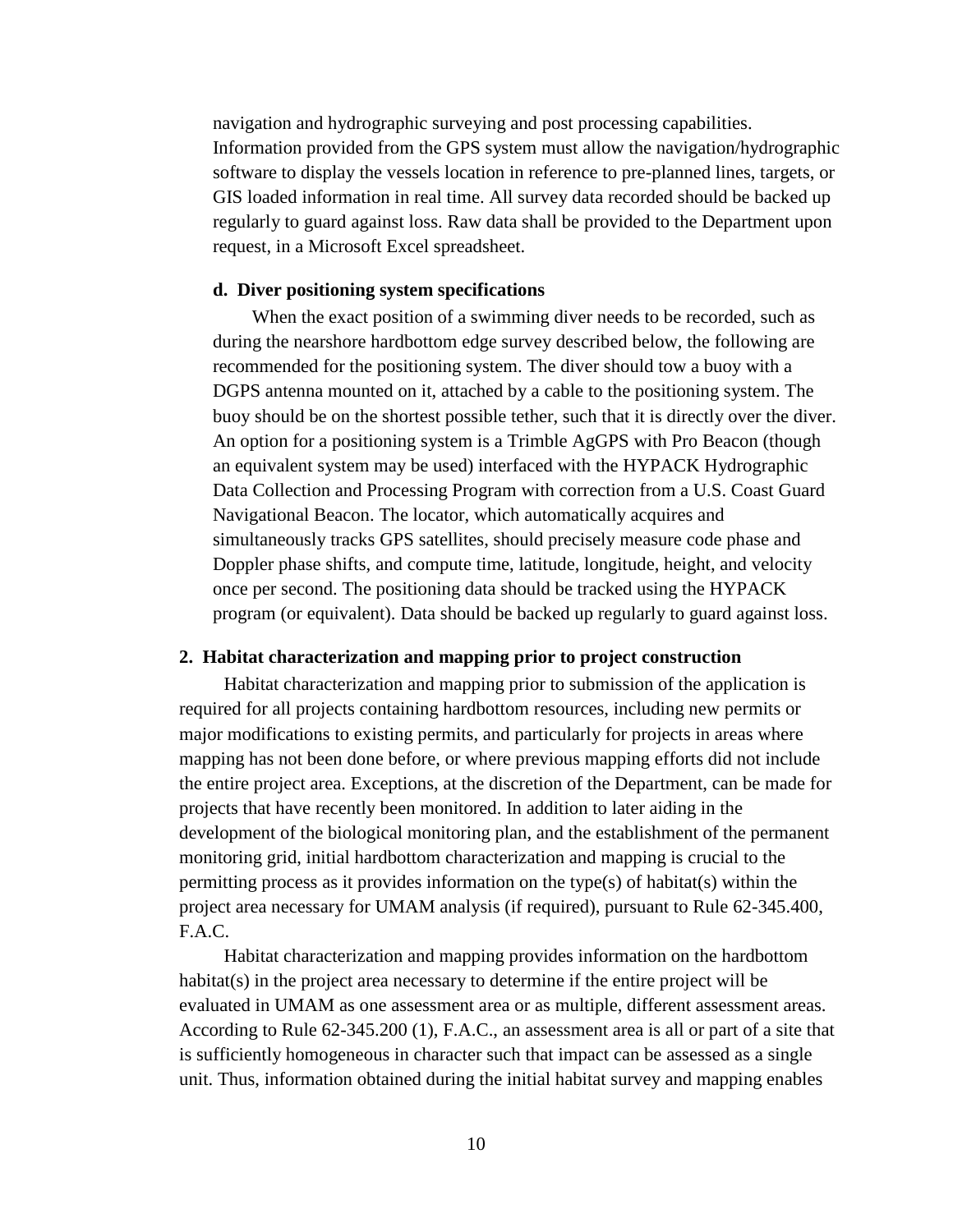the Department to determine whether resources are heterogeneous enough to warrant separating the site into more than one assessment area.

Hardbottom characterization and mapping goals:

- Delineate boundaries between distinct hardbottom habitat types to determine the number of assessment areas within the project area, Rule 62-345.200 (1), F.A.C.
- Determine the acreage of each assessment area, Rule 62-345.400 (3), F.A.C.
- Classify community type(s) present in each assessment area, Rule 62-345.400 (5), F.A.C.
- Evaluate uniqueness of flora and fauna in each assessment area, Rule 62-345.400 (6), F.A.C.
- Provide information needed to accurately characterize the ecological values and functions provided by each assessment area, including but not limited to the provision of substrate and the potential for wildlife use, Rule 62-345.400 (7, 8, and 10).

To meet these goals, hardbottom habitats within the project area shall be quantitatively and qualitatively characterized prior to submission of the application. Habitat characterization should usually take place the summer prior to the submittal of the application. The Department recommends performing the quantitative and qualitative pre-construction characterization according to the methodology described below (Sections B.2.a-c) and the classification system detailed above (Section A.1). According to the Department's recommended methodology and classification system, characterization and delineation of hardbottom types should be based on differences in landscape features (*e.g.*, relief, sediment cover, and benthic communities) at a scale of 10's of meters. The information/data needed to properly characterize and map hardbottom habitat within the project area are collected and developed through desktop work as well as *in situ* reconnaissance surveys. Generating a preliminary habitat map of the project area is the first step in the recommended process. The preliminary map should then be verified, corrected, and added to according to the results of the *in situ* reconnaissance survey. This work will culminate in a habitat characterization statement and a hardbottom characterization map.

# <span id="page-15-0"></span>**a. The preliminary habitat map**

Information available on the condition and distribution of hardbottom resources shall be used to qualitatively characterize the assessment areas, pursuant to Rule 62-345.400, F.A.C. This information typically includes all available data, including historical and current aerial photographs, previous biological monitoring data, physical data, bathymetric information (*e.g.*, LIDAR), and any other applicable information for the project area. The qualitative characterization work will include the following three tasks: 1) estimating the distribution of hardbottom;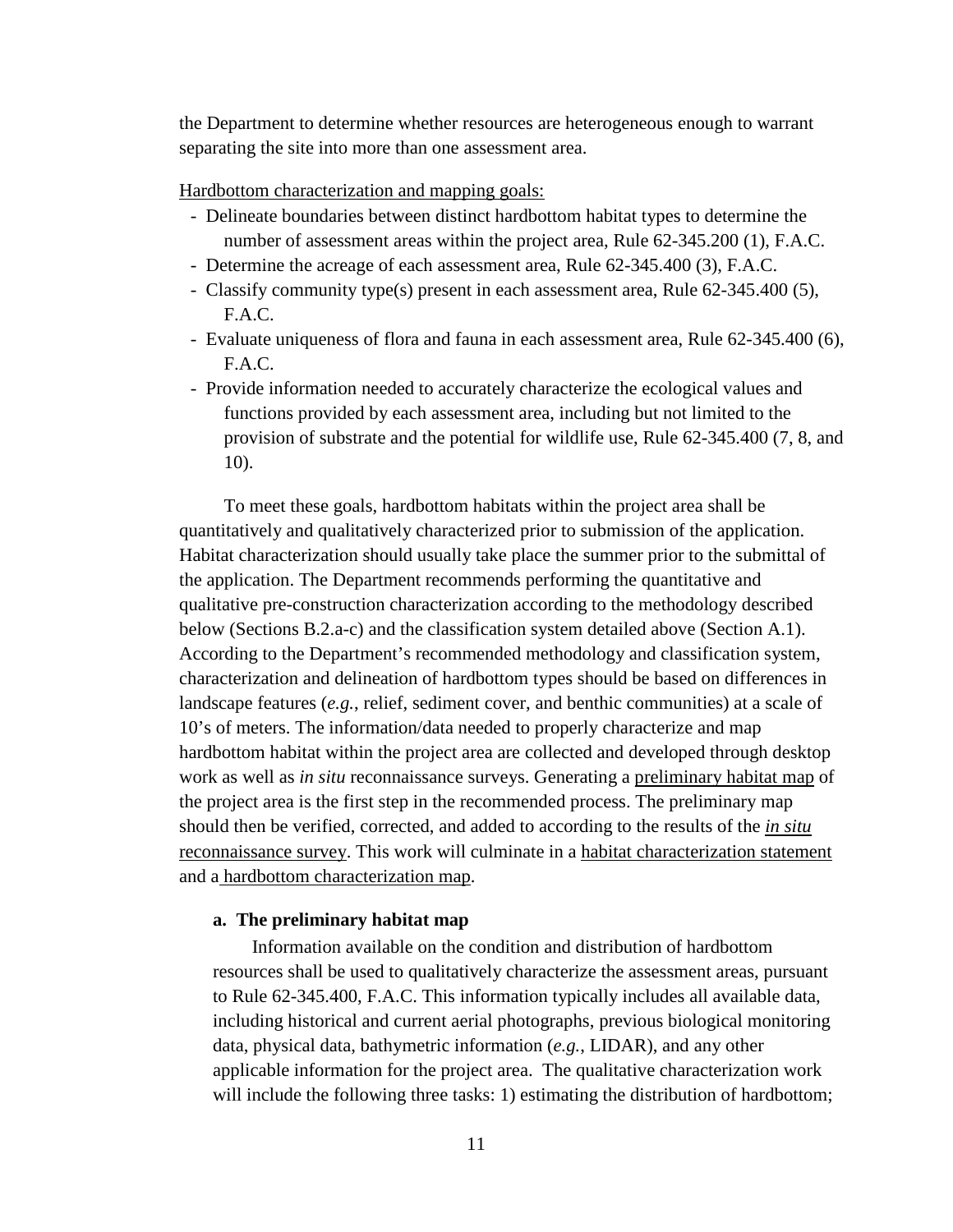2) estimating the persistence of hardbottom; and 3) estimating the position of hardbottom (distance from shore and the predicted ETOF to the hardbottom edge, also the depth of water), within the project area. Other location and landscape features should also be evaluated; for instance, proximity to major channels, inlets, outfalls, and any other major man-made structures (including artificial reefs) and natural resources (*e.g.*, mangroves and seagrass beds). The preliminary habitat map of potential hardbottom as well as any existing *in situ* data for the project area should be used by the monitoring crew to prepare for the *in situ* reconnaissance survey conducted prior to submission of the application. The information below details each of the three recommended desktop tasks and the information that should be used to create the preliminary habitat map.

# <span id="page-16-0"></span>**i. Hardbottom distribution**

The existing and historical distribution of hardbottom (nearshore, intermediate, and offshore) within the project area and under the influence of the project (typically 600 m updrift, 1 km downdrift, and 300 m seaward of the predicted ETOF) should be determined.

#### <span id="page-16-1"></span>**ii. Distribution of hardbottom categorized by persistence of exposure**

Based on the review and comparisons of historical and current hardbottom coverage, hardbottom areas within the project area should be assigned to one of the following four categories of hardbottom persistence (see "types" below). Each type should be delineated and identified on the preliminary habitat map.

- 1. Persistent hardbottom that is currently exposed
- 2. Ephemeral hardbottom that is currently exposed
- 3. Ephemeral hardbottom that is currently not exposed but that has the potential to be re-exposed (based on historical evidence of exposure)
- 4. Ephemeral hardbottom that is currently not exposed and has a low potential of being re-exposed (based on historical evidence of exposure)

#### <span id="page-16-2"></span>**iii. Hardbottom position**

The distance from both the shore and the predicted ETOF to the landward hardbottom edge should be estimated based on the design of the project and on the current and historical distribution of hardbottom. The depth of water over hardbottom areas should also be estimated.

#### <span id="page-16-3"></span>**b. In situ project area reconnaissance survey**

An *in situ* reconnaissance survey shall be used to delineate the hardbottom edge, and to gather information/data on the physical and biological features of the hardbottom in the project area, all of which are required to complete UMAM,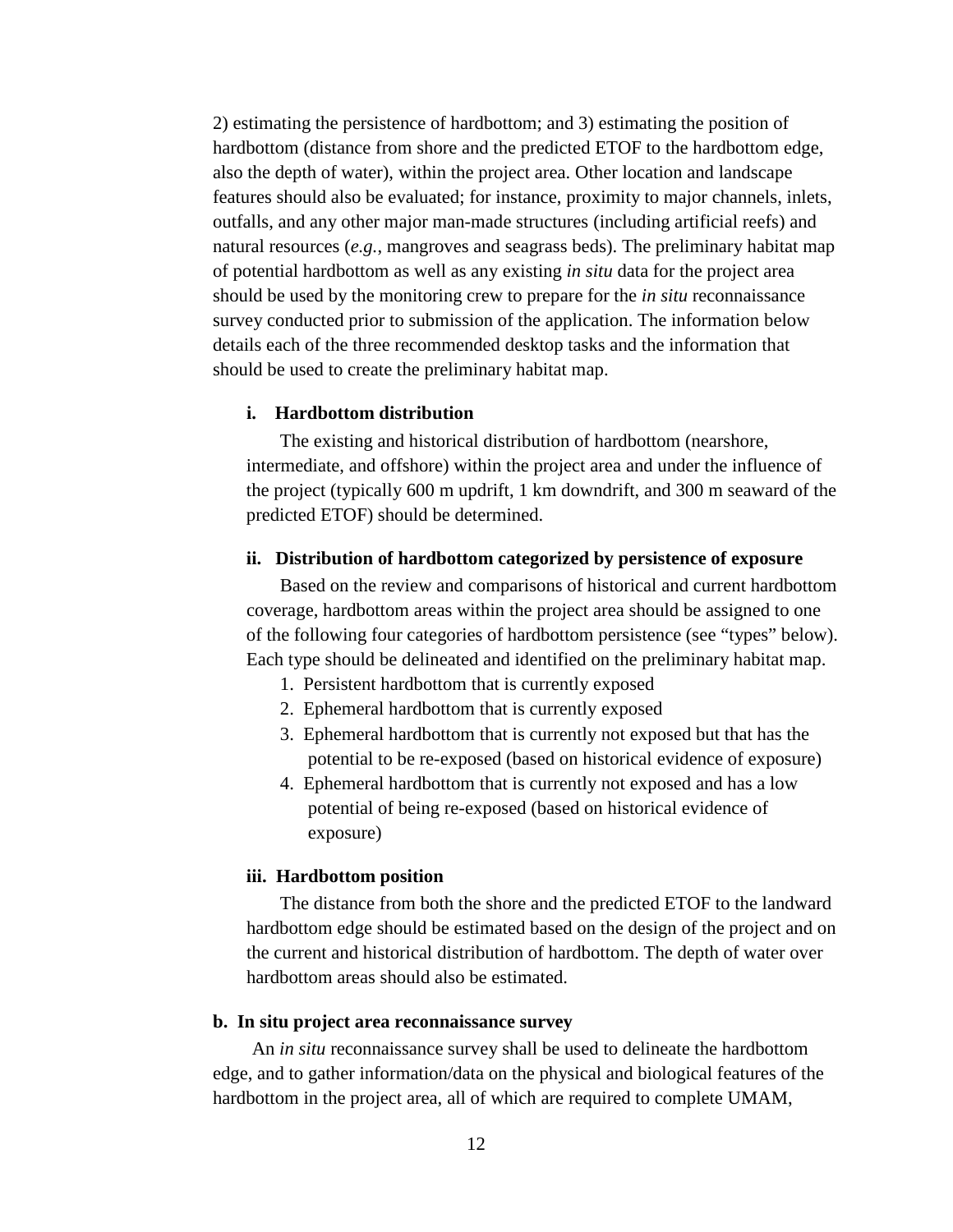pursuant to Rule 62-345.400, F.A.C. The survey should also be used to verify and correct, as needed, the preliminary habitat map. Towed video surveys are not sufficient for any of the tasks mentioned above, and should not be substituted for *in situ* reconnaissance survey work. The preliminary map (desktop-created) of all potential hardbottom locations should be used by the monitoring crew to plan the *in situ* reconnaissance survey; for example, to determine the number, length, and configuration of temporary transects that shall be used to rapidly survey the area during the characterization stage.

#### <span id="page-17-0"></span>**i. Verification of the preliminary hardbottom map**

As part of the *in situ* reconnaissance survey, monitoring crews should verify the distribution and persistence categorization of all potential hardbottom within the project area and under the influence of the project, as shown in the preliminary map. Divers should use a diver positioning system while doing so, and particular attention should be paid to transitions between different hardbottom areas. Physical and biological features of the hardbottom that are also assessed and measured during the reconnaissance survey (see section B.2.b.iii below) can assist in verifying the persistence of hardbottom exposure as delineated in the preliminary hardbottom map. For example, sediment depth measurements along with sediment cover and biotic assemblage observations can provide additional information that can be used to verify persistence of hardbottom exposure in an area. Seismo-acoustic surveys may also be used, but not in lieu of in water surveys.

#### <span id="page-17-1"></span>**ii. Hardbottom edge delineation**

The full, project area extent of the nearshore hardbottom edge (the visible border between the sand and hardbottom) shall be delineated during the *in situ* reconnaissance survey. If sand cover over hardbottom is intermittent, and benthic components are observed protruding through the sediment, then the emergent epifaunal edge (defined as the landward most edge of the area where benthic components are protruding) should be delineated in these areas. Even if a hardbottom edge is visible, the shoreward most limit of the epifaunal edge (if present) should be mapped as the hardbottom edge. The distribution of hardbottom will influence the way in which the edge is mapped; for instance: 1) when hardbottom is distributed as narrow strips (width less than 30 m), both the offshore and landward edges should be mapped; and 2) when hardbottom occurs in patches, the entirety of each patch should be outlined. Discussing possible techniques/methods with BIP resource staff is recommended prior to mapping the hardbottom edge in complex situations.

The hardbottom edge shall be mapped by a diver swimming with a positioning system (as described in section B.1.d). The diver should swim at a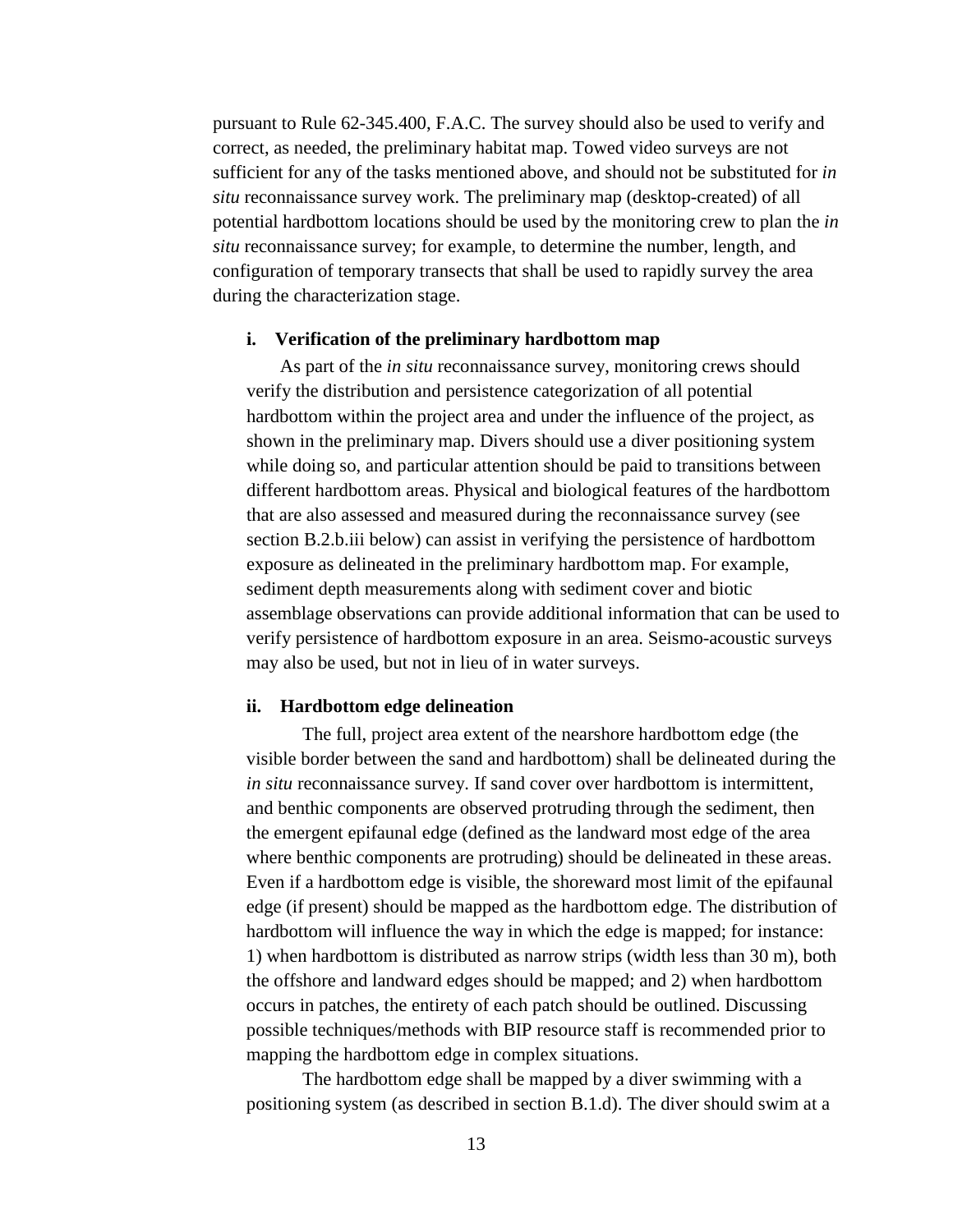speed conducive to maintaining the buoy on as short a tether as possible, in order to accurately map the edge with minimal influence from waves, currents, and wind. As the hardbottom edge is mapped, its relief characteristics should be recorded. It is recommended that the relief characteristics of the hardbottom edge be recorded as: low  $(> 0.3 \text{ m})$ , medium  $(0.3 \text{ m} - 1 \text{ m})$ , or high  $(> 1 \text{ m})$ relief. Results from this mapping should also be used to verify the distance from both the shore and the predicted ETOF (according to the design of the project) to the hardbottom edge.

#### <span id="page-18-0"></span>**iii. In situ survey of physical and biological hardbottom features**

The aim of this *in situ* survey is to gather information (observations and measurements) about the physical (*e.g.*, relief, substratum type, and sediment cover) and biological (*e.g.*, composition and distribution of communities) features of the project area. Differences in landscape features (physical and biological) at a scale of 10's of meters should be used to classify hardbottom types for the overall characterization and mapping of the project area (refer to classification section).

Temporary transects should be used to survey the project area. The number and lengths of transects should be great enough to ensure the project area is adequately characterized at a scale of 10's of meters. A fishbone style temporary transect grid, consisting of parallel transects arranged along (and perpendicular to) a central transect line (Figure 1 below) is a useful configuration for such surveys. Other temporary transect grid-



**Figure 1.** Fishbone style temporary transect configuration for an *in situ* reconnaissance survey. The white background represents sediment, grey shapes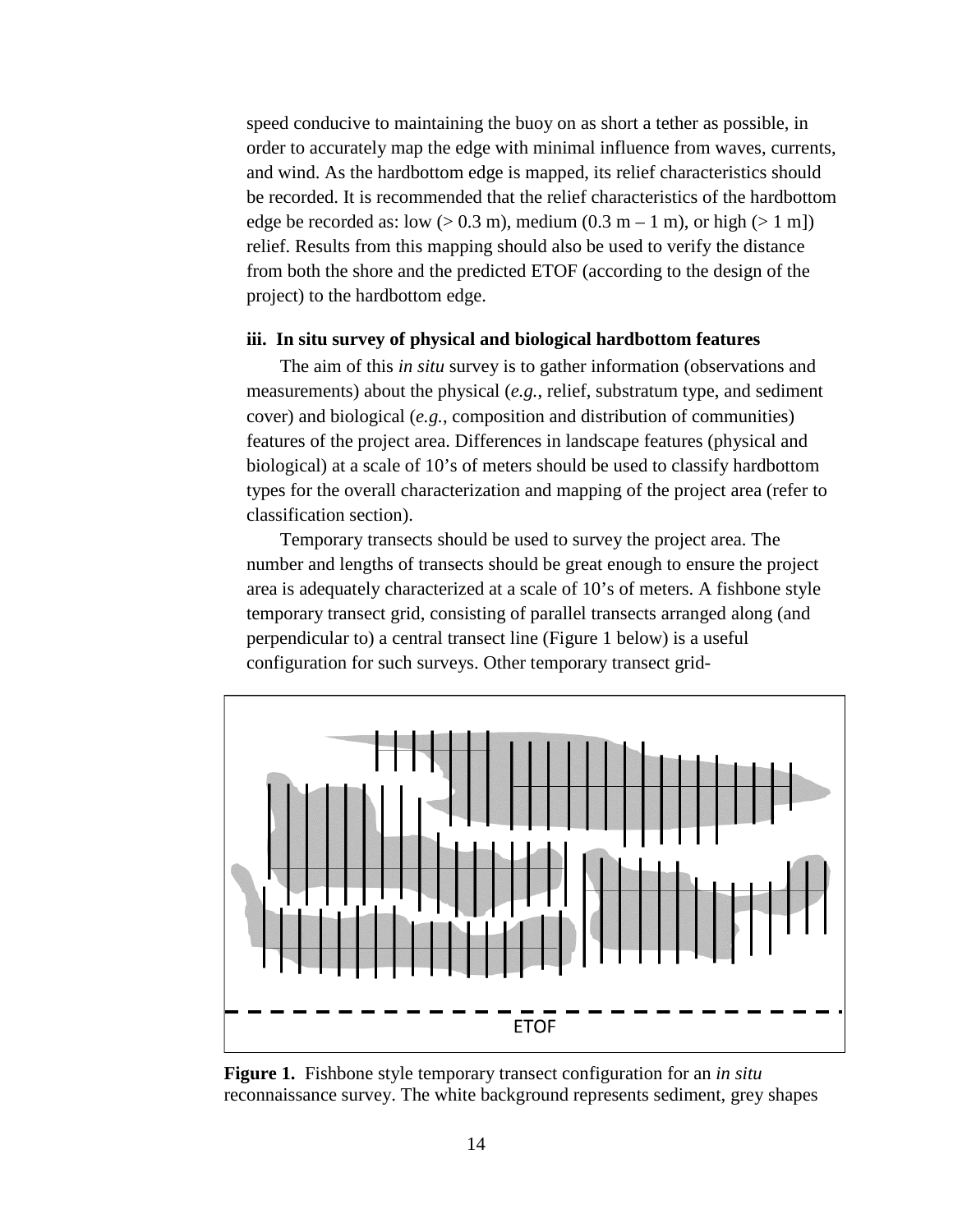represent hardbottom, solid black lines represent transect lines, and the dashed black line represents the predicted ETOF. The distance between parallel transects is 10 m.

configurations (*e.g.*, zig zag, concentric circles, *etc.*) may also be used, so long as hardbottom within the project area can be adequately characterized at the specified scale.

#### *(1) Physical hardbottom features*

Three physical features should be identified and mapped: relief, substratum type, and sediment within hardbottom areas.

#### *(a) Relief*

Relief is measured as the height of positive relief features relative to adjacent negative relief features (see section A.1.b.i). For the purposes of characterizing hardbottom habitats, the Department recommends measuring relief at three different scales:

*Small scale* relief should be assessed quantitatively over single meters at a minimum, and at a distance of less than 5 m at a maximum, by taking water depth readings at upper and lower points of relief features using a depth gauge. Small scale relief should be expressed using the following three categories of relief: Low relief (less than 0.3 m), Medium relief (0.3 to 1.0 m), and High relief (greater than 1.0 m) (see section A.1.b.i for definitions). During surveys divers should measure *small scale* relief (multiple measurements per area), and in particular note areas that share the same sort of relief features and areas where relief types change.

*Intermediate scale* relief should be assessed over distances of 10's to 100's of meters. Intermediate scale relief should be assessed and expressed qualitatively, by describing the uniformity of small scale relief features (*i.e.*, the distribution of areas sharing similar degrees of small scale relief).

*Large scale* relief should be assessed over distances of 100's to 1000's of meters. Large scale relief is best assessed and expressed qualitatively, by describing the uniformity of intermediate scale relief features (*i.e.*, the distribution of areas sharing similar degrees of intermediate scale relief). In some instances, large scale relief may be further described by indicating the presence of specific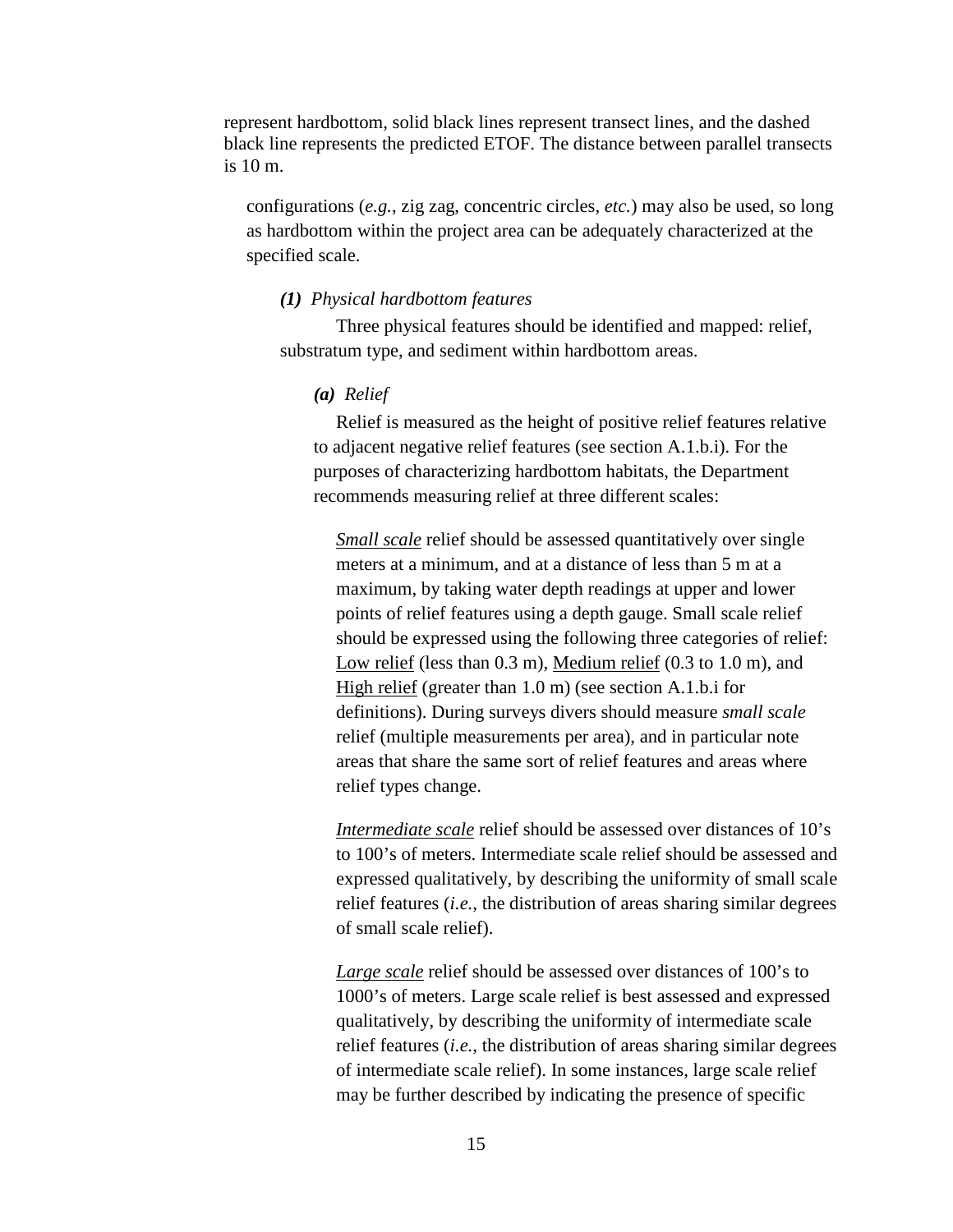relief features, like ridges formed by a second reef laying seaward of nearshore hardbottom.

# *(b) Substratum type*

Six main types of marine hard substratum are generally encountered in Florida, and more than one type may be found at a given site. Divers should record the types of hard substratum present with the project area and delineate their distributions. Divers shall distinguish worm rock (alive or dead) from other substrata, and should also distinguish among Anastasia limestone, reef-rock, sandstone, rubble, and anthropogenic material (see section A.1.b.ii for a description of each substratum type).

#### *(c) Sediment within hardbottom areas*

Information on the distribution of sediment patches within areas of exposed hardbottom aids in the characterization of the project area and in the classification of different habitats. Sediment within hardbottom areas, such as patches of buried or dusted hardbottom should be evaluated: a reasonable number of sediment thickness measurements should be taken and the general location of the findings recorded. The general location, size, and depth of larger sediment patches should also be recorded and the general character of the sediment in each patch should be noted (coarse vs. fine).

# *(2) Biological hardbottom features*

Information on the flora and fauna and the communities they comprise should be collected. Observations, counts, and measurements should be detailed enough to adequately characterize and classify the biological features of the hardbottom and to roughly delineate their distributions within the project area.

#### *(a) Community information*

Divers shall collect and record information (based on observations and counts) on species richness, the abundance and diversity of functional groups, and the presence of dominant species or groups. These data will be used to classify hardbottom within the project area by their community type. Dominant organisms are typically used to identify types of communities (*e.g.*, turf algae community; mixed turf and fleshy algae community; mixed fleshy algae, scleractinian/octo coral, and sponge community). Information on the richness and diversity of functional groups shall be used to further describe (in the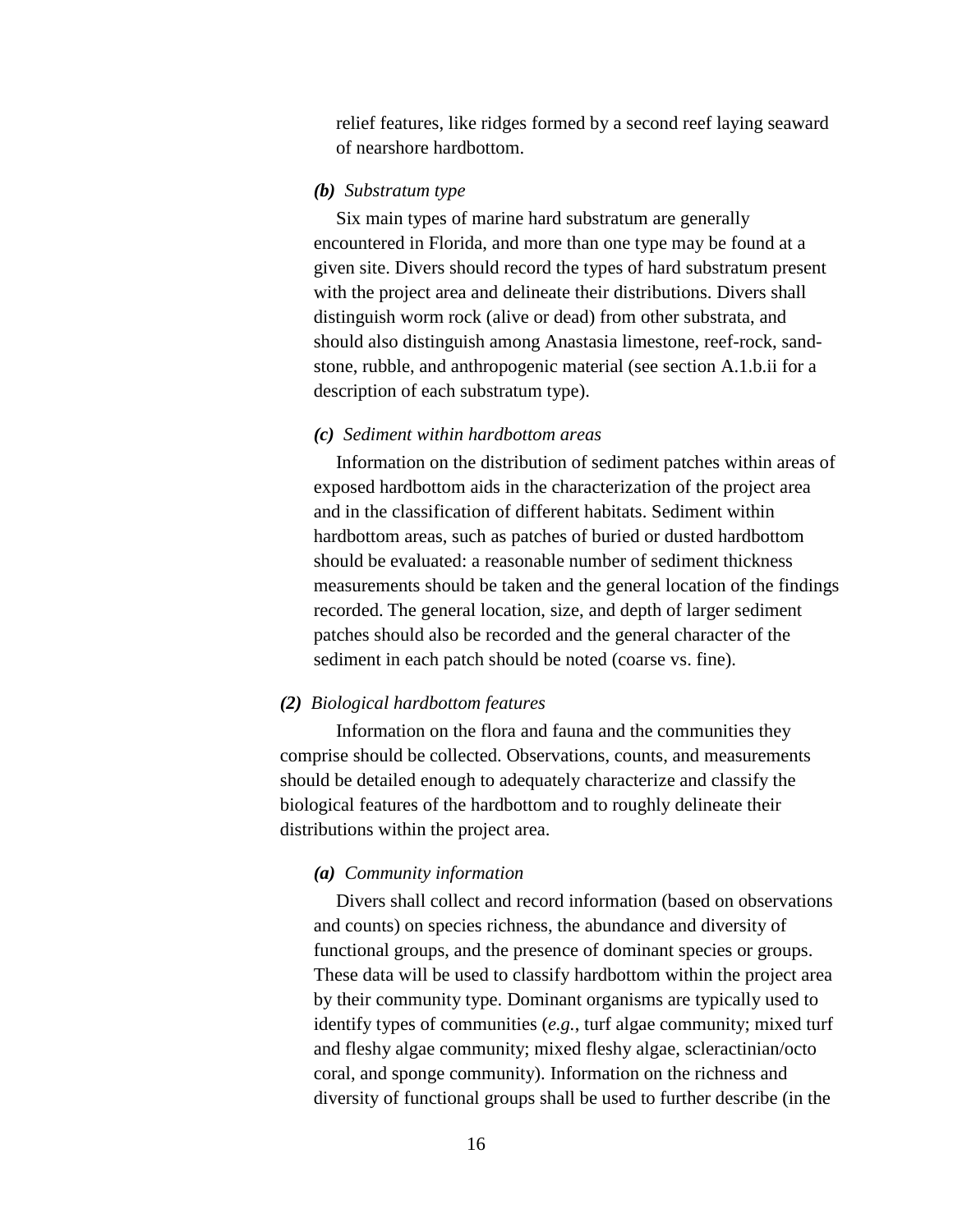characterization report and hardbottom habitat characterization map) and subdivide community types within the project area. For each community type, the distribution shall be delineated and the acreage calculated.

Several measurements of the size of organisms in groups of interest (*e.g.*, scleractinians and octocorals, sponges) should be made. Measurements should provide information on the average size of organisms as well as the size of the largest individuals/colonies within the assessment area. The presence and rough size of recruits should also be noted. These data provide a reasonable approximation of the age of a community, and therefore can be used to assist in verifying the distribution of hardbottom types based on their persistence of exposure.

#### *(b) Indicator species*

The presence of species, or groups of species that tend to indicate general environmental conditions should be recorded. For example, the absence of species or groups that are more vulnerable to sediment (*e.g.*, macroalgae and octocorals) in an area where species or groups that are more tolerant of sediment (*e.g.*, turf algae) are present wound tend to indicate the area is prone to sediment stress. In a similar way, the presence of abundant cyanobacteria in an area would tend to indicate high nutrient levels.

#### *(c) Listed species*

The presence and general abundance of any listed or invasive species observed within the project area during reconnaissance shall be recorded. The general location/distribution of sessile listed/invasive species shall also be recorded. All listed/invasive organisms shall be identified to species level (or to lowest taxonomic level possible).

# <span id="page-21-0"></span>**c. Hardbottom characterization map and report**

Findings from the desktop analysis and the *in situ* survey of physical and biological hardbottom features shall be provided to the Department in a habitat characterization report and as a habitat characterization map. The characterization report and map will be used to complete UMAM (pursuant to 62-345.400, F.A.C.) and to develop the monitoring methodology (*e.g.*, number and position of permanent transects and sampling stations) that will be used for subsequent surveys, including pre-construction and post-construction hardbottom monitoring.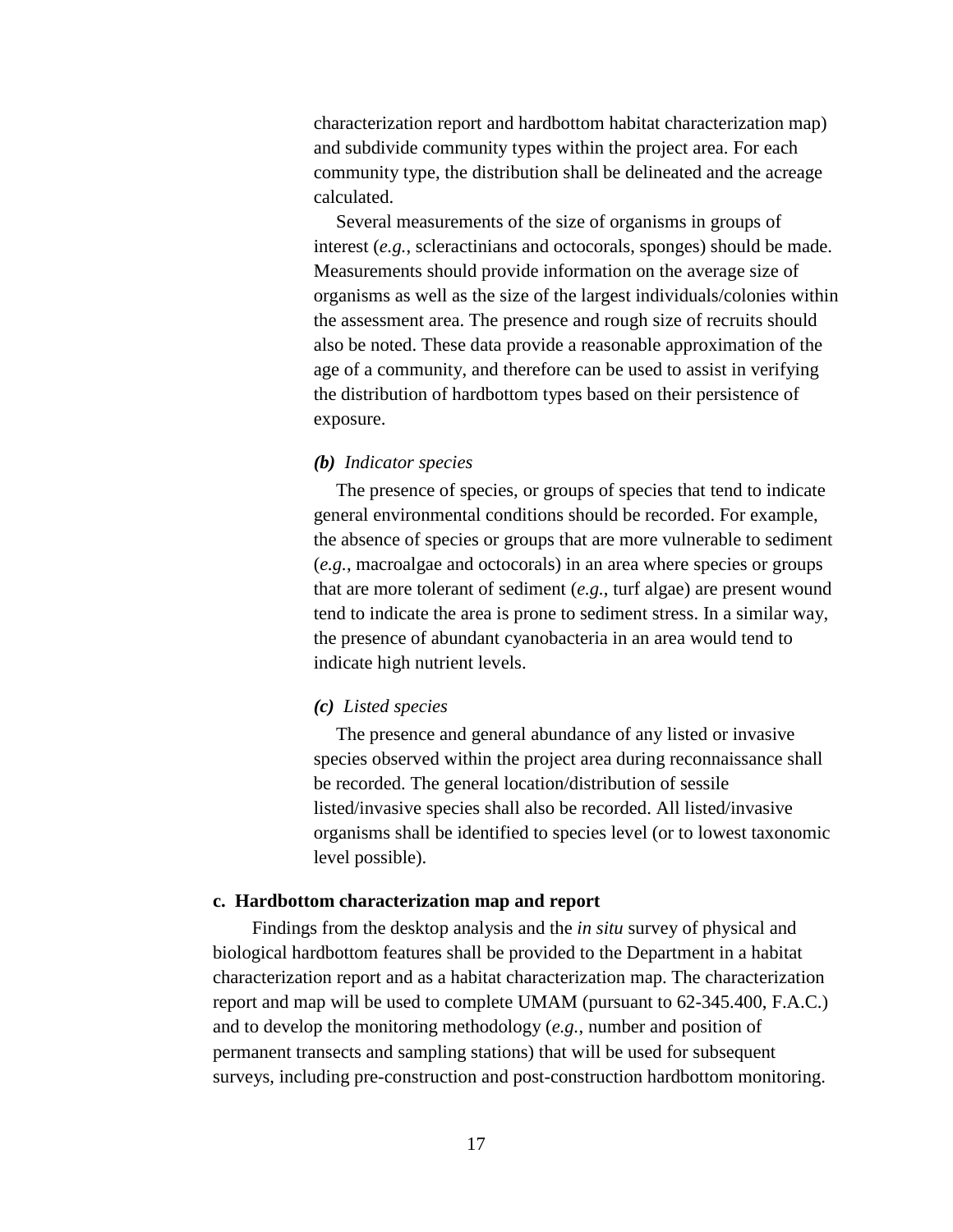## <span id="page-22-0"></span>**i. Habitat characterization map**

The habitat characterization map will be based on the preliminary desktop work and the *in situ* reconnaissance survey and should be supplied to DEP as a collection of shapefiles (preferably as an ESRI file geodatabase). The following GIS data should be provided:

1. Polygons representing the distribution of hardbottom types that differ in their persistence of exposure should be provided for the entire project area (see sections B.2.a.i, B.2.a.ii, and B.2.b.i). Data should have attributes indicating each of the different hardbottom persistence types present.

2. Lines or polygons representing the *in situ* mapped hardbottom edge. This may be a single line representing the nearshore edge, two lines representing the nearshore and offshore edges, or polygons representing hardbottom patches, depending on the distribution of hardbottom (see section B.2.b.ii). These data should have attributes indicating which portion of each line or polygon represents hardbottom, emergent epifauna, or sand.

3. Lines or polygons representing *in situ* measured hardbottom edge relief. These data should have attributes indicating hardbottom relief as Low (less than  $0.3$  m), Medium  $(0.3 \text{ to } 1.0 \text{ m})$ , or High (greater than  $1.0$ ) m) (see section B.2.b.ii).

4. Polygons representing physical relief within the project area at the intermediate scale (10's to 100's of meters) (see section B.2.b.iii.(1).(a)). Physical relief data should have attributes indicating Low (less than 0.3 m), Medium (0.3 to 1.0 m), and High (greater than 1.0 m) relief.

5. Polygons representing substratum type within the project area (see section B.2.b.iii.(1).(b)). Substratum data should have attributes indicating worm rock (alive or dead), Anastasia limestone, reef-rock, sand-stone, rubble, and anthropogenic material (see section A.1.b.ii for a description of each type).

6. Polygons representing the distribution of different community types within the project area. Community data should have attributes indicating each different community type, as determined by the dominate biotic features of the surveyed assemblages (see sections B.2.b.iii.(2).(a) and (b)).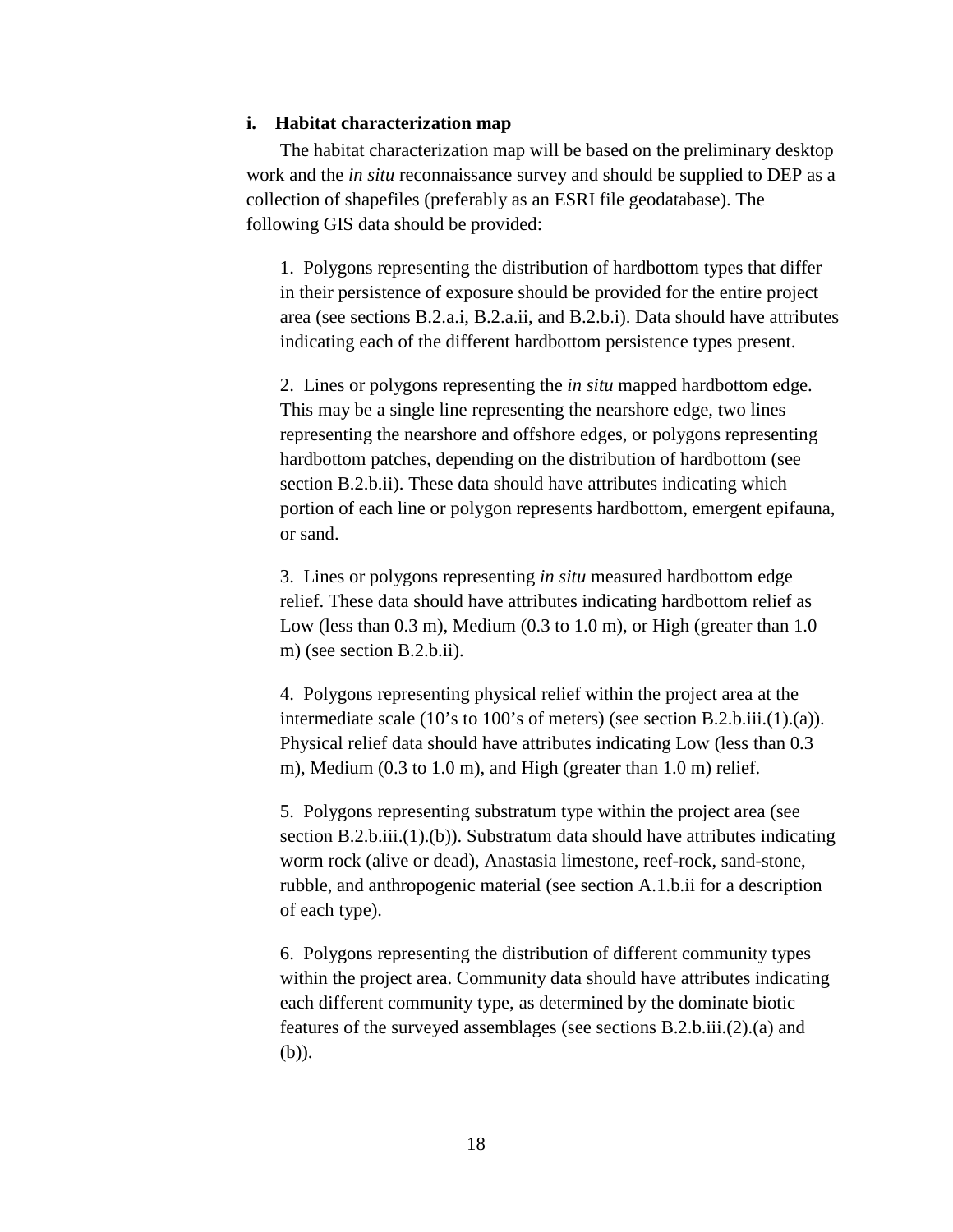7. Polygons representing the distribution of all sessile listed species within the project area (see sections 2.b.iii.(2).(c)). Data should have attributes indicating the distribution of each listed species.

# <span id="page-23-0"></span>**ii. Habitat characterization report**

A detailed description (characterization) of the project area shall be submitted to the Department. The characterization report shall be based on data gathered during the *in situ* reconnaissance survey, data presented in the habitat characterization map, and knowledge of the project area and the surrounding landscape. The Department recommends the document consist of two main sections: I) methods, and then II) results. The Departments recommended format and the information required to run UMAM, if necessary, are described below.

The methods section should provide a detailed description of the methods used to produce the preliminary habitat map (desktop work) and to conduct the *in situ* reconnaissance surveys. The results section should provide a comprehensive description of hardbottom habitats and communities within the project area as well as additional information required to complete UMAM.

The results section should consist of three main subsections, one for each UMAM indicator: *(1)* Hardbottom habitat/community types (their classification and distribution); *(2)* Location and landscape support; and *(3)* Water environment. Each UMAM indicator subsection (1-3 above) should contain two parts: *(a)* a description for the indicator; and *(b)* a final brief evaluation for the indicator. Details for each UMAM indicator are provided below.

#### *(1) Hardbottom habitat/community types*

#### *(a) Description*

The distribution and quality of habitats and communities within the project area reflect a balance of water temperature, salinity, nutrients, water quality, and the presence of nearby productive hardbottom, mangrove and seagrass communities. All of these communities are susceptible to human disturbance through direct physical damage, such as dredging, filling, or boating impacts, and to indirect damage via changes in water quality, currents, and sedimentation.

The hardbottom habitat/community description shall include classification of different hardbottom habitat/community types. These hardbottom habitat/community types shall be classified by both their habitat characteristics (*e.g.*, position with respect to the shore and the predicted ETOF, duration of hardbottom exposure, and their physical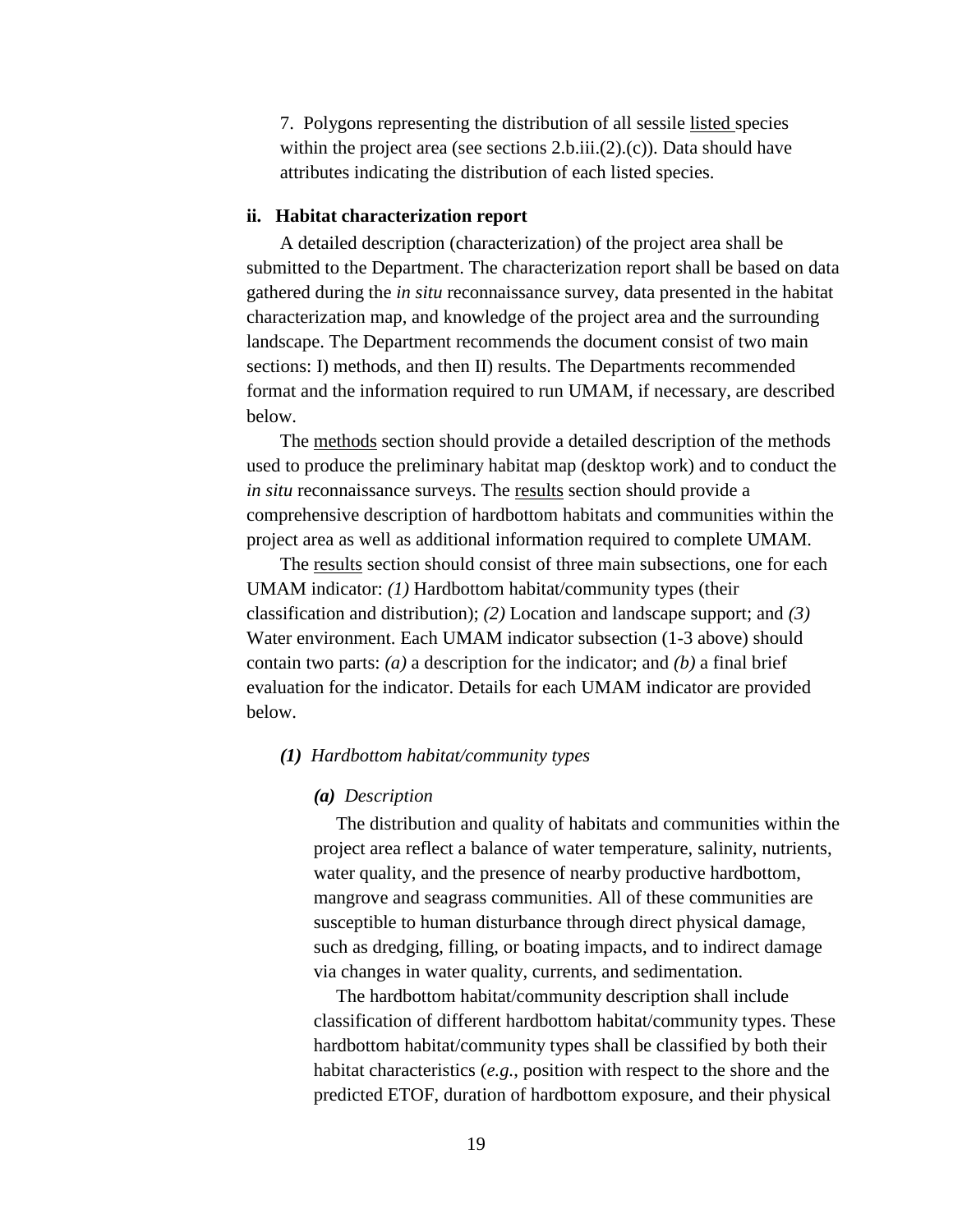features like relief, substratum type, water depth, and sediment cover) and by their biological features (*e.g.*, species richness, organismal abundance, diversity of functional groups; and presence of dominant, indicator, listed, and invasive species).

The following attributes are identified in Rule 62-345.500(6)(c), F.A.C. to evaluate the "Community Structure" category. These attributes should be taken into account when writing the hardbottom habitat/community description. For some attributes, information may need to be provided in addition to the description of hardbottom habitat/community types.

#### Attributes:

- Species number and diversity of benthic organisms: *The appropriateness, number, and diversity of benthic organisms should be evaluated.*
- Listed, non-native or inappropriate species: *Species should be identified and their abundances and distributions should be evaluated.*
- Regeneration, recruitment and age distribution: *Natural regeneration and recruitment should be noted, as well as evidence of appropriate age distribution (based on organism size).*
- Condition of appropriate species: *The health and biomass of appropriate species should be evaluated.*
- Structural features:

*Whether the structural features in the project area are appropriate for the system or whether there is evidence of physical impact should be evaluated.*

- Topographic features such as relief, stability, and interstitial spaces (hardbottom and reef communities):

*The appropriateness and condition of topographic features such as relief, stability, and interstitial spaces for hardbottom and reef communities should be evaluated.*

- Spawning or nesting habitats:

*The condition and number of spawning and nesting habitats such as rocky or sandy bottoms should be assessed.* 

# *(b) Final Evaluation*

For each community type, provide a final brief evaluation of whether or not the benthic community is indicative of conditions that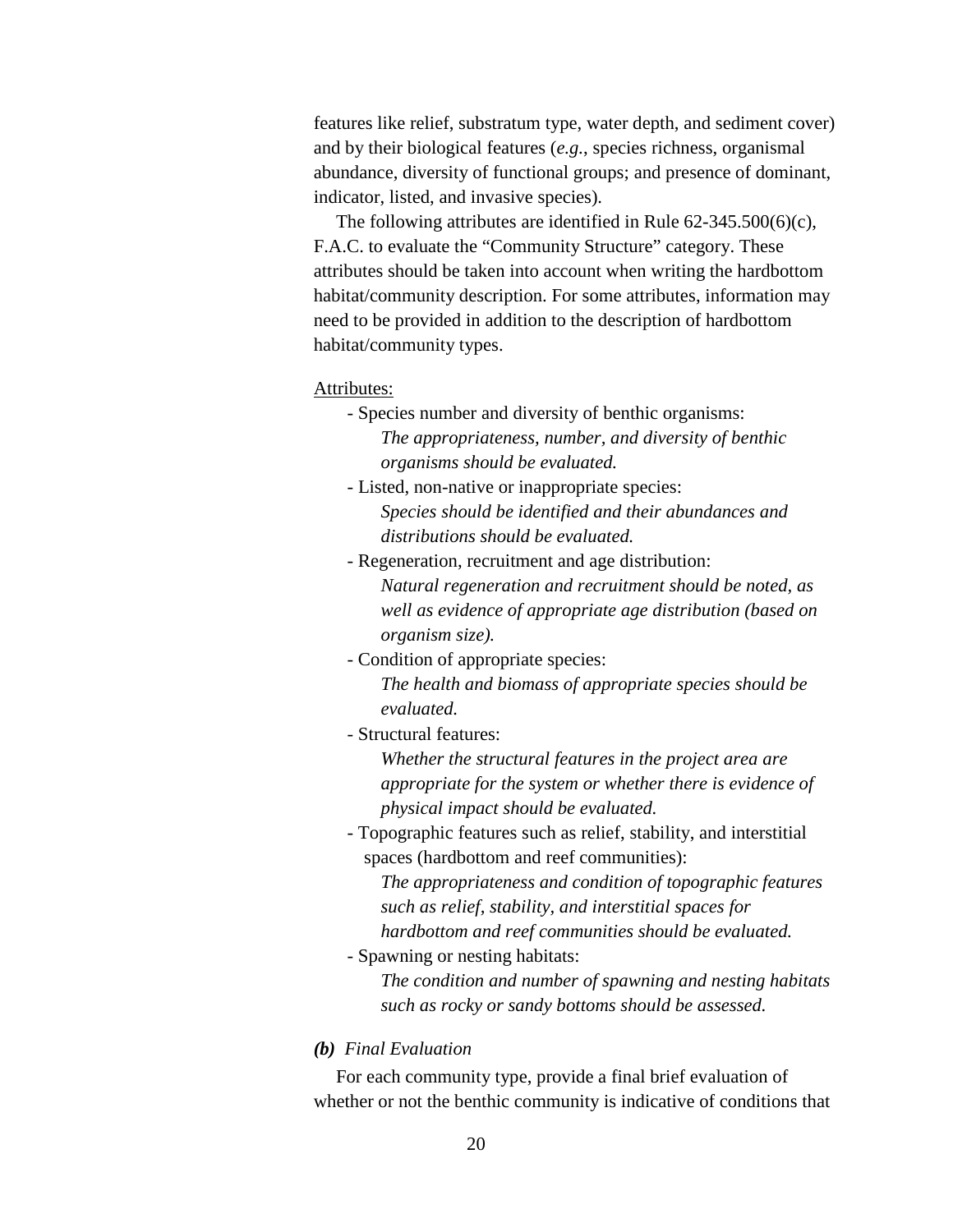provide optimal support for all of the functions typical of the assessment area and provide optimal benefit to marine organisms. If the benthic communities do not fully support the functions identified and do not fully provide benefits to marine organisms, then this information should be briefly described.

# *(2) Location and landscape support*

#### *(a) Description*

The value of functions provided by the hardbottom within the project area to marine organisms are influenced by the location of the landscape and its relationship with surrounding areas. If surrounding habitats are unavailable, poorly connected, or degraded, then the value of functions provided by the hardbottom area to marine organisms is reduced. The availability, connectivity, and quality of offsite habitats, and offsite land/water uses which might adversely impact marine organisms utilizing these habitats are factors to be considered in characterizing the hardbottom habitat.

The following attributes are identified in Rule 62-345.500(6)(a), FAC to evaluate the "Location and Landscape Support" category. These attributes should be taken into account when writing the location and landscape support description. Specifically, provide a brief description of each of the following attributes:

#### Attributes:

Proximity of hardbottom within the project area to:

- Other natural communities, such as hardbottom, mangroves, and seagrass)
- Sources of larvae from benthic communities similar to the project site
- Mitigation areas (artificial hardbottom such as limestone reefs)
- Inlets or other significant relief features (*e.g.*, sand bars)
- Groins or other structures that may alter coastal processes
- Channels or areas of chronic (*e.g.*, maintenance) dredging
- Acute or chronic sources of turbidity
- Outfalls or other known sources of pollutants

# *(b) Final Evaluation*

Provide a final brief evaluation of whether or not the hardbottom area within the project area is ideally located such that the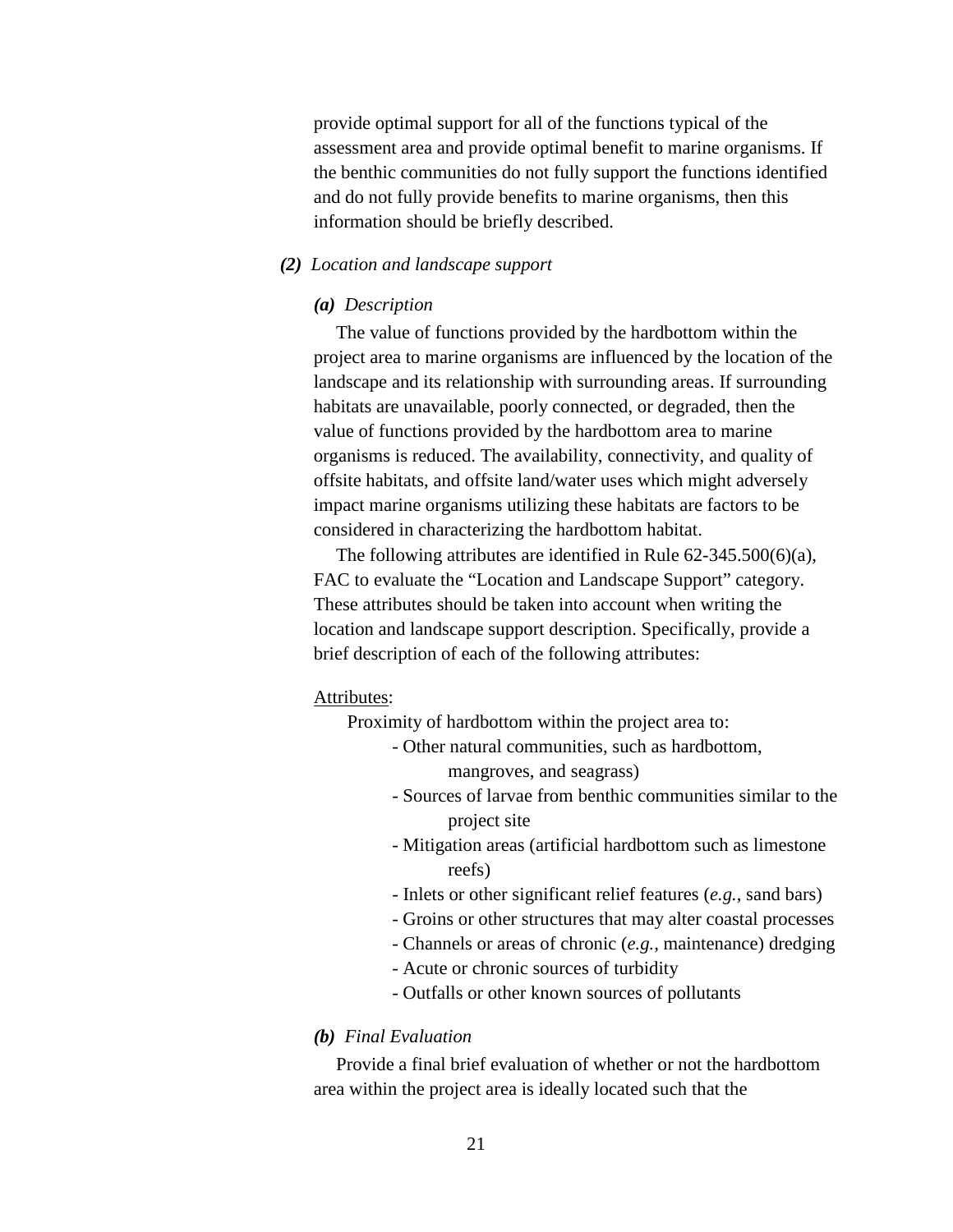surrounding landscape provides opportunity for the hardbottom area to perform beneficial functions at an optimal level. If the location of the hardbottom area limits its opportunity to perform beneficial functions, thereby reducing its optimal ecological value, then this information should be briefly described.

# *(3) Water environment*

#### *(a) Description*

Water depth, wave dynamics and currents, water clarity and quality, as well as water use (*e.g.*, recreational or industrial activities) may facilitate or preclude the water environment's ability to perform certain functions and may benefit or adversely impact its capacity to support certain organisms. If the water environment is degraded, then the value of functions provided by the hardbottom area to marine organisms is reduced. Accordingly, these aspects of the water environment are factors to be considered in characterizing the hardbottom habitat within the project area.

The following attributes are identified in Rule 62-345.500(6)(b), FAC to evaluate the "Water Environment" category. These attributes should be taken into account when writing the water environment description. Specifically, brief descriptions for each of the following with respect to the project area shall be provided.

#### Attributes:

- Existing water quality data
- Water depth, wave dynamics/energy, currents and light penetration
- Use by species with specific hydrological requirements
- Biological indicators presence of species or groups tolerant of or susceptible to water quality degradation/flow alteration

# *(b) Final Evaluation*

Provide a final brief evaluation of whether or not the hydrology, water quality, and hydrodynamics support functions and provide benefits to marine organisms at optimal capacity for the assessment area. If the water environment in the hardbottom area exhibits reduced support functions, thereby limiting benefits to marine organisms, then this information should be briefly described.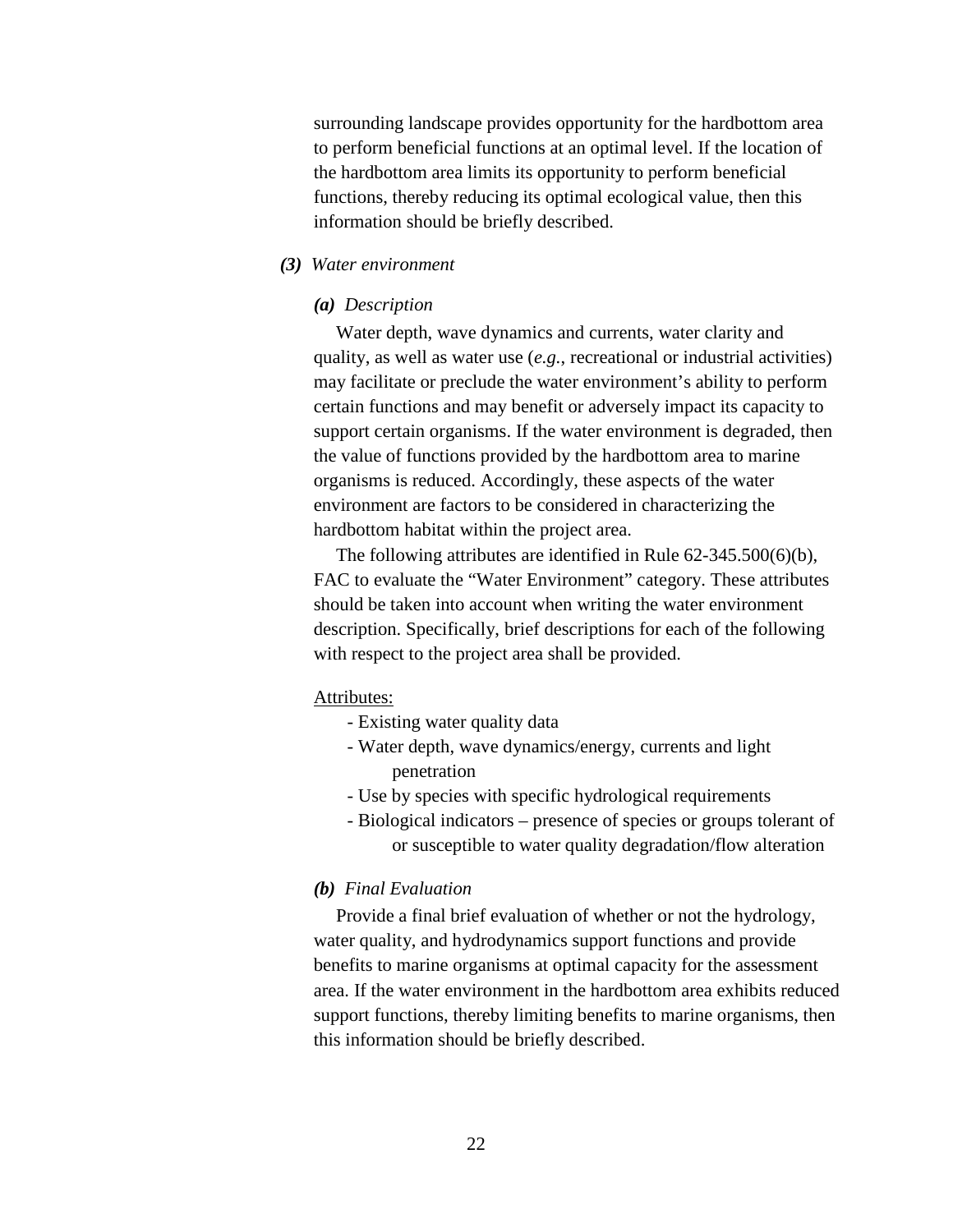#### <span id="page-27-0"></span>**3. Establishment of permanent transects (and offshore stations)**

Following identification of potential hardbottom (section B.2.a above) and creation of the habitat characterization map (see section B.2.c.i above for details), locations of permanent sampling transects will be finalized. Transects are intended to be positioned to ensure that the variability in the hardbottom habitat is captured by their permanent locations, and so that areas between transects can be evaluated by the interpolation of data between adjacent transects. Transect are to be permanent once established to ensure repeatability among surveys.

Strategically plotted permanent transects will be used to document changes over time in hardbottom communities and habitats under the influence of the project (*i.e.*, adjacent to the fill template and usually 600 m updrift and 1000 m downdrift). For the purposes of detecting hardbottom impacts associated with beach nourishment, the zone of interest generally extends seaward from the predicted ETOF out to 300 m. The standard length of monitoring transects is therefore between 150 m and 200 m (project dependent), though the actual permanent lengths of transects will vary depending on the width (distance in cross-shore direction) and the configuration of exposed hardbottom during the pre-construction survey. The following two paragraphs and Figure 2 provide examples of how the width and the configuration of hardbottom influence the length and density of transects. Transects should start at the nearshore hardbottom edge and extend seaward. In cases where the predicted ETOF crosses hardbottom, transects should start at the predicted ETOF and extend seaward; in all other cases, transects should start at the nearshore hardbottom edge. During the pre-construction (baseline) survey, the entire standard length (*e.g.*, 150 m or 200 m; project specific) of each transect should be surveyed to determine the positions of the nearshore and offshore hardbottom edges. These positions establish the permanent length of each transect; once established, these transect lengths should be monitored in full in all subsequent surveys.

Hardbottom width during the baseline survey will influence the permanent length of monitoring transects. For example, if the width of the hardbottom area is less than the standard transect length, then the width of the hardbottom will define the length of the transect (Figure 2A, middle transect). However, if the width of the hardbottom is greater than the standard transect length, then all associated monitoring will terminate at the seaward end of the standard transect line (*e.g.*, at meter 150) (Figure 2A, left hand transect). In this case, the 150 m long transect line defines the extent of monitoring. If the nearshore hardbottom edge is located more than 150 m from the predicted ETOF, then the length of the transect may be reduced to 100 m (or less, depending on the width of the hardbottom), but all transects used to monitor this hardbottom area should start at the nearshore hardbottom edge (see Figure 2A, right hand transect).

The configuration hardbottom during the pre-construction survey will also influence the length of permanent transect lines. In cases where the hardbottom is fragmented by broad shore parallel areas of sand, each transect should end at the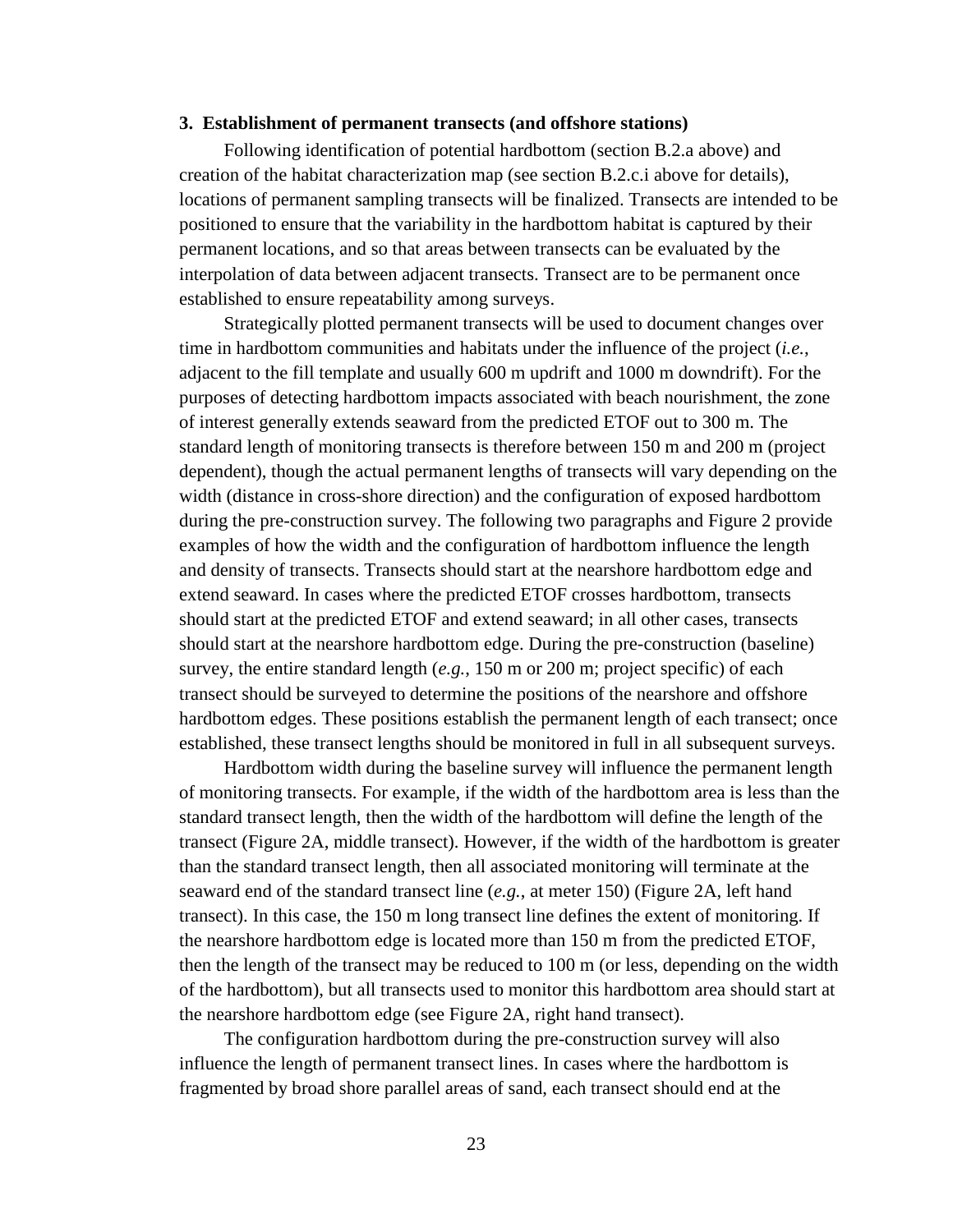seaward hardbottom edge, or at the end of the standard transect length (*e.g.*, 200 m in this case), whichever is shorter (Figure 2B, middle and left hand transects, respectively). These broad sand areas will be captured during the survey using the line-intercept method (see section C.3.b.i.(1) below), and they should be recorded and reported as sand patches/troughs. When exposed hardbottom in the monitoring area exists as very narrow strips of hardbottom (the width of the majority of hardbottom strips are less than 50 m in the cross-shore direction), then shorter transects should be used (*i.e.*, the width of hardbottom determines the transect length). However, in such a situation, a greater number of transects should also be used (*i.e.*, multiple short transects per narrow strip of hardbottom) to better characterize the monitoring area (Figure 2B, right hand transects).



**Figure 2.** Depictions of transect lengths and densities by hardbottom width (cross-shore direction), location, and configuration. **A**. Transect line lengths (m) for nearshore wide and narrow hardbottom areas. Transect line length for an area of hardbottom farther offshore is also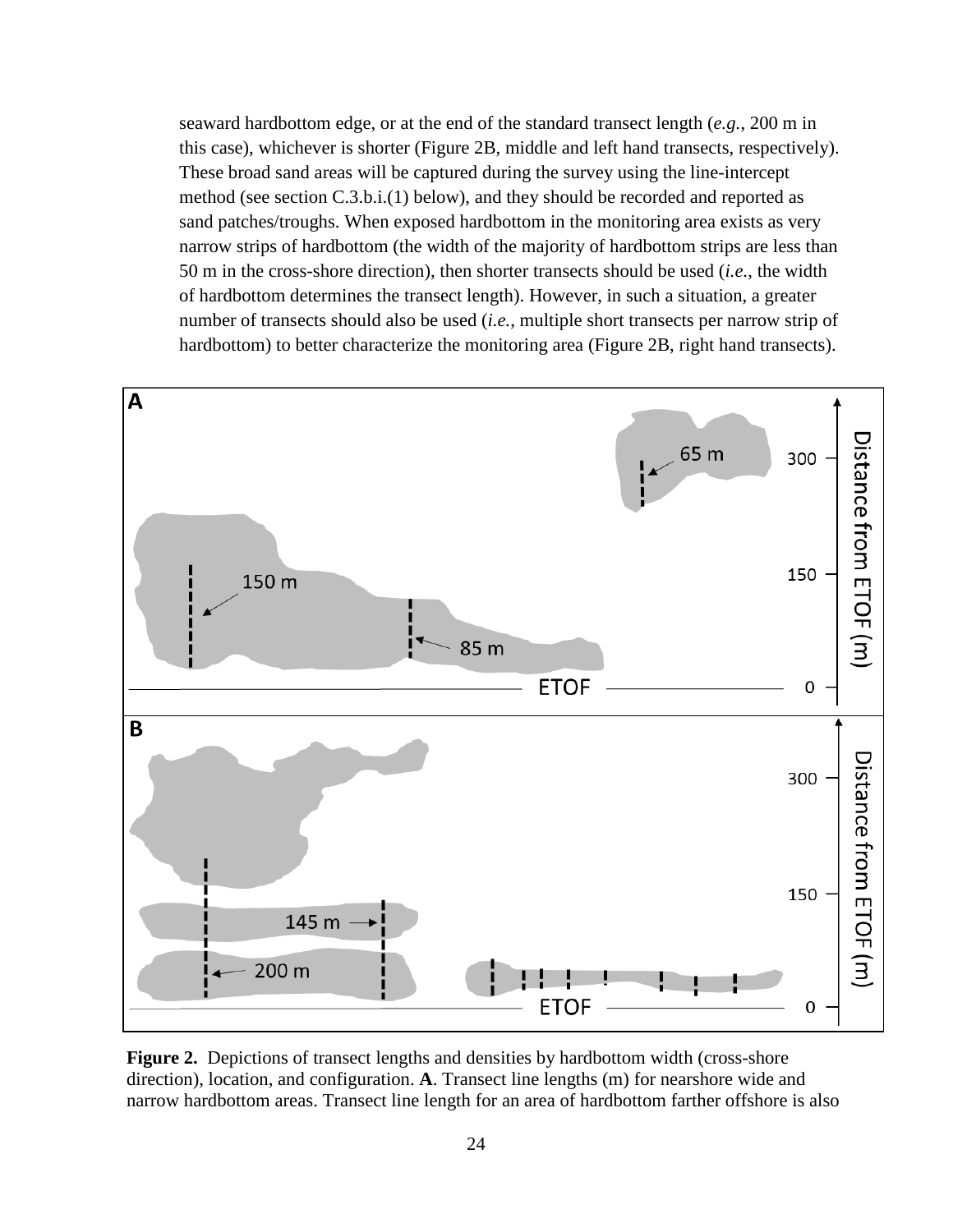provided. **B**. Transect line lengths for hardbottom fragmented by broad shore parallel areas of sand. The density of short transect lines for an area of hardbottom represented by a narrow strip is also provided. For A and B, hardbottom is represented by filled grey shapes and transects are represented by dashed black lines. Transect lines lengths are provided with arrows indicating the transect to which they are paired. In each figure, the position of the predicted ETOF relative to the hardbottom is provided (see inset label and the scale on the vertical axis indicating distance (m) from the predicted ETOF).

In certain projects, "offshore" areas (hardbottom in water depths of 8 to 12 m) and "borrow" areas may also be included in monitoring requirements. Offshore areas should be monitored using offshore "stations" made up of several permanent sampling quadrats, or small transect / quadrat sampling stations. Borrow areas should be monitored using the same protocols as those described for the project area (habitat monitoring). For both offshore and borrow areas, specific monitoring protocols will be designed in consultation with DEP personnel.

#### <span id="page-29-0"></span>**C. Annual hardbottom monitoring standard operating procedures**

The standard operating procedures described herein provide consistent and repeatable annual monitoring methods to document sediment dynamics and changes in hardbottom communities. Their use ensures that annual monitoring tasks will be performed consistently among projects over time. The aim of these tasks is to measure and document any unpermitted direct and/or secondary (indirect) impacts occurring from the spread of project sand (further than predicted) and increased sediment accumulation in the monitoring area.

Five biological monitoring surveys, each conducted in the summer time, are typically required in Joint Coastal Permits for nourishment projects (see surveys below). The Department may agree to monitoring outside of the summer season, but all monitoring surveys would still need to be conducted in the same season to ensure comparability among surveys. The following surveys are typical for monitoring conducted under Joint Coastal Permits:

- A *pre-construction survey* conducted the summer prior to construction; this survey serves as the baseline survey for all subsequent monitoring.
- An *initial post-construction survey* shortly after project completion (preferably within 6 months).
- *Annual post-construction surveys* conducted for 3-5 years; these survey are used to verify whether unpermitted impacts to nearshore hardbottom resources have occurred as a result of the project.

All post-construction surveys are intended to be conducted in the summer, as close to the date of the baseline survey as possible. If applicable, surveys should also be conducted as close to the date of the summer aerial photo as possible, preferably within 20 days.

The following three *in situ* survey components are typically required by Joint Coastal Permits and are intended to be conducted during each monitoring event (includes pre- and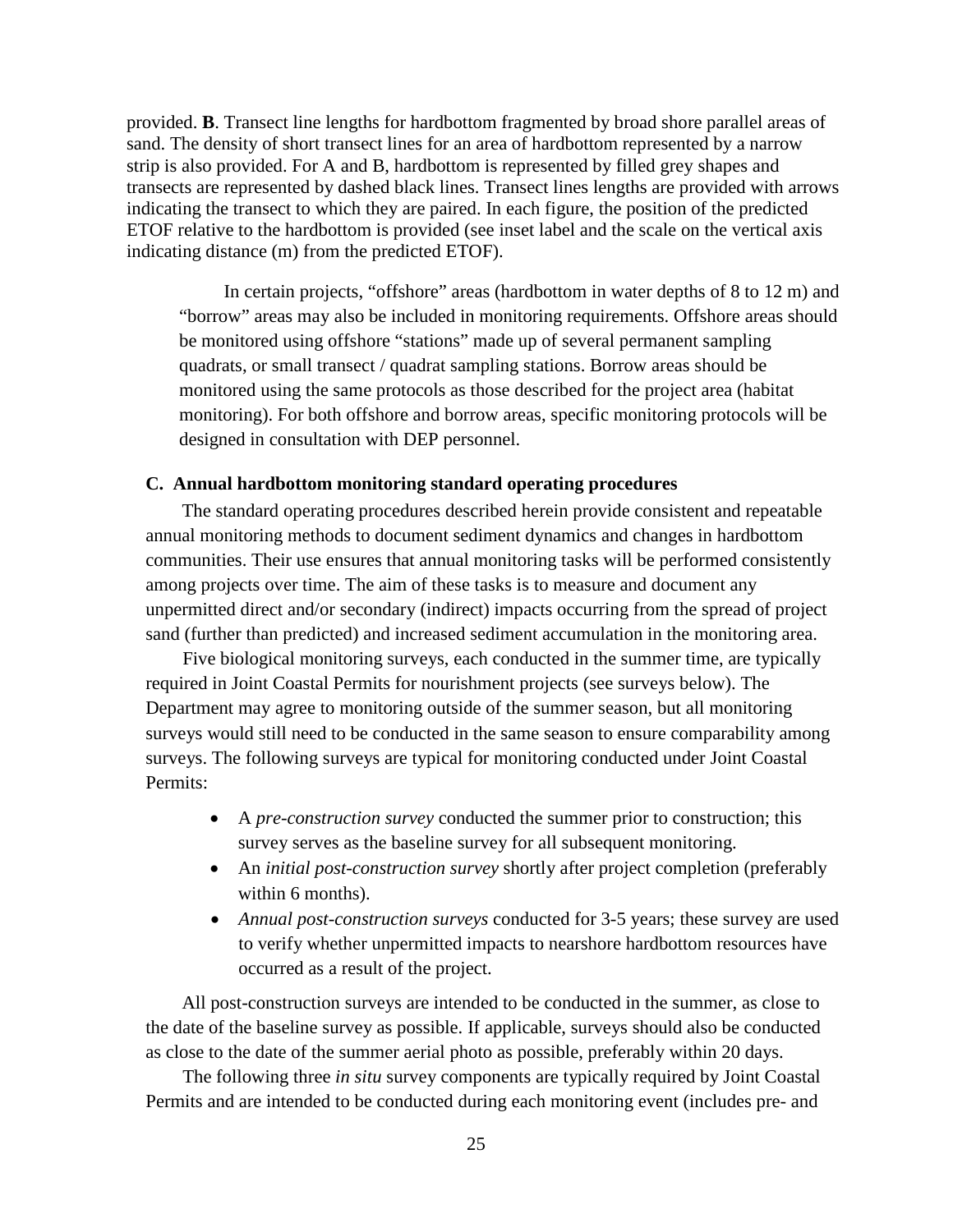post- construction monitoring): 1) ground-truthing of hardbottom to verify areas defined in aerial photographs (and/or side-scan or multi-beam sonar; this requirement is project specific); 2) hardbottom edge delineation; and 3) shore perpendicular transect surveys (and offshore stations/borrow areas, if required). These *in situ* surveys are used to document the nearshore boundary between sand and exposed hardbottom, the physical relief, sediment cover and depth, species and functional group dominance and abundance, and size structure of organisms in the monitoring area. Monitoring methods for each of the *in situ* surveys are described in detail below, and data analysis and reporting procedures are provided in section D.

#### <span id="page-30-0"></span>**1. Aerial photograph verification: ground-truthing of hardbottom distribution**

Diver verification of hardbottom areas identified in aerial photographs (and/or side-scan or multi-beam sonar) is project specific, and may be required by the Permit/Monitoring Plan in addition to the hardbottom edge survey. This survey should be comprehensive enough to verify edges of patchy hardbottom, and should focus on delineating and verifying hardbottom borders. Bounce dives are not sufficient for this task, and should not be used to verify presence / absence of a particular patches of hardbottom. Specifications and technical details for Physical Monitoring (including aerial photography for environmental assessment) are provided in the DEP document "Monitoring Standards for Beach Erosion Control Projects" (dated May 2014) which may found on the DEP website at the following location:

http://www.dep.state.fl.us/beaches/publications/tech-rpt.htm#RegionalMonitoringPlan .

#### <span id="page-30-1"></span>**2. Hardbottom edge survey**

Delineation of the nearshore hardbottom edge provides information on hardbottom exposure within the project area and allows determination of any direct impacts due to hardbottom burial by project fill. The nearshore hardbottom edge is defined as the visible boundary between the sand and the hardbottom. If sand cover over the hardbottom is intermittent, and benthic components are observed protruding through the sediment, then this edge, known as the emergent epifaunal edge, should serve as the hardbottom edge in these locations. In such a situation, the hardbottom edge should be delineated as the edge of the area where benthic components are protruding from the sediment. Even if a hardbottom edge is visible, the area where benthic components are protruding from the sediment should be used as the hardbottom edge.

Joint Coastal Permits typically require the entire length of the hardbottom edge in the area under the potential influence of the project to be mapped by a diver swimming with a positioning system, as described in section B.1.d. Bounce dives should not be used to delineate the hardbottom edge. The Department may agree to changes in this methodology if sufficient justification is provided (submit requests to BIP resource staff). During edge delineation, the diver should swim at a speed conducive for maintaining the buoy on as short a tether as possible, in order to accurately map the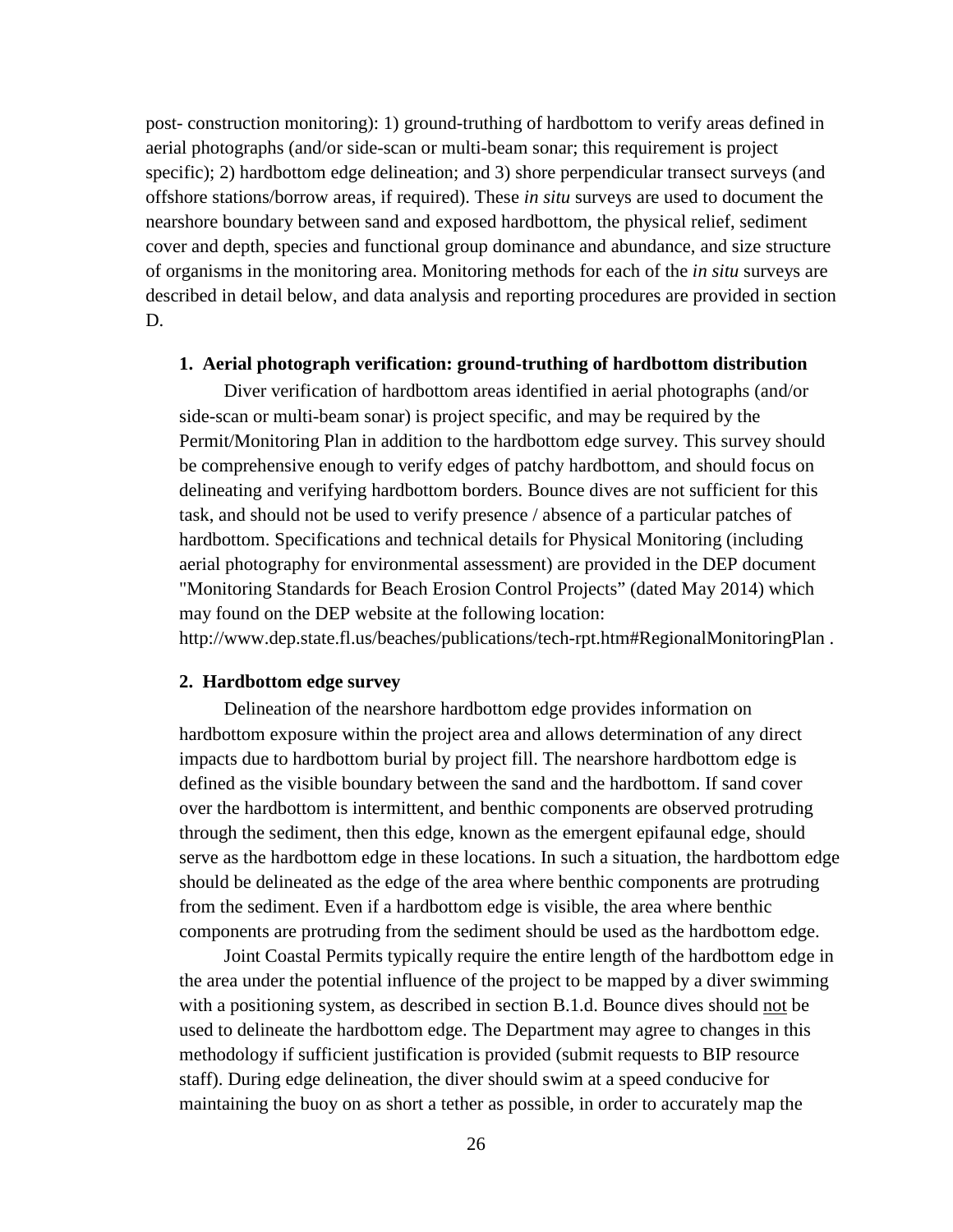hardbottom edge, with minimal influence from waves, current, and wind. As the hardbottom edge is mapped, the relief characteristics of the edge should be recorded according to project-specific classification of the relief (*e.g.*, low, medium, high relief). Gaps/breaks in the hardbottom edge produced by areas of deep sediment greater than 1 m across should be noted during the edge survey.

Hardbottom edge delineation should use GIS-based desktop analysis of aerial photographs as described above, and *in situ* mapping should be compared and contrasted with aerial photographs. Hardbottom edge *in situ* mapping should be conducted as close as possible to the aerial photography survey in order to have a comparison of two different methods of hardbottom edge delineation. See section D.2 for reporting of raw data following surveys.

The hardbottom edge survey will aid in the determination of direct impacts from nourishment projects; for example, a seaward shift in the hardbottom edge indicates a loss of hardbottom, whereas a landward shift in the edge indicates a gain in hardbottom. The permanence of any direct impacts will be evaluated by examining the position of the hardbottom edge in subsequent surveys.

#### <span id="page-31-0"></span>**3. Transect survey methodology**

During each annual monitoring event, each permanent, shore-perpendicular transect is surveyed according to the methods described in this section. Along each transect, the following are taken/conducted pursuant to permit requirements: a video survey, interval sediment depth measurements, line-intercept measurements, and quadrat sampling.

#### <span id="page-31-1"></span>**a. Transect set up**

Prior to data collection during each monitoring event, divers will set up permanent transect lines by extending taught measurement tapes or weighted lines with clear meter marks along their entire length. Meter marks on transects should be able to be recognized and used by surveyors in the field, and visible in all video collected. The beginning and end of each transect should be secured by a permanent stainless-steel  $pin^2$  $pin^2$ . Two (2) or three (3) additional smaller pins or nails should be used to mark the beginning and end of each transect in case the initial pin is lost. Stainless steel pins or nails should also mark the corners of each quadrat. Any other method that would aid in the establishment of permanent marker may also be used (*e.g.*, small pyramids created by cementing small boulders together or small cinderblocks cemented to the benthos). GPS-coordinates and water depth measurements (using calibrated diver's depth gauge) are to be recorded at least every 50 m along each transect to allow transect positions to be restored if pins are

<span id="page-31-2"></span> <sup>2</sup> Note: Several smaller pins should also be installed along each transect (*e.g.*, a nail at each 5th meter mark) to better guide the permanent transect and increase the repeatability of the survey, as well as to guide the placement of quadrats [see next section].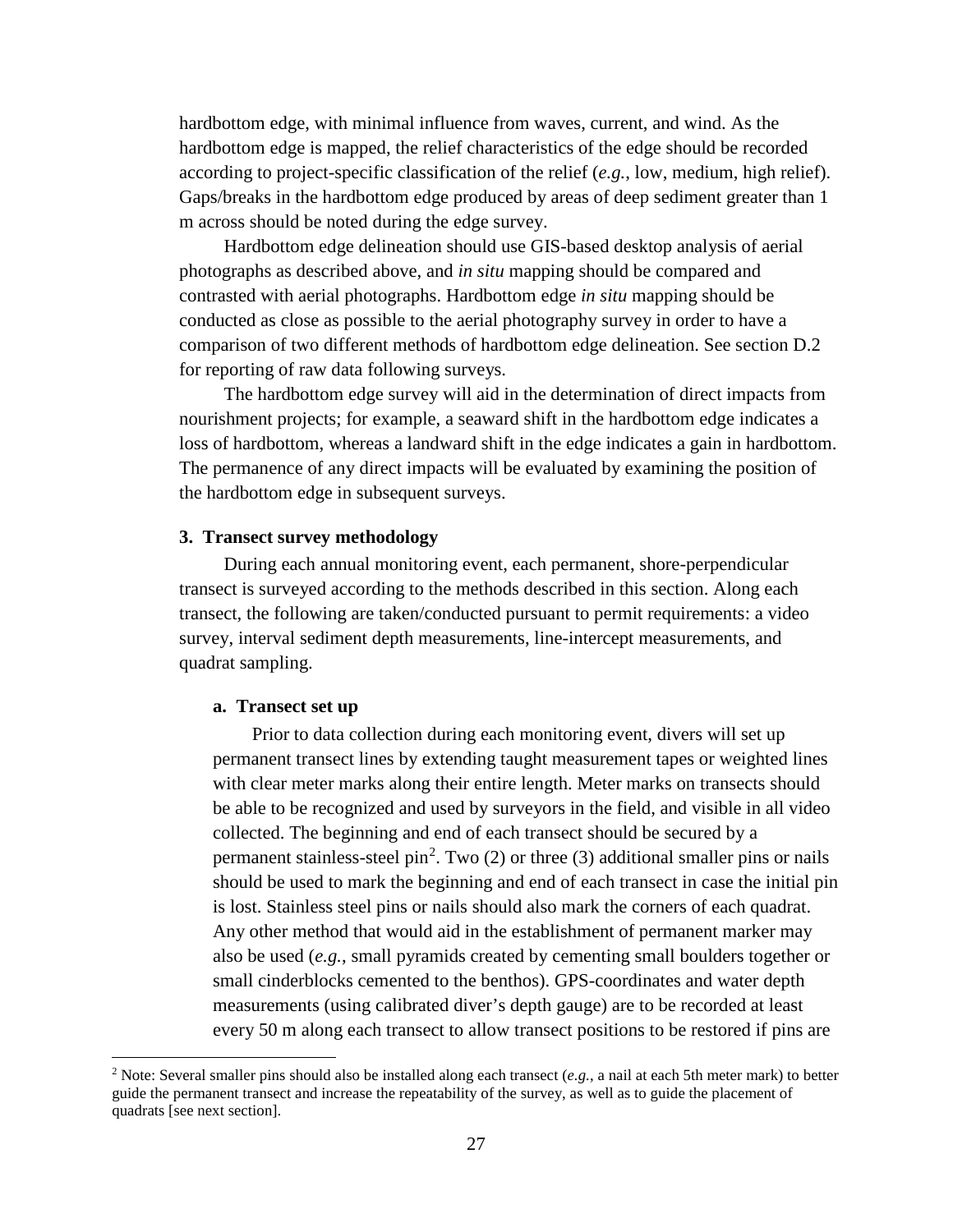lost. Annual maintenance of pins/nails used to mark positions is highly recommended. If the exact location of a permanent sampling station (quadrat/transect) cannot be relocated due to lost markers, the monitoring report should describe the methods used to re-establish the sampling station (quadrat/transect) (see section D.3).

#### <span id="page-32-0"></span>**b. Transect sampling**

To minimize sediment disturbance, interval sediment depth measurements and line-intercept measurements should be the first data collected following transect set up. Video data and benthic quadrat surveys may then occur in any order. Transect sampling includes all data collections listed below, unless transects are specified to be "sediment only". The applicant's agent may be required by the permit to establish "sediment only" transects in situations where logistical constraints prohibit the collection of all data (*e.g.*, BEAMR) along all transects; for instance, in circumstances that require more accurate/detailed data on sedimentation and sediment dynamics, or for projects where a greater number of transects are needed to characterize the habitat due to the high heterogeneity of the hardbottom or the large size of the project area. Sediment only transects are intended to be established in the same fashion as full-protocol transects; however, only interval sediment depth and line-intercept measurements are to be taken along their lengths. See section D.2 for reporting of raw data following surveys.

# <span id="page-32-1"></span>**i. Sediment: interval depth measurements and line-intercept surveys**

Sediment depth measurements via the interval sediment depth method and sediment patch size/position measurements via the line-intercept method will be conducted along each transect to track changes in sediment cover (over time and space) on the hardbottom within the project area. These surveys should be conducted first during each monitoring event, after transects are set up, in order to measure undisturbed sediments.

#### *(1) Interval sediment depth measurements*

Sediment depth is to be measured every meter along the entire length of each permanent transect, inclusive of sand patches. For each measurement, a stainless-steel ruler, graduated in centimeters (0 to 30 cm), should be pressed through the sediment until the ruler reaches the surface of hard substrate or is totally immersed in sand. Sediment depth should be measured and recorded to the nearest centimeter; rounding should be used to achieve this (*e.g.*, sediment thickness less than 0.5 cm should be recorded as "0", while thickness greater than 0.5 cm, but equal or less than 1 cm, should be recorded as "1 cm", *etc.*). Measurements greater than 30 cm should be recorded as "> 30 cm".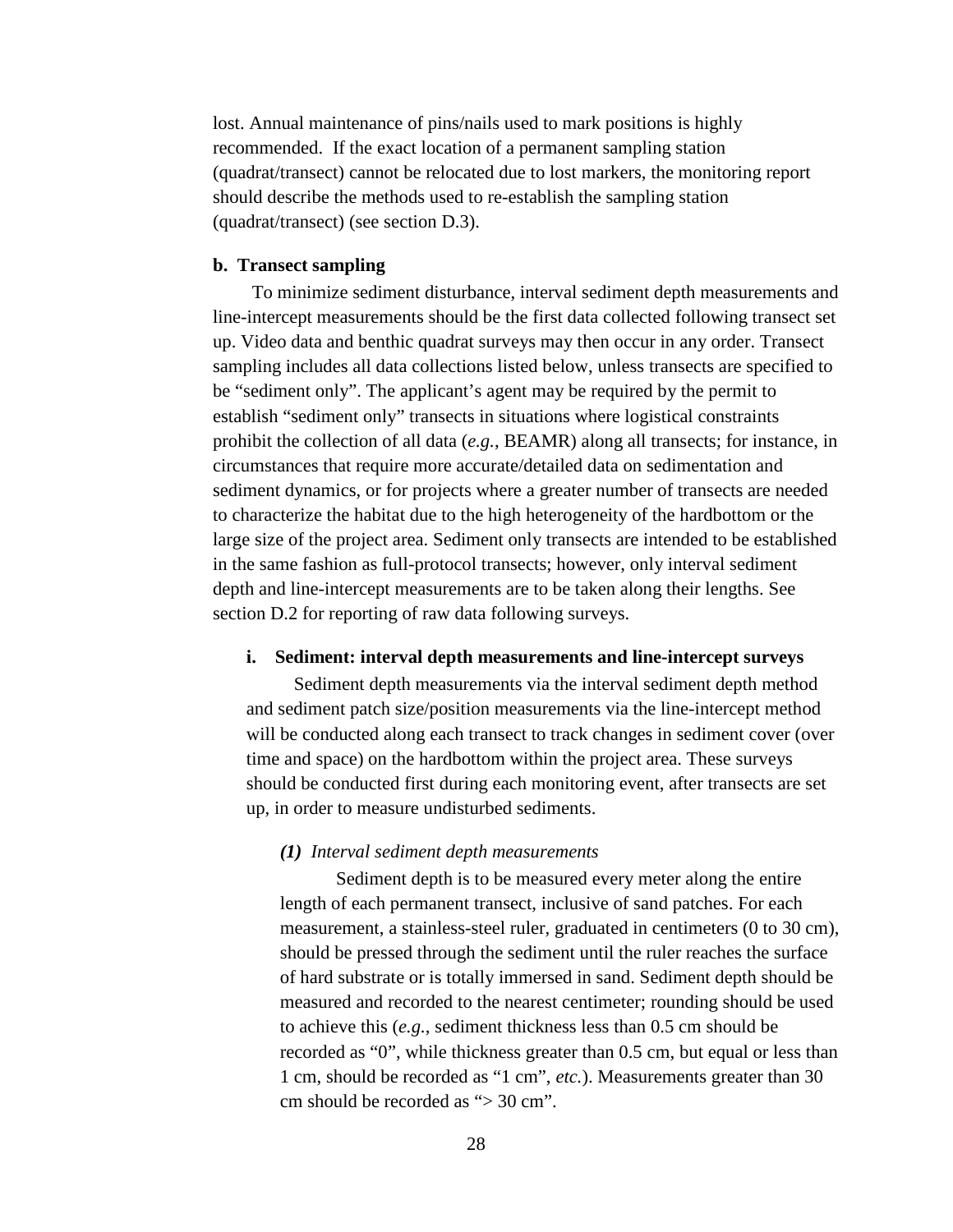All depth measurements should be recorded in a table printed on waterproof paper, labeled in 1 m increments; the transect number should also be reported for each of these tables. Measurement sheets should be checked for accuracy and completeness immediately after each dive and sheets should be scanned or photographed, preferably the day of the survey.

## *(2) Line-intercept surveys of sand patches*

Line-intercept surveys are used to document areas of uninterrupted sand (patches and troughs) greater than 0.5 m in length along the transect line that lack protruding hardbottom benthic components. The landward and seaward edge of each sand patch/trough should be recorded during the line-intercept survey by reference to meter marks along the transect.

#### <span id="page-33-0"></span>**ii. Digital video and photo documentation of transects**

Digital video transect surveys serve as archival data sets for resolution of unclear quadrat and sediment survey data. As mentioned above, a line or tape should be extended along the entire length of each transect prior to the video for accurate video reference. During the survey the videographer will swim at a rate no faster than five (5) meters per minute, and will hold the camera at a height of 40 cm above the hardbottom. A convergent laser guidance system should be used to help maintain the height of the camera.

A standard underwater display should be videotaped at the beginning and end of each transect and integrated directly onto the digital video record. The standard display should report the following:

- Standard JCP permit number (*e.g.*, 0163435-001)
- DEP monument number (*e.g.*, R-103.5);
- Transect number as 4 digits based on monument number (*e.g.*, 1035)
- Survey date (*e.g.*, 06/25/2013);
- Water depth in meters for both the start (meter 0) and end (final meter) of the transect (*e.g.*, start depth =  $2m$ , end depth =  $4.5m$ );
- Any pertinent notes.

Additionally, a  $360^\circ$  panoramic view should be recorded both at the start and end of each transect from an elevation of about 1 m above the benthos at an angle of about  $30^{\circ}$  to the horizon. GPS navigational coordinates (Florida State Plane Coordinate System, East Zone NAD 83) of the video transect locations are to be overlaid on recent aerial photographs and included in the project monitoring reports.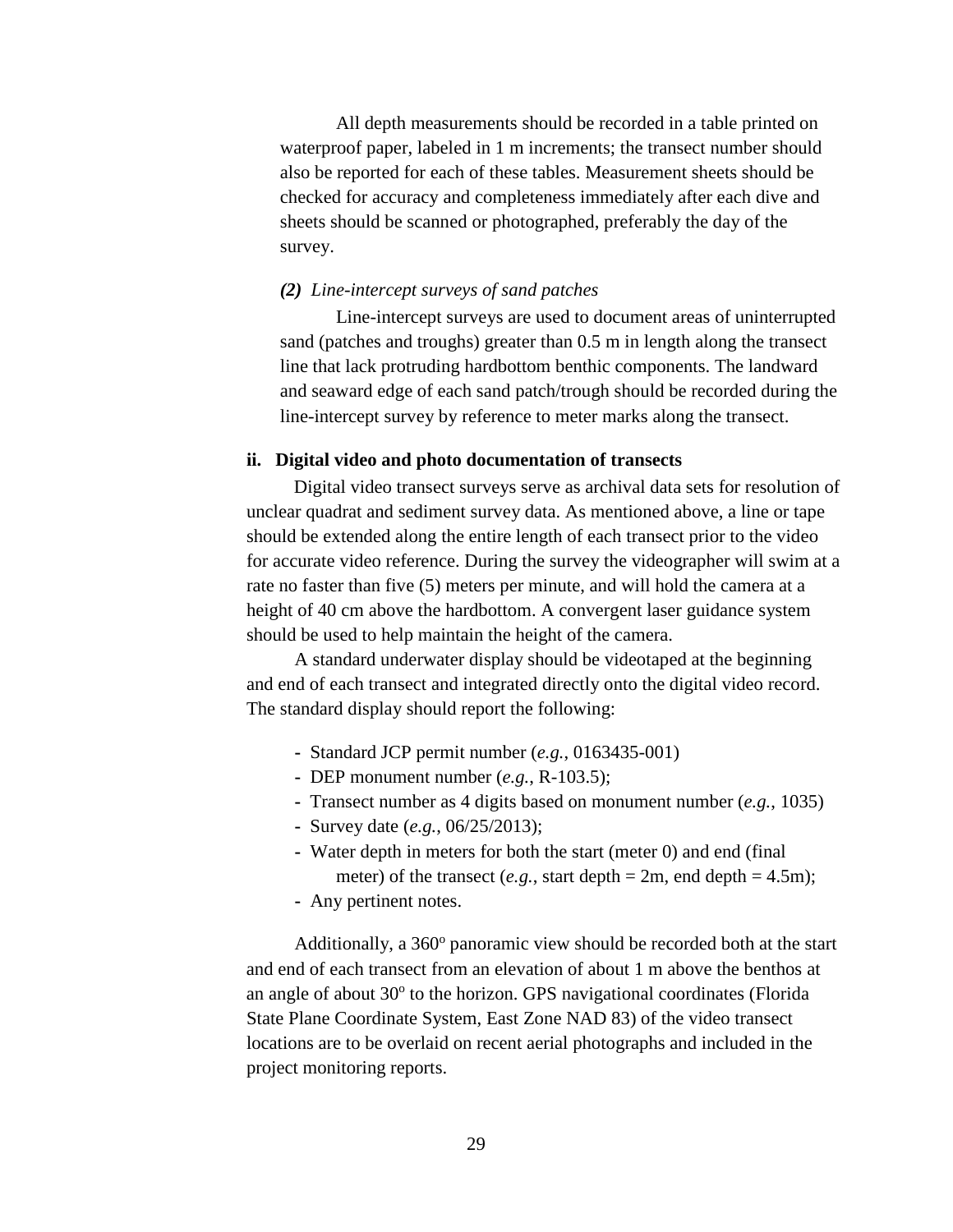In addition to video, representative digital photographs of quadrats or organisms/conditions of importance may also be required by permit condition or included in the monitoring plan or may be provided by the monitoring firm as supporting information. Please limit possible confusion by sorting and clearly labeling photographs (folders and subfolders) when submitting them to the Department. See section D.2 for video and photo reporting guidelines.

# <span id="page-34-0"></span>**iii. Quadrat data collection**

Joint Coastal Permits typically require benthic communities and their habitats to be characterized quantitatively using the quadrat method, which includes sampling habitat and assemblages within permanently positioned quadrats along each transect<sup>[3](#page-34-1)</sup>. The intent of this protocol is to ensure that the same quadrats (same location and size) are sampled in each annual survey in order to document changes in communities over time.

Quadrats 1.0 m<sup>2</sup> (preferred) or 0.5 m<sup>2</sup> (minimum) in size typically are used to sample the hardbottom community along each transect. The same sized quadrats should be used throughout the entire project area and in each monitoring event; once a quadrat size is selected for a particular project, it should not be changed. Quadrats smaller than  $0.5 \text{ m}^2$  should not be used. A sampling area of at least 10  $m^2$  per 150 m long transect<sup>[4](#page-34-2)</sup> is typical of monitoring conducted for Joint Coastal Permits. Quadrats should be distributed along each transect such that at least  $2.5 \text{ m}^2$  of area is sampled in the following zones (enough area to characterize each zone): 0-30 m; 30-60 m; 60-100 m; 100-150 m (or up to 200 m if longer). The number of quadrats established should be weighted such that there is greater sampling towards the nearshore region of each transect.

In order to facilitate repeated sampling of the same quadrats in successive surveys: the northeast corner of each quadrat should align with a particular meter mark on the transect, a pin (or nail or eye-bolt) should be installed to mark the location of each quadrat, and an additional pin/marker should also be installed at the northwest corner of each quadrat. During the pre-construction survey, the permanent positions of all quadrats should be established such that areas covered by sand are avoided *(i.e.*, quadrat placement during establishment shall be biased to include hardbottom).

If in any subsequent survey a quadrat is found to have been completely buried by sand, its position should not be changed (*i.e.*, permanent quadrats

<span id="page-34-1"></span><sup>&</sup>lt;sup>3</sup> Note: Benthic quadrat survey methods are subject to revision and development of finer details.

<span id="page-34-2"></span><sup>4</sup> Note: Statistical analysis of data collected during the Habitat Mapping will assist in the estimation of the sampling area for each particular community type. This requirement can be changed to the larger or smaller sampling size per transect. A power-analysis should be conducted before and after the monitoring to aid in determining the monitoring requirement and the interpretation of results.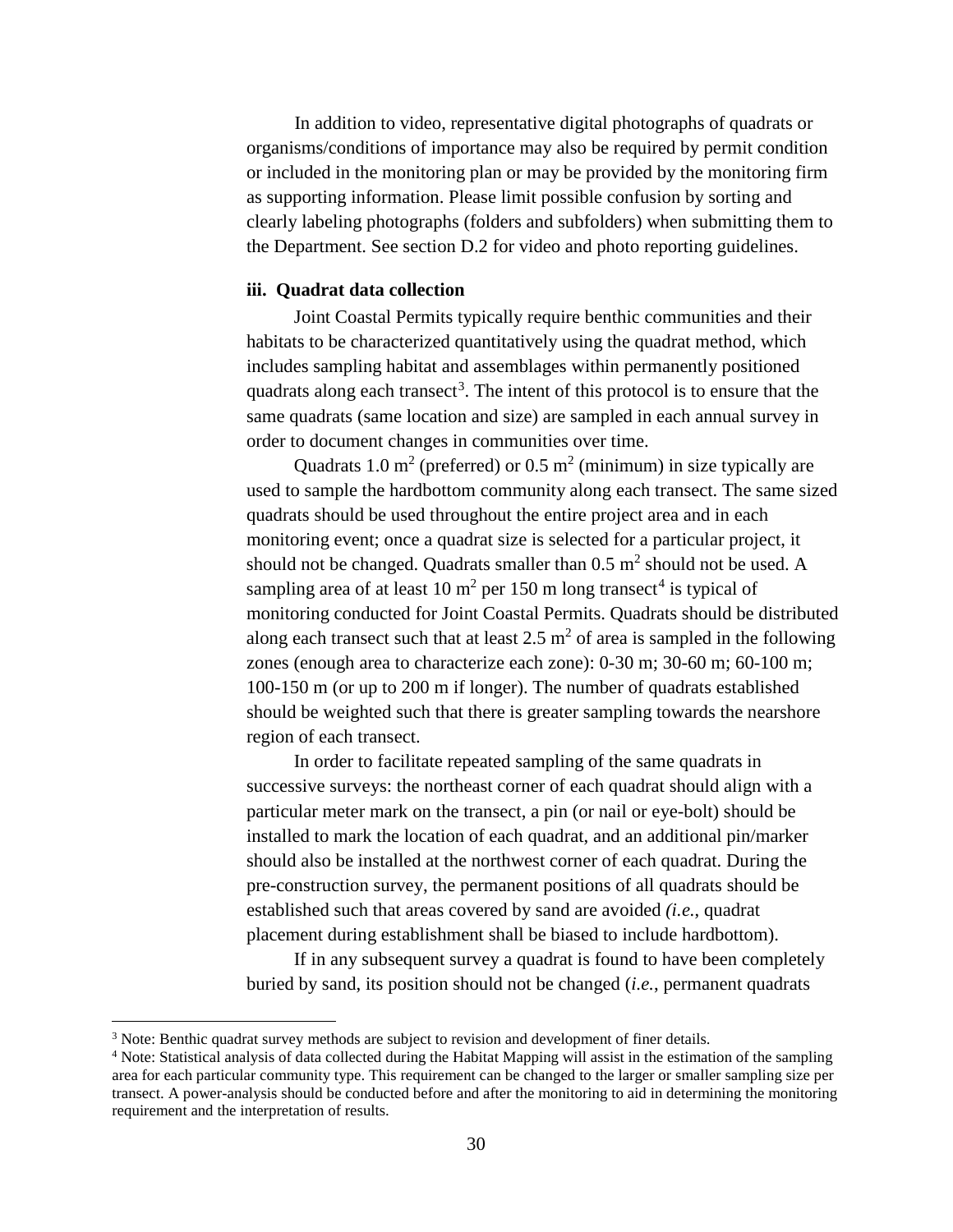should at all times remain in their initial [baseline] positions). Quadrats buried by sand are also not to be replaced with new quadrats. Buried quadrats should be recorded as having 100% sand cover (functional group "Sediment" in the BEAMR survey; cover recorded as 100%). The depth of sediment in such quadrats should still be measured and reported (as described in section  $C.3.b.iii.(1).(a) below).$ 

The quadrat sampling protocol described below is similar to that used in the Benthic Ecological Assessment for Marginal Reefs (BEAMR) (Lybolt and Baron, 2006). Datasheets for quadrat surveys have a standardized layout similar to that used for BEAMR (Figure 3), to simplify data collection and entry for reporting and statistical treatment (see section D.2 for quadrat survey reporting requirements). The data sheet presented in Figure 3 is a rudimentary example; it should be modified to include the information detailed in section C.3.b.iii.(1) prior to use.

| <b>Project Name</b>                             |                                                                                                                                                                                                                                              | <b>Site Name / Transect Name</b>                                             |                                |                                                                                                                                   |  |  |
|-------------------------------------------------|----------------------------------------------------------------------------------------------------------------------------------------------------------------------------------------------------------------------------------------------|------------------------------------------------------------------------------|--------------------------------|-----------------------------------------------------------------------------------------------------------------------------------|--|--|
| <b>Date</b>                                     |                                                                                                                                                                                                                                              |                                                                              | <b>Data Collector</b>          |                                                                                                                                   |  |  |
| <b>Quad Label:</b><br>Sample Name or #          |                                                                                                                                                                                                                                              | ust macroaigae Genus %<br>List every coral colony<br>-and coral condition(s) | % cover<br>or max size<br>(cm) |                                                                                                                                   |  |  |
| Max Relief (cm)                                 |                                                                                                                                                                                                                                              |                                                                              |                                |                                                                                                                                   |  |  |
| Max Sediment Depth (cm)                         |                                                                                                                                                                                                                                              |                                                                              |                                |                                                                                                                                   |  |  |
| Sessile Benthos                                 | % Cover                                                                                                                                                                                                                                      |                                                                              |                                |                                                                                                                                   |  |  |
| Sediment-<br>(circle all: sand shell mud)       |                                                                                                                                                                                                                                              |                                                                              |                                |                                                                                                                                   |  |  |
| Macroalgae-<br>Fleshy+Calcareous                |                                                                                                                                                                                                                                              |                                                                              |                                |                                                                                                                                   |  |  |
| Turf- algae+cyanobacteria<br>(circle all: g r b |                                                                                                                                                                                                                                              |                                                                              |                                |                                                                                                                                   |  |  |
| <b>Encrusting Red Algae</b>                     |                                                                                                                                                                                                                                              |                                                                              |                                |                                                                                                                                   |  |  |
| Sponge                                          |                                                                                                                                                                                                                                              |                                                                              |                                |                                                                                                                                   |  |  |
| Hydroid                                         |                                                                                                                                                                                                                                              |                                                                              |                                |                                                                                                                                   |  |  |
| Octocoral                                       |                                                                                                                                                                                                                                              |                                                                              |                                |                                                                                                                                   |  |  |
| <b>Stony Coral</b>                              |                                                                                                                                                                                                                                              |                                                                              |                                |                                                                                                                                   |  |  |
| Tunicate                                        |                                                                                                                                                                                                                                              |                                                                              |                                |                                                                                                                                   |  |  |
| <b>Bare Hard Substrate</b>                      |                                                                                                                                                                                                                                              |                                                                              |                                |                                                                                                                                   |  |  |
| other-                                          |                                                                                                                                                                                                                                              |                                                                              |                                |                                                                                                                                   |  |  |
|                                                 |                                                                                                                                                                                                                                              |                                                                              |                                |                                                                                                                                   |  |  |
| Total Must = 100%                               |                                                                                                                                                                                                                                              |                                                                              |                                |                                                                                                                                   |  |  |
| <b>Standard Abbreviations:</b>                  | Macroalgae: Pool to Genus = Genu or Genus: Avra, Bryopsis, Bryothamnion, Caul, Codi, Dasya, Dasycladus, Grac, Hali, Hypn, Sarg                                                                                                               |                                                                              |                                |                                                                                                                                   |  |  |
| and abbreviation formats                        | Octocoral: Genus of each colony = Genu: Gorg, Lept, Plex except Pseudopterogorgia=Pspt, Plexaurella=Plla, Pseudoplexaura=Pspl                                                                                                                |                                                                              |                                |                                                                                                                                   |  |  |
|                                                 | Stony Coral: Genus species of each colony = G spe: A cer, A aga, C nat, M ann, M cav, P ame, O dif, S rad, S sid, S bou, S hya, S int.<br>Coral condition: W=white disease(s), O=other disease(s), B=bleaching, Coral Stress Index # 0 1 2 3 |                                                                              |                                |                                                                                                                                   |  |  |
|                                                 |                                                                                                                                                                                                                                              |                                                                              |                                | Other- includes: Anemone, Wormrock, Annelid (excluding wormrock), Barnacle, Bivalve, Bryozoan, Millepora sp., Seagrass, Zoanthid. |  |  |

**Figure 3.** Rudimentary example of standard BEAMR sheet for data entry (from Baron and Lybolt, 2006). This sheet should be modified to include the information detailed in section C.3.b.iii.(1) below to reflect the new standard operating procedures.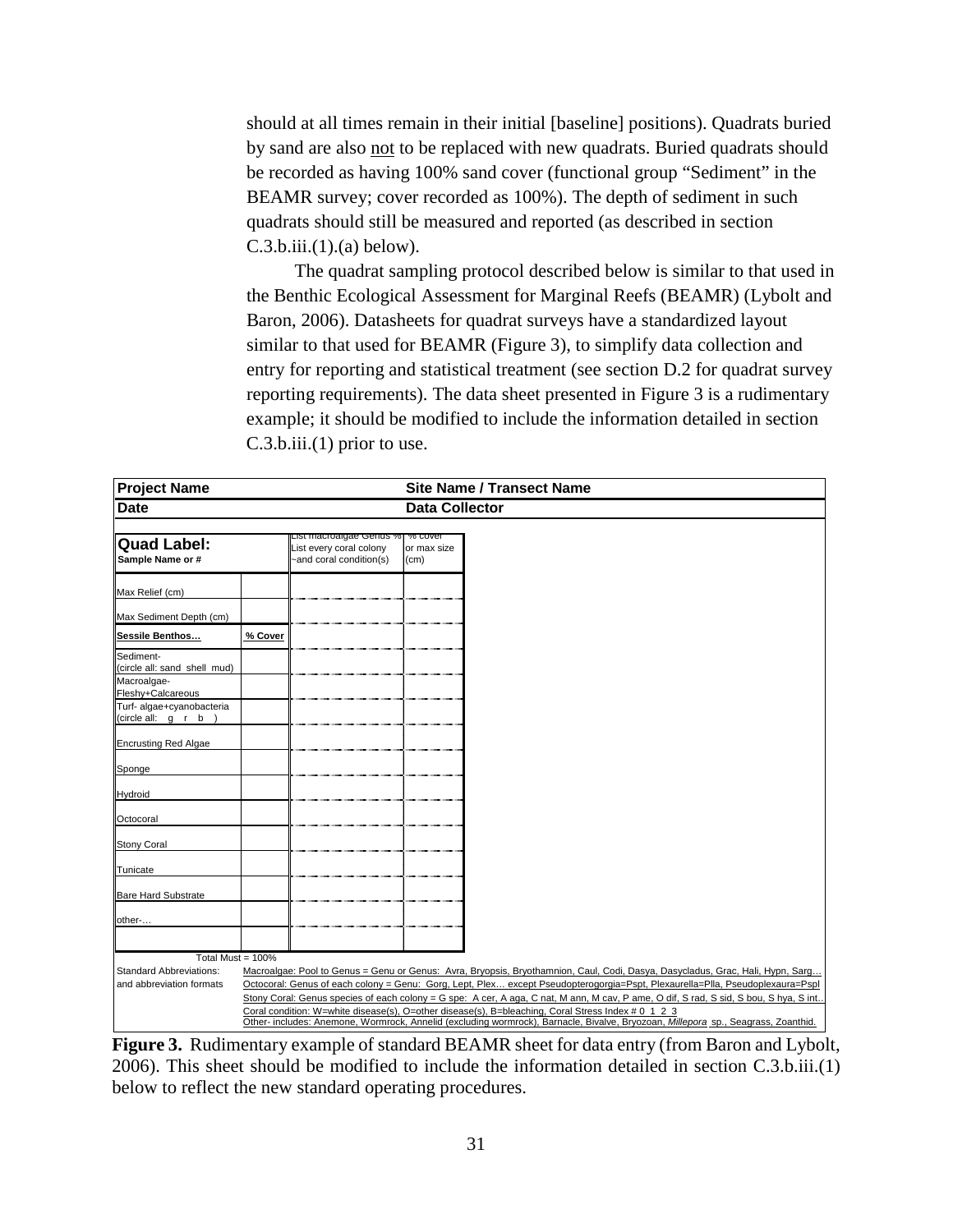## *(1) Quadrat sampling*

Quadrat sampling includes the following measurements, each of which is described in detail below:

- Hardbottom relief measurements (both small and intermediate scales);
- Species documentation (includes percent cover estimates [if > 1%] of biological functional groups such as algae, cyanobacteria, and benthic sessile invertebrates; it also includes specific size measurements of octocorals and scleractinian corals);
- Percent cover of abiotic elements (*e.g.*, sediment, rubble, etc.); and
- Sediment depth measurements.

Small scale hardbottom relief should be measured within each quadrat in terms of the difference in elevation (vertical height) between the lowest and highest points using a ruler; relief should be reported in cm. Intermediate scale relief should be determined by measuring the amplitude of relief within a 5 m radius of each quadrat.

The *in situ* quadrat sampling method is limited to organisms that can be visually recorded and identified in the field. Visual estimates of cover (percent) should be based on a planar view, and all sessile organisms and abiotic elements should be pooled to 21 major functional groups, which consist of: sediments<sup>[5](#page-36-0)</sup>, bare hard substratum, rubble, macroalgae $^6$  $^6$ , turf algae $^7$  $^7$ , encrusting red coralline algae $^8$  $^8$ , cyanobacteria $^9$  $^9$ (blue-green algae), sponges, scleractinian corals, octocorals, anemones, zoanthids, hydroids, hydrocorals (*e.g.*, *Millepora* sp.), sessile worms (not including *Phragmatopoma* spp.), wormrock, bivalves, barnacles, bryozoans, echinoderms, and tunicates. Each functional group should be given a percent cover value (0-100%, with a minimum of 1%). If cover is less than 1%, then only the functional group or species should be listed. The total cover of all functional groups should sum to 100%.

## *(a) Substratum*

Percent cover of sediment, bare substratum, and rubble in each quadrat should be estimated and recorded. Sediments include sand,

<span id="page-36-0"></span><sup>&</sup>lt;sup>5</sup> Note: Sediments characterized by circling the descriptor on the sheet, or by including a short additional characterization (*e.g.*, rubble, or circled descriptor sand and then + shell hash, *etc.*).

<span id="page-36-1"></span><sup>&</sup>lt;sup>6</sup> Note: Macroalgae include fleshy macroalgae and geniculate calcareous algae, (*e.g., Halimeda*); record nongeniculate calcareous branching red algae separately.<br>
<sup>7</sup> Note: Turf algae include all algae with thallium less than 10 mm that form dense cover.<br>
<sup>8</sup> Note: Encrusting red coralline (calcareous) algae are to be recorded

<span id="page-36-2"></span>

<span id="page-36-3"></span>calcareous branching and geniculate algae.

<span id="page-36-4"></span><sup>9</sup> Only Cyanobacteria covering hardbottom or organisms are to be included in percent cover estimates.

Cyanobacteria covering sediments should be noted, but not recorded in estimates of cover.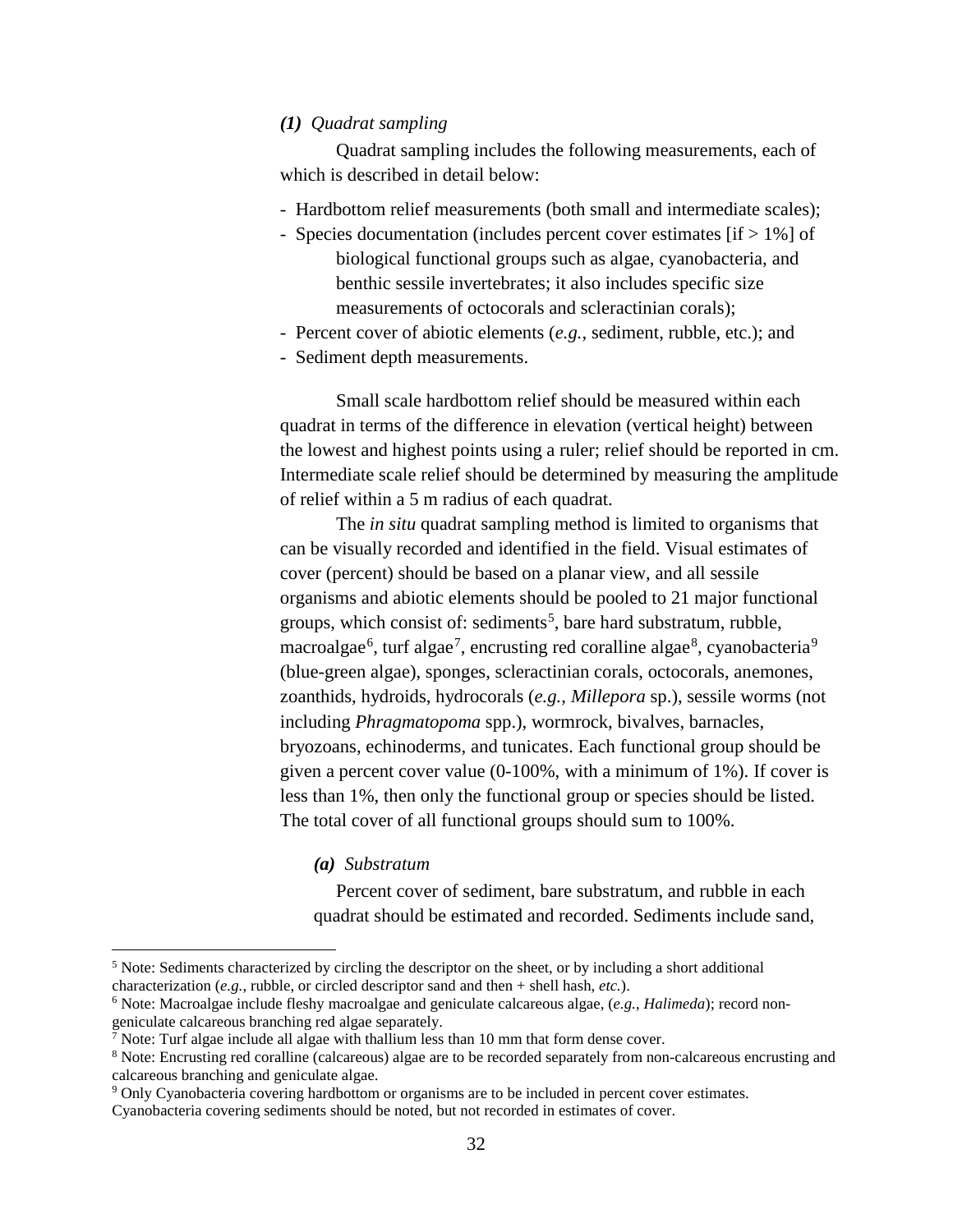shell hash, and mud (any loose particulate). Additionally, three (3) sediment depth measurements should be taken haphazardly within each quadrat. The mean and standard deviation of these sediment depth measurements should be reported for each quadrat.

### *(b) Macroalgae*

See the glossary in Appendix A for a list of groups included within "Macroalgae". The percent cover of macroalgae should be reported as total cover, and further as cover of Chlorophyta, Rhodophyta, and Phaeophyta. The percent cover of all dominant macroalgae (those species/genera with greater than 5% cover) in each quadrat should also be reported. All other macroalgae (those with less than 5% cover per genus) should only be listed, and should be identified to at least the genus level.

## *(c) Turf algae, Encrusting red coralline algae, Cyanobacteria, and Seagrass*

Total percent cover should be estimated and reported separately for each of the specified groups. The percent cover of encrusting red coralline algae should be reported separately from the cover of macroalgae. Only Cyanobacteria covering hardbottom or benthic organisms should be included in quadrat percent cover estimates. Cyanobacteria over sand (most often as mats) are to be noted and assessed, but these data are not to be included in the quadrat percent cover estimates; doing so would obscure the percent cover value of the sediment category.

#### *(d) Sponges*

The total percent cover of all sponges should be estimated and reported. Further, the identities of known common sponge species/genera should be listed (*e.g*., *Pione lampa*, *Cliona deletrix*, *C. varians, Cinachyrella apion*, *C. alloclada*, *Phorbas amaranthus*, *Desmapsamma anchorata*, *etc.*).

### *(e) Octocorals and Scleractinian corals*

Total percent cover should be estimated and reported separately for each of these groups. Size measurements should also be made and reported for each of these groups. The maximum dimension of each octocoral and scleractinian coral should be measured to the nearest centimeter. The smallest size recorded should be one (1) cm; for colonies less than one (1) centimeter in size (height or width), the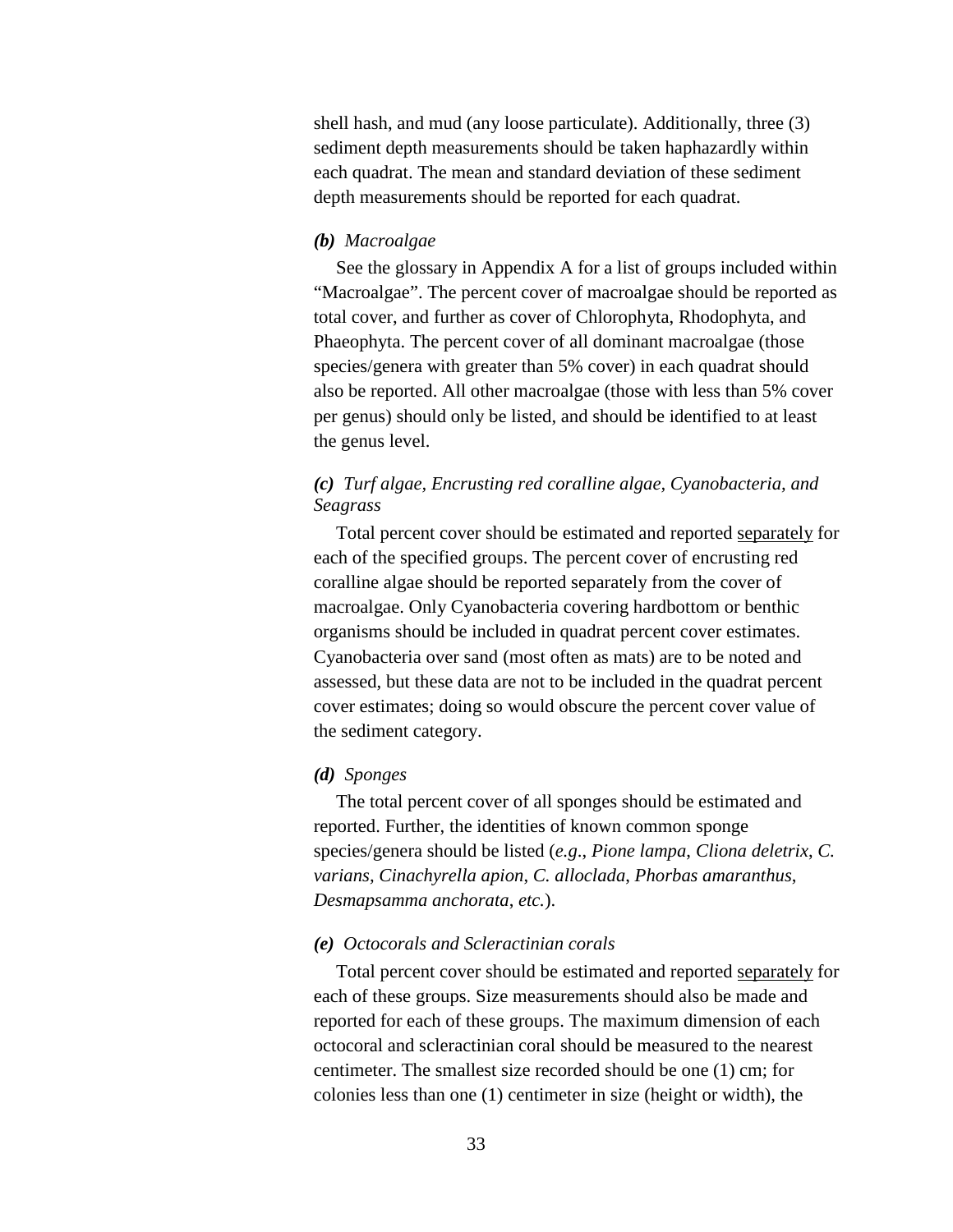measurement recorded should be < 1 cm. Octocorals should be identified to at least the genus level, and scleractinian corals to the species level. Abnormal conditions exhibited by each colony should also be recorded and reported (*e.g.*, bleaching, disease, predation, *etc.*).

*(f) Anemones, Zoanthids, Hydroids, Hydrocorals, Sessile worms (not including Phragmatopoma spp.), Wormrock, Bivalves, Barnacles, Bryozoans, Echinoderms, and Tunicates*

Total percent cover should be estimated and reported separately for each of these groups.

### **D. Reporting Protocol**

### **1. Notification of commencement, progress, and completion of work**

The commencement dates of surveys should be reported to the Department compliance officer and to BIP resource staff using the following email addresses: JCPCompliance@dep.state.fl.us and BMES@dep.state.fl.us. Notification of commencement should be provided **7 days** prior to the start of monitoring and also the **day that work begins**. Monitoring agents should report progress to the DEP JCP compliance officer and BIP resource staff via **weekly** emails during the monitoring period. Once work has been **completed**, the monitoring agent should notify JCP compliance / BIP resource staff no later than the following business day.

### **2. Monitoring data submissions**

Joint Coast Permits typically require submittal of all raw data within **45 days** of completing annual monitoring<sup>[10](#page-38-0)</sup>. The monitoring agent should provide raw data to the Department in electronic format, preferably on a single portable hard drive. All data should be provided in a standardized format, as specified below. Data submitted in the Excel workbook (transect monitoring data) should have been checked against field datasheets to ensure accuracy and should be corrected by the monitoring agent prior to the 45 day deadline. Data provided to the Department consists of the following, each of which are described below: aerial photographs, video and photographs; hardbottom edge survey data; raw transect survey data, and field datasheets.

<span id="page-38-0"></span> $10$  State and federal monitoring required by permit is eligible for reimbursement pursuant to program statute and rule. In order to comply with Florida Auditor General report 2014-064 regarding conflicts of interest and to be consistent with s.  $287.057(17)(a)(1)$ , Florida Statutes, all monitoring data and statistical analysis must be provided directly and concurrently from the monitor to the DEPARTMENT/LOCAL SPONSOR/permittee/consultant.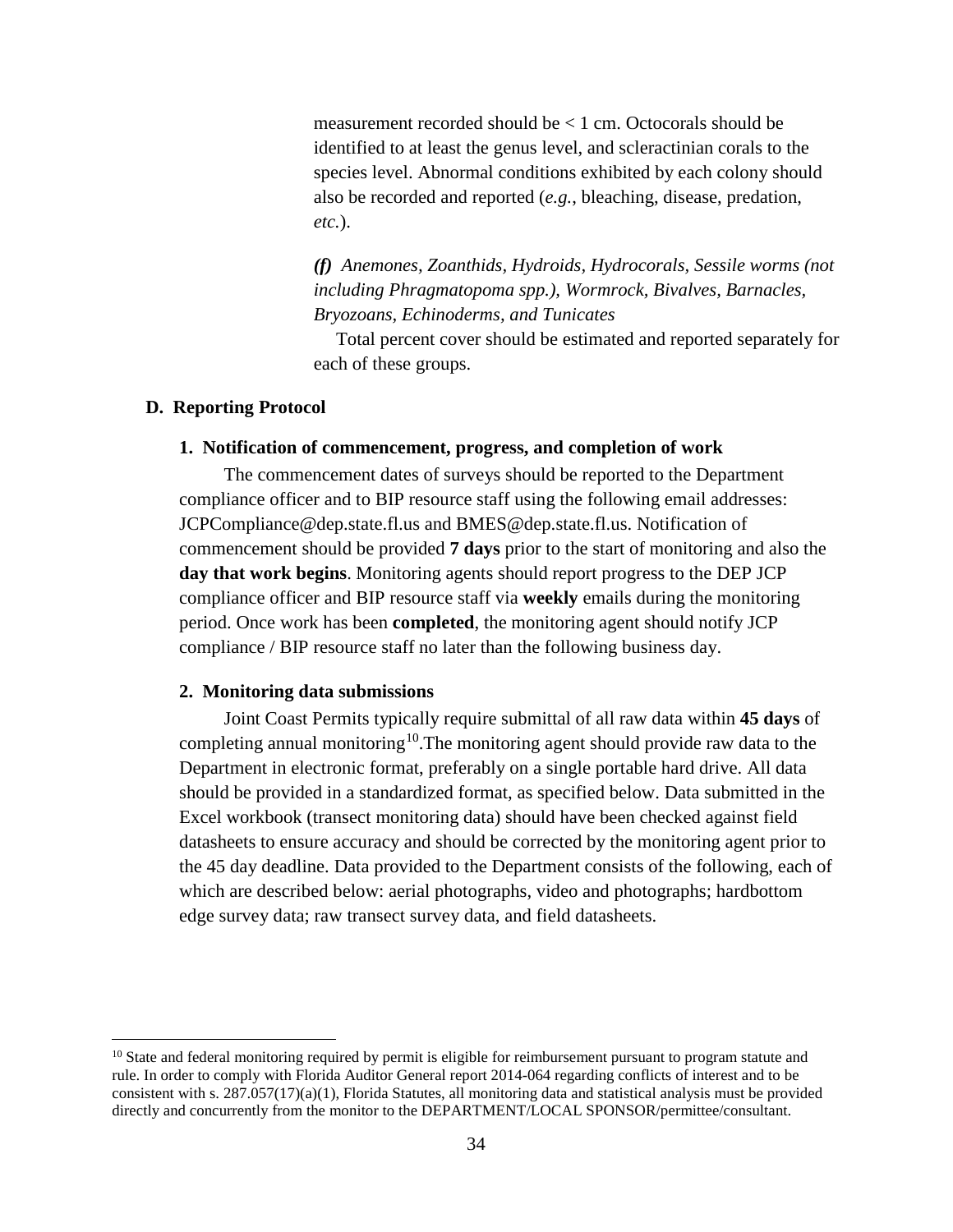### **a. Aerial photographs**

Aerial photographs should be georeferenced and provided in tiff (tagged image file format). The projected coordinate system and datum used to georeference the images should also be provided.

### **b. Video and photographs**

Video and photographs should appear in separate subfolders on the hard drive, and each folder should contain separate (named) subfolders for each transect (and quadrat, if applicable to photographs).

### **c. Hardbottom edge survey data**

Hardbottom edge data should be supplied to DEP as a collection of shapefiles (preferably as an ESRI file geodatabase). GIS data should be provided as lines or polygons representing the *in situ* mapped hardbottom edge for the current survey. The edge may be a single line representing the nearshore edge, two lines representing the nearshore and offshore edges, or polygons representing hardbottom patches, depending on the distribution of hardbottom in the project area (project specific). Hardbottom edge data should have attributes that indicate the portion of each line or polygon that represents hardbottom or emergent epifauna. If sand patches greater than 0.5 m in length are crossed during the edge survey, these portions of lines/polygons should, as attributes, be indicated as sand. Hardbottom edge data should also have attributes that indicate the relief along the edge, and portions of lines/polygons should be indicated as Low (less than 0.3 m), Medium (0.3 to 1.0 m), or High (greater than 1.0 m) relief. Lines/polygons representing the baseline *in situ* mapped hardbottom edge, and a line(s) representing the predicted (permitted) ETOF should also be provided with each collection of shapefiles submitted to DEP for each post-construction monitoring event.

A separate collection of shapefiles (preferably as an ESRI file geodatabase) should be provided for any *in situ* artificial reef mapping conducted. Similar attributes as in the hardbottom monitoring should be provided with these data.

#### **d. Transect survey data**

Interval sediment depth measurements, line-intercept data, and BEAMR quadrat cover (physical and biological) data should be supplied in Excel format to the Department. A separate Excel workbook should be supplied for artificial reef monitoring transect data.

In addition to the raw data files, an Excel geodatabase workbook (in DEP recommended format) for hardbottom transect data should also be provided for submission to the DEP geodatabase. A blank template as well as a filled-in example of the Department recommended format for the geodatabase workbook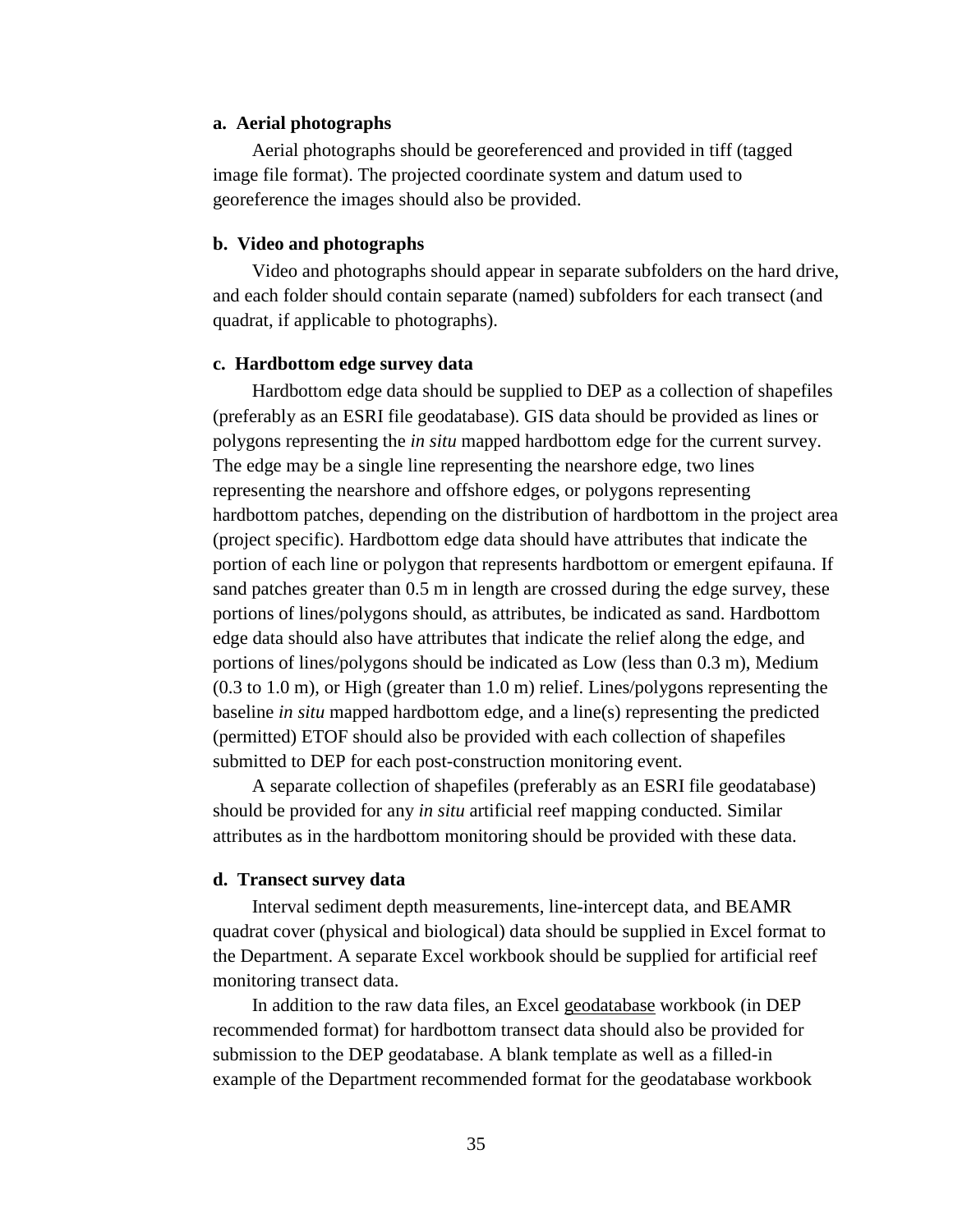may be requested from BIP resource staff by email (BMES@dep.state.fl.us). No geodatabase file is required for artificial reef monitoring data.

Each Excel workbook submitted to DEP should be identified by a descriptive name so as to easily differentiate data (*i.e.*, Hardbottom vs. Artificial reef).

#### **e. Field datasheets and survey logs**

Copies (photographs or scans) of field datasheets should be submitted in pdf format.

#### **3. Annual biological monitoring report submission**

Joint Coast Permits typically require submittal of an annual monitoring report to the Department within **90 days** of completing annual monitoring. The information in each monitoring report should be presented in a standard format (*e.g.*, the order/organization of survey results, the names of sections/chapters, *etc.*) as described in the following sections (Department recommended report format). Along with the monitoring report, the data analyzed to produce the report should be submitted to DEP. This submission should include tables used in the analysis of data and to construct figures, as well all tables and figures provided in the report (in Excel format). The data table entered into PRIMER (statistical program) and the PRIMER analysis file should also be submitted.

Monitoring reports are intended to be cumulative, thus data (in the form of summary tables and figures) from all previous monitoring efforts should be provided in each report, in an updated fashion. For example, a figure (or separate figures for each transect) depicting sediment depths within quadrats by transect for the year 1 postconstruction report should include data from: the baseline survey, the initial postconstruction survey, and the current (Year 1 post-construction) survey. However, not all data sets will be analyzed and compared statistically. Temporal comparisons by way of univariate and multivariate tests should be confined to data collected during the most recent monitoring event (current survey) and the baseline survey; thus, statistical tests will not be used to compare results between different post-construction monitoring events.

The annual monitoring report should clearly describe methods and any deviations from the monitoring plan/conditions of permit or the SOP. It should also provide results in an easy to interpret manner. Conclusions regarding the results of each survey or the performance of the project are not required to be submitted in the report, but a discussion / interpretation section may be provided as an appendix to the report if desired. Any noteworthy explanatory observations and other ancillary information should also be provided in an Appendix.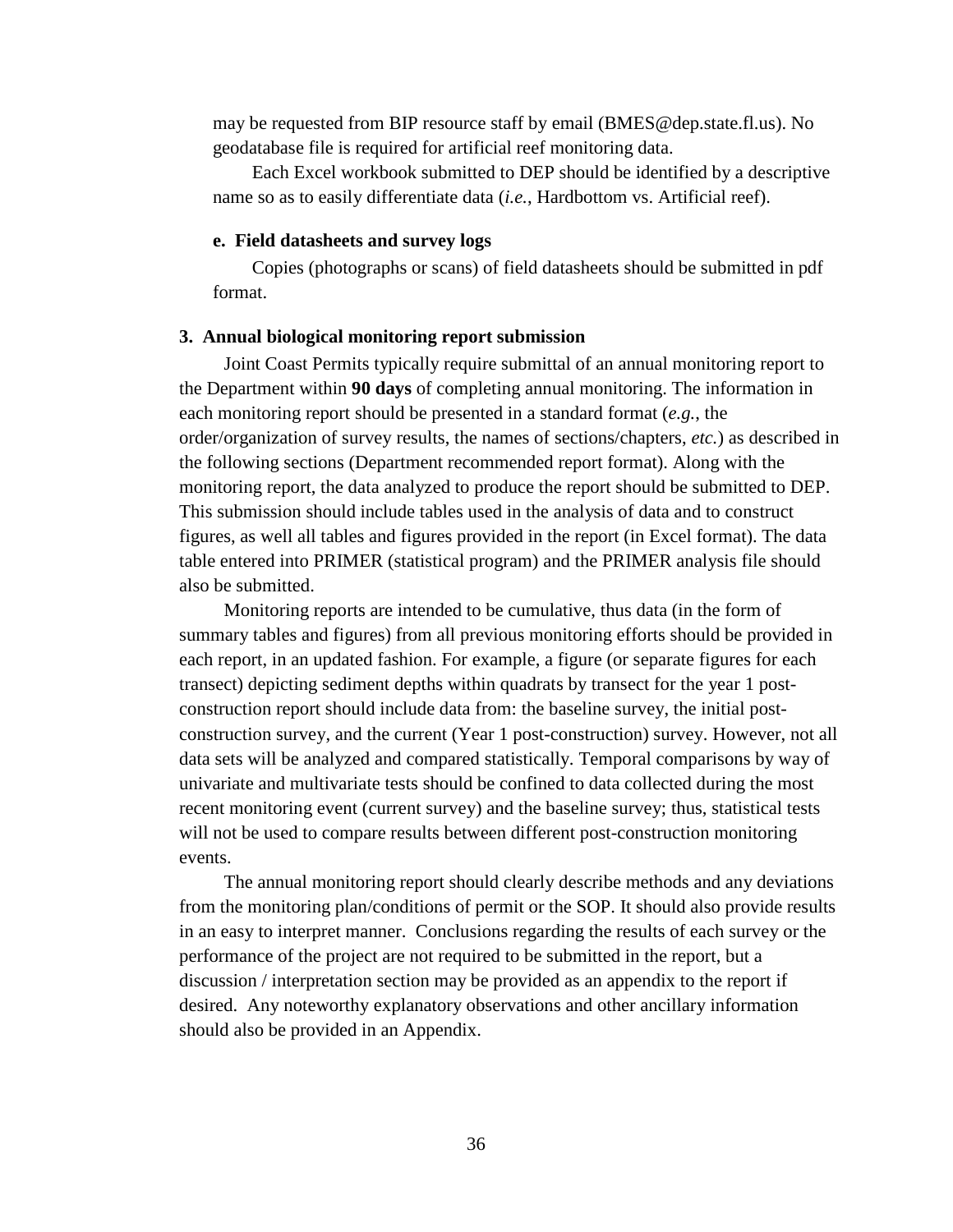### **a. Report title formatting**

The title of each report should follow a format similar to the one below, where the survey period (*i.e.*, pre-construction, initial post-construction, year 1 postconstruction, *etc.*), the project name and permit number, the county in which the project is taking place, and the date of the survey are given. An example is provided below; information specified in brackets [*italicized text*] is intended to be filled in with project specific details.

> "[*Survey Period*] Biological Hardbottom Monitoring Report for the [*Project Name*] (Permit No: *[###### - ### -* JC]) in [*County Name*] County, [*Calendar Year for Survey*]"

### **Example:**

Year 1 Post-construction Biological Hardbottom Monitoring Report for the Acme Beach Nourishment Project (Permit No: 123456 - 001 - JC) in Acme County, 2015"

## **b. Format of Section 1: Background information and results summary**

This section of the report should provide project related information, such as a description of the project (*e.g.*, density of fill), its location (referencing Rmonuments), and a historical account of projects at or including the project area (*i.e.*, previous nourishment dates, cubic volume of fill placed, DEP monument markers between which fill was placed, *etc.*). A general description of the hardbottom resources (*e.g.*, average relief and distance of hardbottom to the predicted ETOF) monitored should also be provided. A brief summary of monitoring results (without discussion or interpretation), which includes monitoring dates and main results (*e.g.*, changes in sediment depth, direct cover, and major functional groups) should conclude this section.

### **c. Format of Section 2: Methods**

This section of the report should describe the monitoring procedures employed. If SOP methodologies are followed in full, the description should simply cite the Standard Operating Procedures document. Any specific requirements specified by the Permit and/or the Biological Monitoring Plan should be described in full. A detailed description of all statistical analyses performed (*e.g.*, models run, factors, factor levels and interactions included in models, post-hoc tests and any correction factors used, data transformations and their justification, *etc.*), and the methods by which model assumptions were validated (*e.g.*, visually through graphical analysis of the residuals) should also be provided. A post hoc power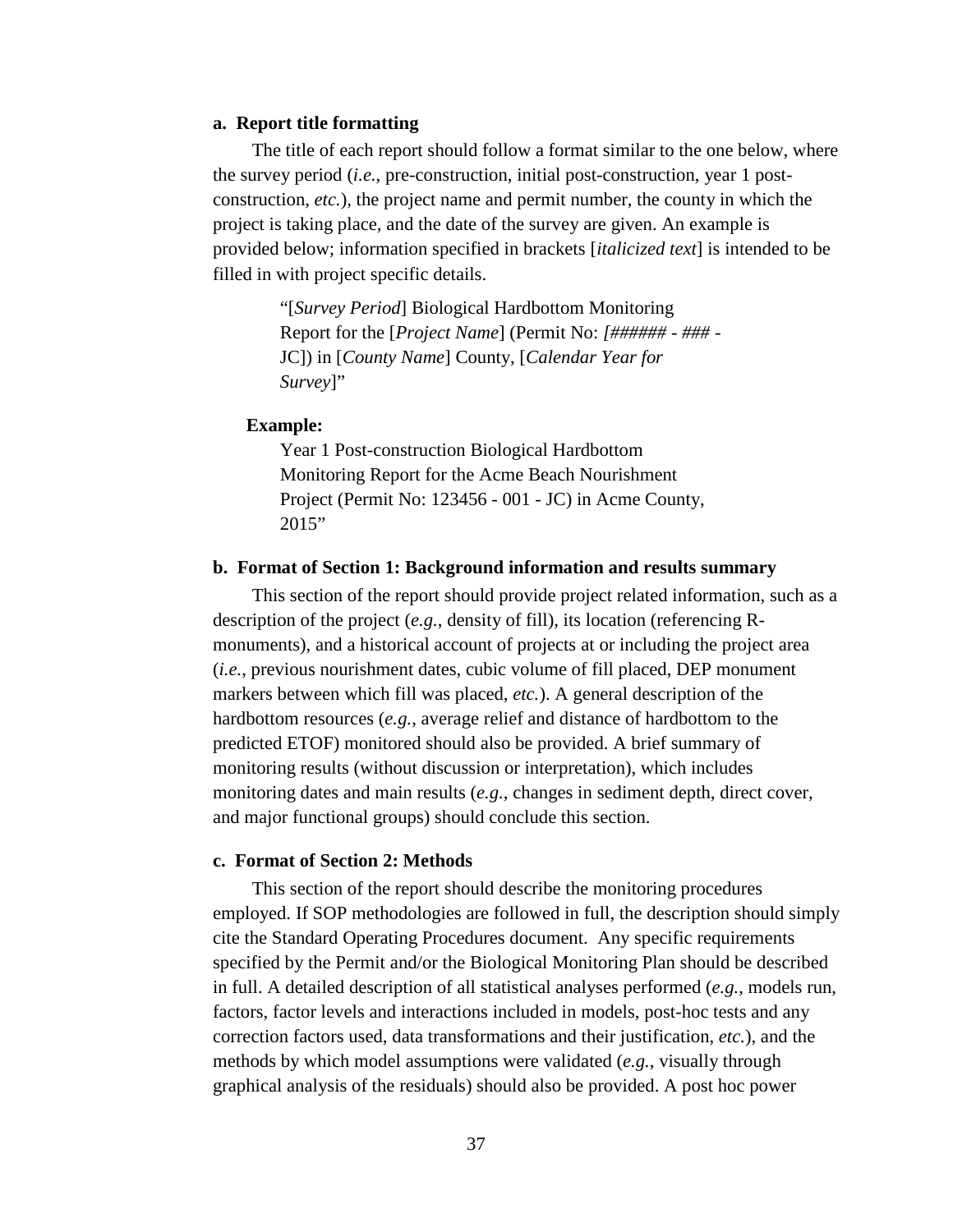analysis should be run for all univariate (hypothesis) tests. See section D4 below for a description of the types of analyses to be performed.

### **d. Format of section 3: Results**

The report shall concisely and objectively present results from: A) all survey periods to date; and B) comparison of the current survey to the baseline survey (see subsections A and B below). Results should be presented in an orderly and logical sequence using both text, tables, and figures. Results should not contain descriptions of methods and should be presented without interpretation or discussion.

Descriptive statistics as well as summaries of statistical analyses (univariate and multivariate tests) shall appear in either the text, typically parenthetically (*e.g.*, 14.3 +/- 4.5 cm (mean +/- SD); paired t-test:  $df = 11$ ,  $t = 4.58$ ,  $p = 0.035$ ), or in relevant tables and figures. Means should be accompanied by their standard deviations in text and tables, and by their standard errors in figures. If using pie charts (not recommended), numerical values for each slice of the pie should be provided. The results section includes two separate subsections, presented below. See section D4 for information pertaining to descriptive statistics, statistical tests, and analyses for each type of survey data collected during annual monitoring.

#### **i. Subsection A – all surveys**

Results from all survey periods to date (as descriptive statistics in tables and figures).

### **ii. Subsection B – current vs. baseline survey**

Results from the comparison (statistical analyses and descriptive statistics) of the current survey to the baseline survey.

#### **e. Literature cited and appendices**

All literature cited in the monitoring report should be provided in a "Literature Cited" section, presented as an alphabetized list by the first author's last name. Copies of literature cited in the report should be made available as pdf documents to the Department upon request. Supplementary material (explanatory or statistical) should also be provided as an appendix to the report.

#### **4. Data and their analysis**

A number of different types of data will be collected during each monitoring event. The types of data, the specific temporal and spatial comparisons, and the types of analyses that generally are to be used are presented below. All tables either presented in the report, used to produce figures for the report, or to input data into statistical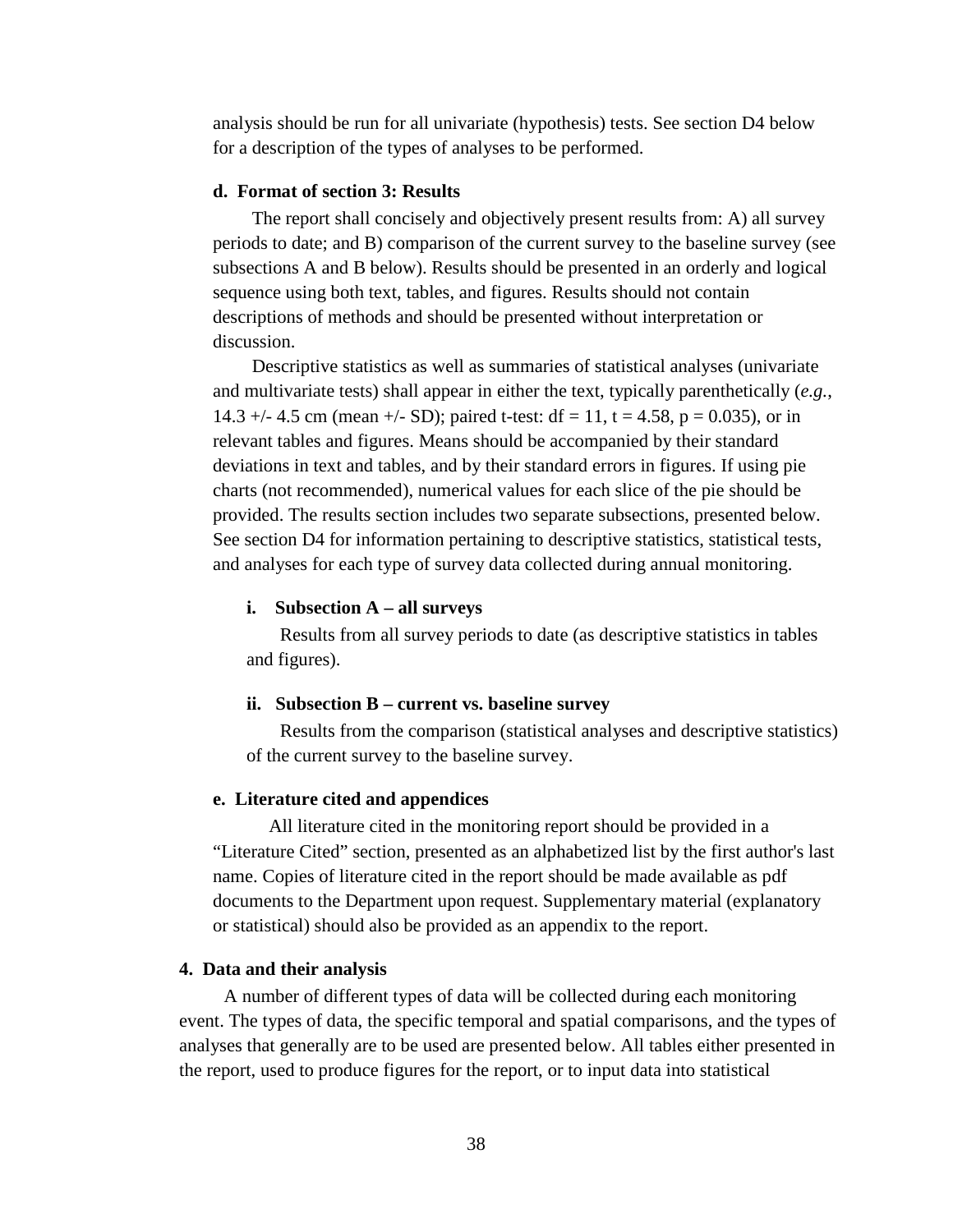packages, as well as results of statistical tests, shall be provided to DEP in electronic format (excel files) along with the biological monitoring report.

## **a. Data**

Data to be analyzed for each monitoring report include: aerial photographs of hardbottom (ground-truthing of hardbottom), hardbottom edge surveys (*in situ* delineation), hardbottom exposure (via sediment patch dynamics based on lineintercept data), sediment depth data (from interval depth measurements and quadrat specific depth measurements), benthic community/functional group composition (quadrat BEAMR data), and coral count and size data.

#### **b. Temporal comparisons**

The only temporal comparison to be made via statistical tests (univariate and multivariate) is between the current survey and the baseline survey. Such a comparison represents repeated measures and, depending on the statistical test, these data are to be analyzed accordingly (*e.g.*, paired T-test, repeated measures ANOVA/ANCOVA, linear mixed-effects models, MANOVA, *etc.*). Multivariate analysis by way of PRIMER does not require such repeated measures tests, due to the non-parametric permutation based nature of its routines. Comparison among all monitoring events should solely be through descriptive/summary statistics, presented in graphical or tabular form in the report.

### **c. Types of analyses**

#### **i. Descriptive statistics**

Unlike inferential statistics (hypothesis tests [see univariate and multivariate tests below]), descriptive statistics aim to provide simple quantitative summaries of a sample (*i.e.*, they describe the main features of a collection of information). Such summaries may be either quantitative (*i.e.*, summary statistics) or visual (*i.e.*, straightforward graphs). These statistics generally include measurements of central tendency (*e.g.*, mean, median, and mode) and dispersion (*e.g.*, variance and/or standard deviation). Numerical descriptors like mean and standard deviation are good for summarizing continuous data (like the density  $[N/m^2]$  of a particular species), while frequency and percentage are more useful in terms of describing categorical data.

When presented, a measurement of central tendency should be paired with its associated measurement of dispersion (*e.g.*, a mean and its standard deviation). The standard error of the mean (measurement of variability in a sample mean) is typically provided along with the mean when presented in graphical form; in all other cases (*e.g.*, text and tables), the standard deviation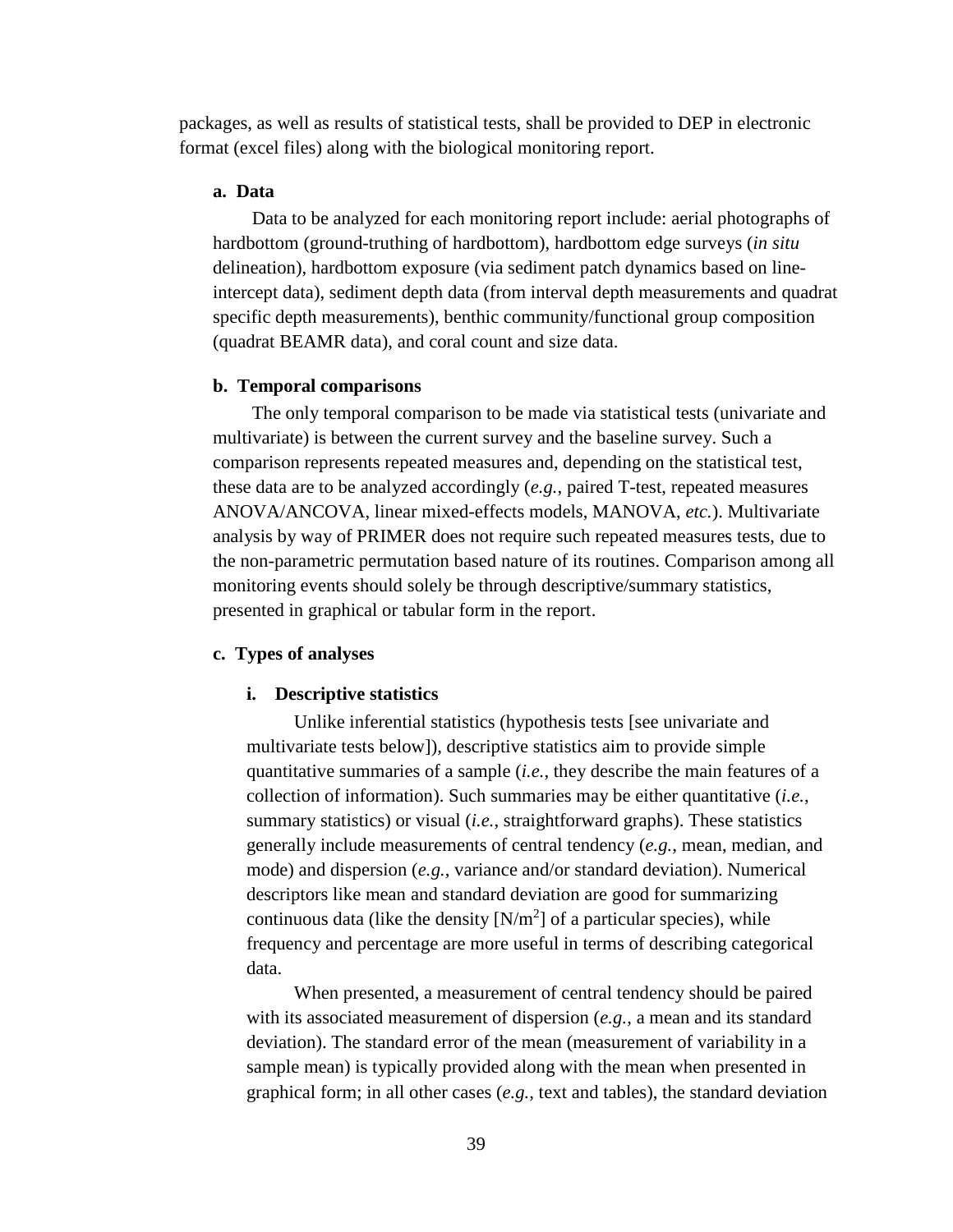should be provided along with the mean. Confidence intervals (*e.g.*, 95%) are typically provided when presenting median values.

One of the most useful and effective statistical calculations is the estimation of percentage change. For example, in the assessment of change in percent cover, size class distribution, and sediment depth over time. The following example provides the formula for calculating percent change over time for sediment depth: %Change =  $($ Oepth F – Depth I $)$ Depth I $)$  \*100; where Depth F is the final sediment depth (depth during the most recent monitoring event), and Depth I is the initial sediment depth (depth during the baseline survey). Changes expressed as percentages provide useful summaries for changes occurring in hardbottom communities as a result of beach nourishment. Percent change may be presented in tabular and/or graphical form, and can be used as the dependent variable in analyses of sediment depth, sand patch size, percent cover, *etc.*

### **ii. Univariate tests**

These consist of both parametric and non-parametric hypothesis tests. While the results of such tests are useful in determining whether impacts from nourishment have occurred, the statistical significance of change in the absolute value of a parameter or in percentage does not necessarily reflect a critical, biologically meaningful threshold. Thus, while tests can indicate significant differences, differences that are not significant can still be meaningful. Several useful univariate tests are provided below.

### *(1) T-test*

Simple hypothesis test that operates on the mean. One-sample, Two-sample, and Paired tests are possible; Homoscedastic (equal variance) and Heteroscedastic (unequal variance) tests are also available. Programs should provide a p-value to compare to a pre-determined alpha (usually 0.05). While inappropriate for other, more complex statistical tests, Microsoft Excel may be used to run T-tests.

### *(2) ANOVA*

More advanced hypothesis test that also operates on means. In the event assumptions of general linear models are not met, non-parametric ANOVA, generalized linear, or mixed-effects models may be used to account for the nature of the data. Analysis of covariance (ANCOVA may also be useful. Repeated measures (*i.e.*, violation assumption of independence) must be handled appropriately.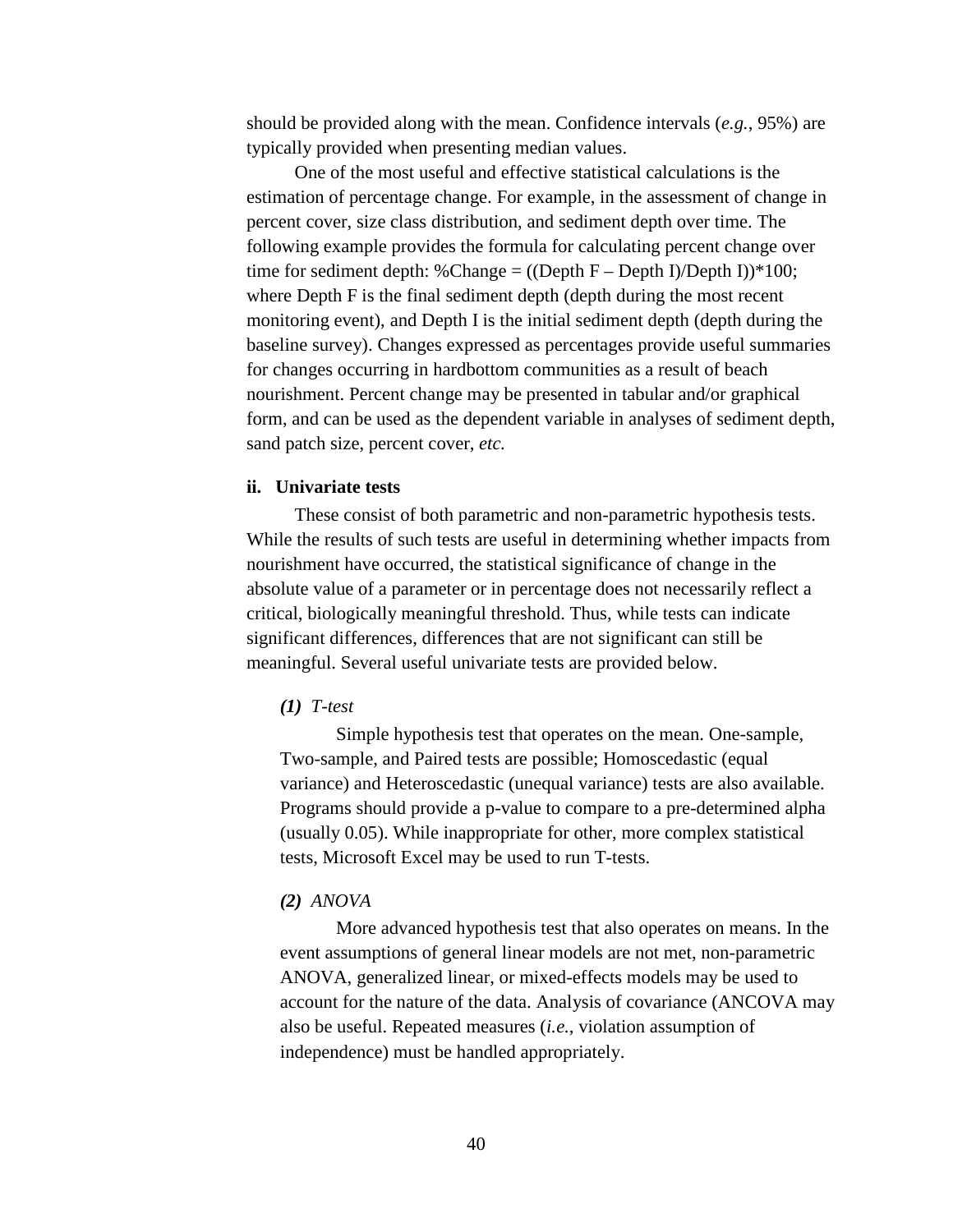#### **iii. Multivariate tests**

These statistics encompass the simultaneous observation and analysis of more than one outcome/dependent variable. Multivariate analysis of variance (MANOVA) models may be used, though analysis via PRIMER routines is more common. Various PRIMER routines are described in 1-6 below. MANOVA and PERMANOVA are suggested for complex multivariate hypothesis tests.

#### *(1) Similarity matrix*

The original data matrix should include data from the current survey as well as from the baseline survey. Bray-Curtis similarity should be used to produce the resemblance matrix. In order to even out the influence of dominant and rare species, data should be square root, fourth root, or log (x+1) transformed prior to producing the resemblance matrix.

### *(2) Cluster analysis with Similarity Profile (SIMPROF) Test*

Based on simple agglomerative hierarchal clustering, creates a dendrogram from a similarity matrix. *Group average linking* should be used. Similarity profile analysis (SIMPROF) should be used in conjunction with cluster analysis (tree production). The pi statistic and the results of the associated hypothesis test should be presented in the results section of the monitoring report.

#### *(3) nMDS ordination*

A technique for mapping samples in a low dimensional space (typically 2-D) such that the distance between samples approximately reflects (to one degree or another) similarity in community structure. Model checking should include interpreting the resultant Shepard Diagrams (smooth increasing curves are best) and Stresses (2-D and 3-D), which provide information on the distortion between the ranked dissimilarities and corresponding distances in the plot. Stress scores are to be reported; as a rule of thumb, a score of:  $< 0.05$  suggests excellent representation;  $< 0.1$  suggests a good fit;  $< 0.2$  suggests the pattern is still useful, but should not be completely trusted; and  $> 0.3$  suggests the pattern is little better than random points.

## *(4) Analysis of Similarity (ANOSIM)*

Compares the variation in species abundance and composition among sampling units in terms of grouping factors (or experimental treatment levels). The histogram, R-statistic, and p-values provided as outputs should be reported.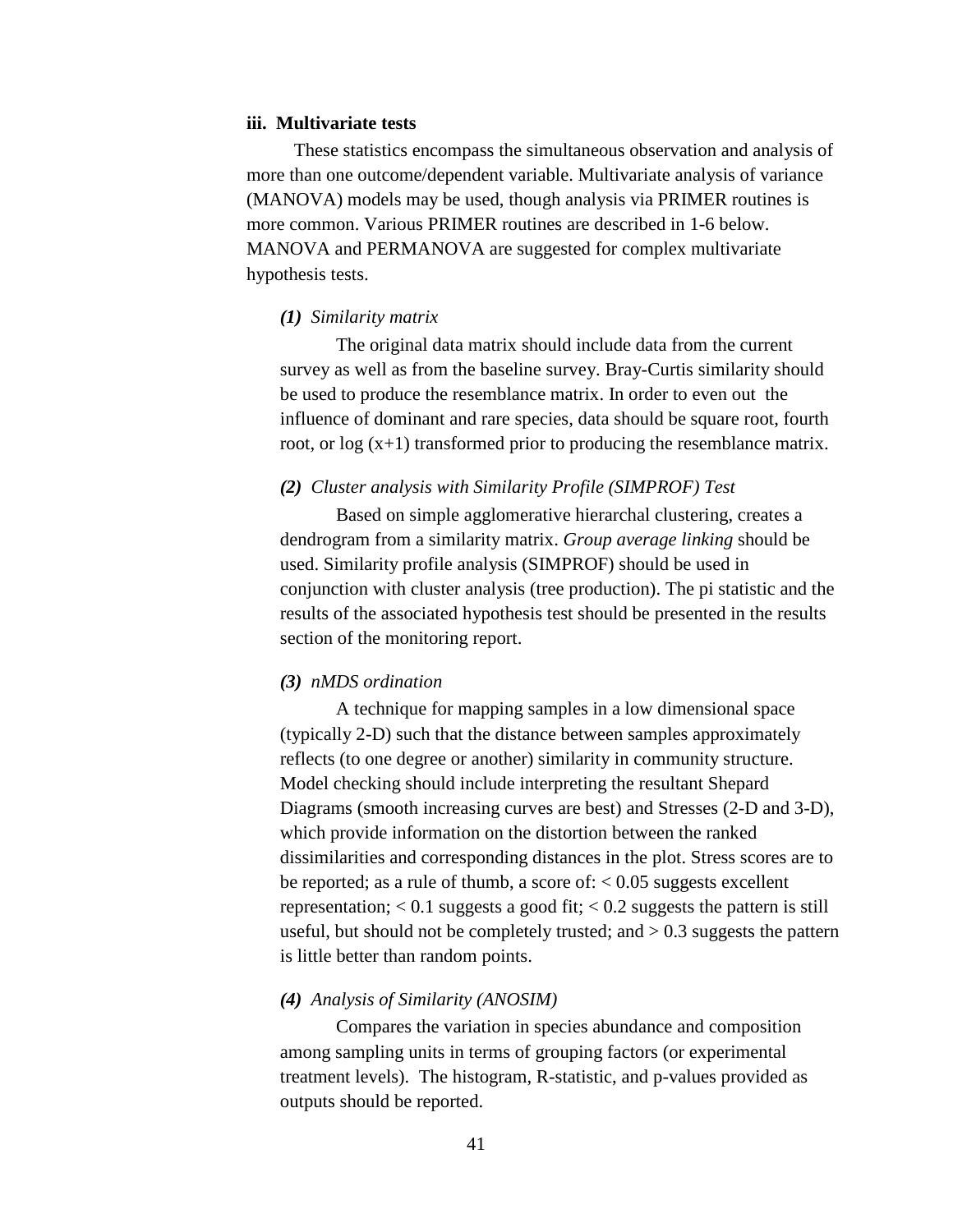### *(5) Similarity of Percentage (SIMPER)*

Used to determine the role of individual taxa in contributing to the separation (dissimilarity) between two groups of samples (*e.g*., Artificial vs. Natural, Baseline vs. Year 1 post-construction).

### *(6) Second Stage Analysis (2STAGE)*

Provides a succinct summary in a 2-d picture of the relationship between the multivariate sample patterns under various choices.

### **d. Specific analyses for survey data**

### **i. Aerial photographs of hardbottom**

These should be reviewed to verify the distribution and acreage of hardbottom in the current post-construction survey relative to the baseline survey.

### **ii. Hardbottom edge surveys**

The current post-construction survey hardbottom edge (lines/polygons) should be compared to baseline hardbottom edge and both seaward and landward shifts in the position of the edge should be evaluated. A qualitative description of changes in the position of the nearshore hardbottom edge should be included in the annual monitoring report.

### **iii. Line-intercept data**

Sand patch and hardbottom positions and lengths along each transect should be provided in a table and also displayed graphically in a horizontal bar graph for each transect (see Figure 4 below). The figure is intended to be cumulative in order to compare among years to assess sedimentation dynamics and changes resulting from the project; thus, successive monitoring events will generate additional bar graphs for each transect (as in Figure 4).

Along with the size and position of sediment patches, these data also provide information on the total length and also ratio of sand to hardbottom along each transect. The ratio for sediment to hardbottom should be expressed as a percent: the percentage of each transect line that is comprised of sediment and hardbottom, respectively. This percentage is derived by dividing the total length of sediment and hardbottom, respectively, by the permanent length of the transect line established during the baseline survey.

For line-intercept data the following comparisons shall be made and presented in each monitoring report: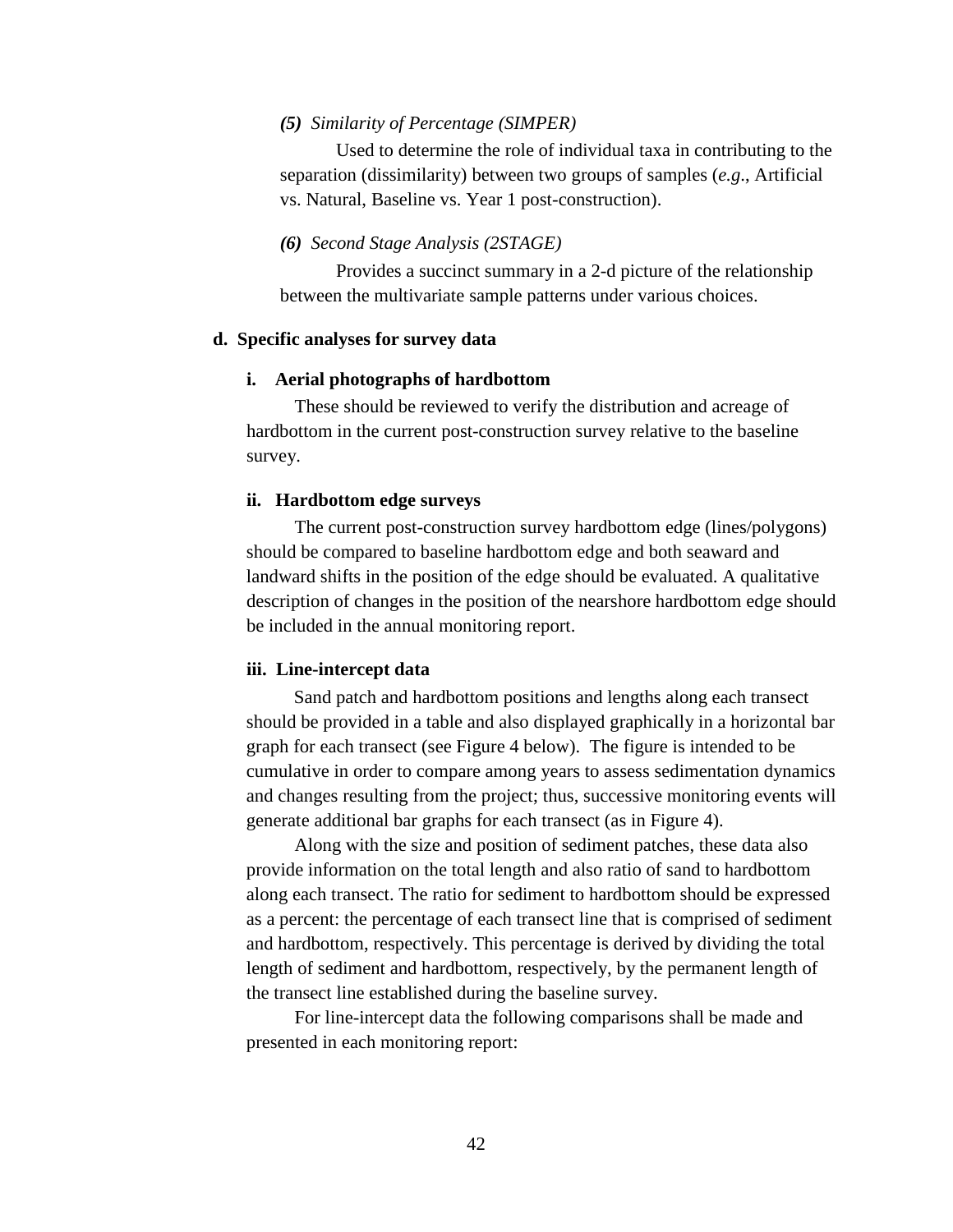Monitoring data for all years:

The mean percentage of hardbottom (calculated across all transects) within the project area should be presented by survey (as in Figure 5). The percent of hardbottom along each transect should be presented by survey for each transect (as in Figure 6).



**Figure 4**. Examples of line-intercept plots depicting sand patch locations along a single transect for multiple surveys. The figure references a 100 m long transect line; the start and end position of each sand patch are identified. "Pre-con" survey equals baseline survey.

Baseline vs. current survey data:

The change (raw and percent) between the baseline and the current survey in the percent of hardbottom along each transect should be presented in the report for each transect (as in Figure 7, Left and Right). A univariate test (Paired T-test for two samples) should be used to statistically compare the percent of hardbottom within the project area between the baseline and the most recent (current) survey. Since this test is conducted at the project area level, the percent of hardbottom along each transect at these two time points will be included in the dataset. The first sample should contain values for each transect from the baseline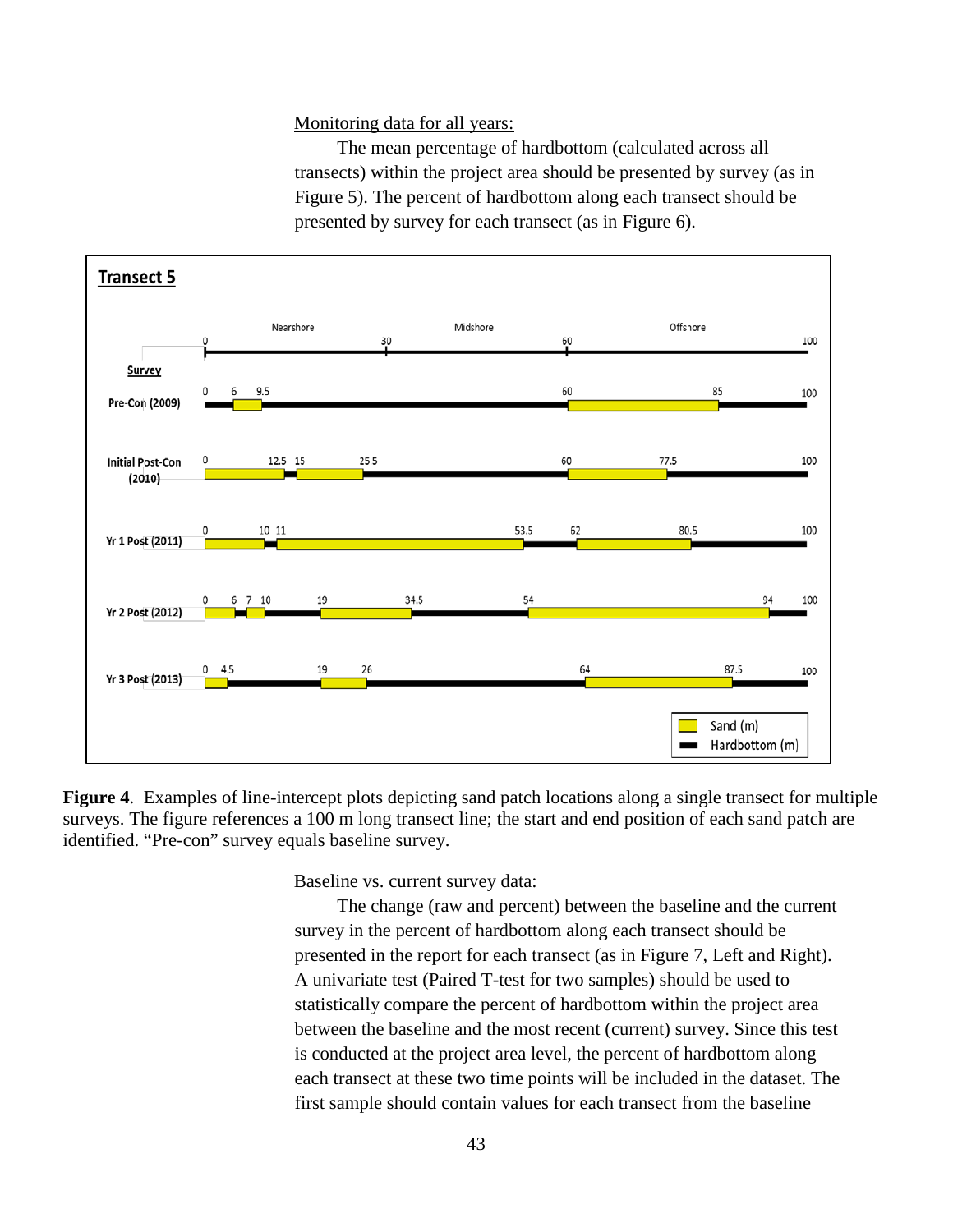

survey and the second sample should contain values for each transect from the current survey. Results of the test should be reported.

**Figure 5.** Example of a scatter plot for mean percent hardbottom in the entire project area by survey. Bars are SE. Means are calculated from transect level data for each survey.



**Figure 6.** Example of a bar plot for the percent of hardbottom along transects by survey. I-Post, Yr 1, and Yr 2 in the inset legend refer to the initial, year 1, and year 2 post-construction surveys, respectively.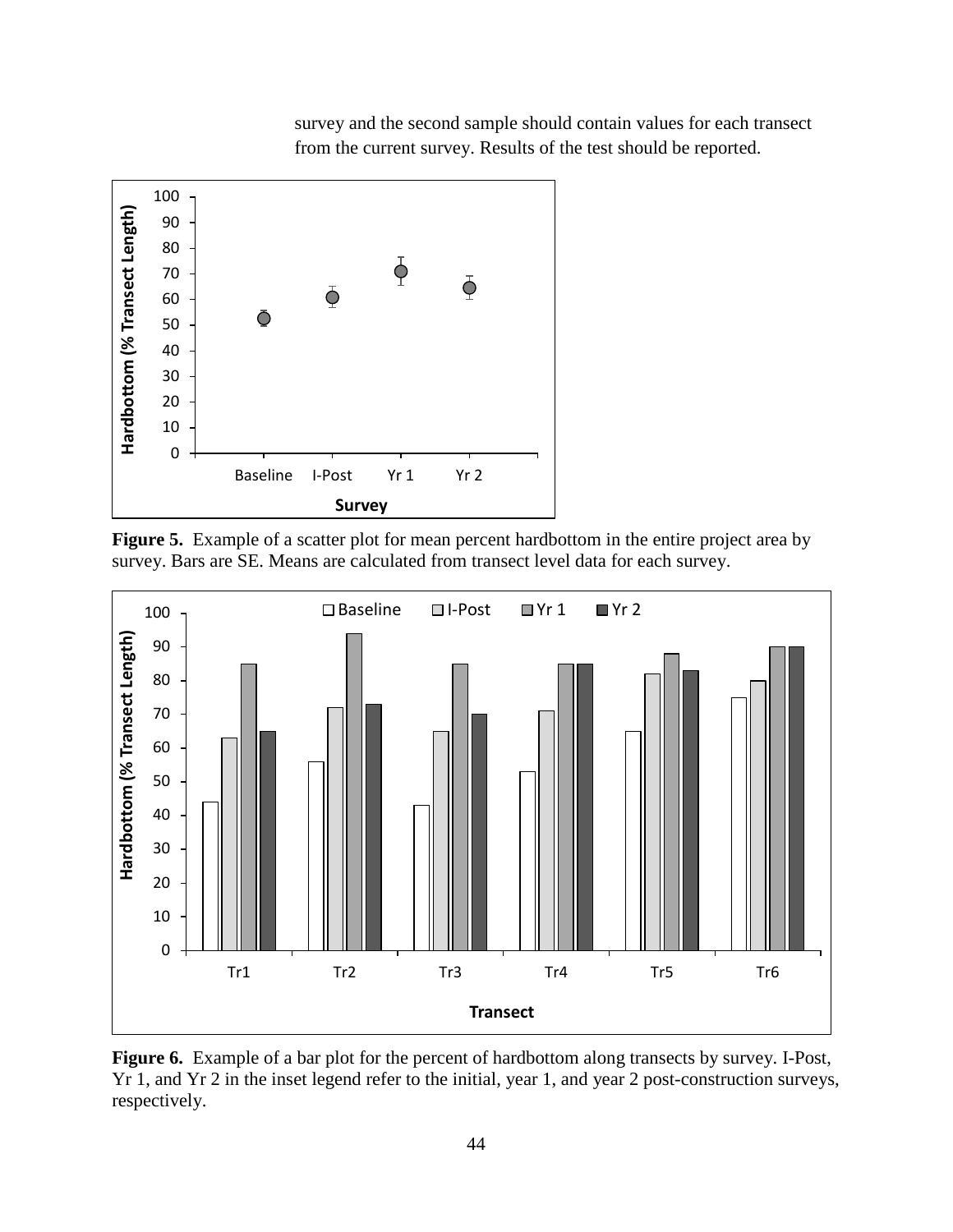

**Figure 7.** Examples of bar plots reporting changes in the percent of hardbottom along each transect between the baseline and the current monitoring survey**. Left.** Raw change in percent hardbottom. **Right.** Percent change in percent hardbottom.

### **iv. Sediment depth**

Two different sets of sediment depth measurements are collected during each monitoring survey: 1) interval depth measurements along each transect; and 2) depth measurements within each quadrat. These two data sets will be handled separately, and each should be analyzed and presented in the report in the following ways:

### *(1) Interval sediment depth measurements*

These measurements should be summarized (means with error information) for the entire project area, by transect, and per transect by zone within transect (see below). Transect zones represent sections of transects with similar distances from the predicted ETOF; specific zones will be determined on a project-by-project basis. Three zones (nearshore, midshore, and offshore) will typically be employed, with the first zone encompassing the first 30 – 50 meters along each transect.

## Monitoring data for all years:

Summary statistics for interval sediment depth measurements should be calculated and provided by survey for: the entire project area (as in Figure 8, Left); zones within the entire project area (as in Figure 8, Right); all transects (as in Figure 9); and by zone for each transect (as in Figure 10, Left and Right).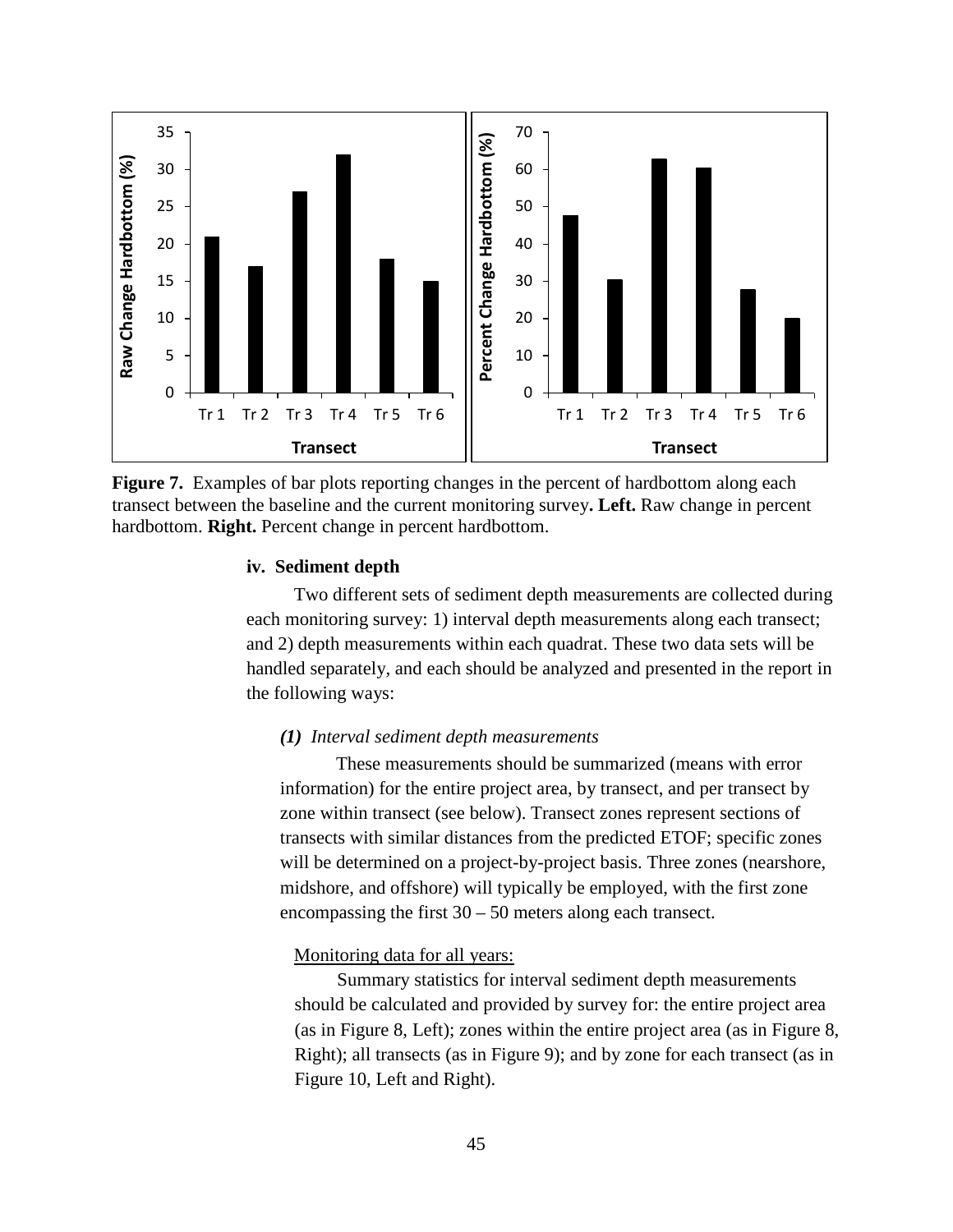Baseline vs. current survey data:

Change (raw and percent) in mean sediment depth between the baseline and current survey should be calculated and presented by transect (as in Figure 7, Left and Right). A univariate test (*e.g.*, repeated measures ANOVA) should be used to statistically compare sediment depth over time. Fixed main effects in the full model should include transect and survey as well as their interaction. Zone may be included as fixed or random effect, depending on the model. It is suggested that separate repeated measures tests (Paired-t tests, one-way ANOVA's) be used to investigate a significant interaction between transect and survey. Results of analyses should be presented in text or in a table.



**Figure 8.** Examples of figures reporting mean interval sediment depth by survey. **Left.** Scatter plot for mean sediment depth for the entire project area. **Right.** Bar plot for mean depth by zone for the entire project area; zones are ordered from left to right: Nearshore, Midshore, and Offshore. All bars are SE.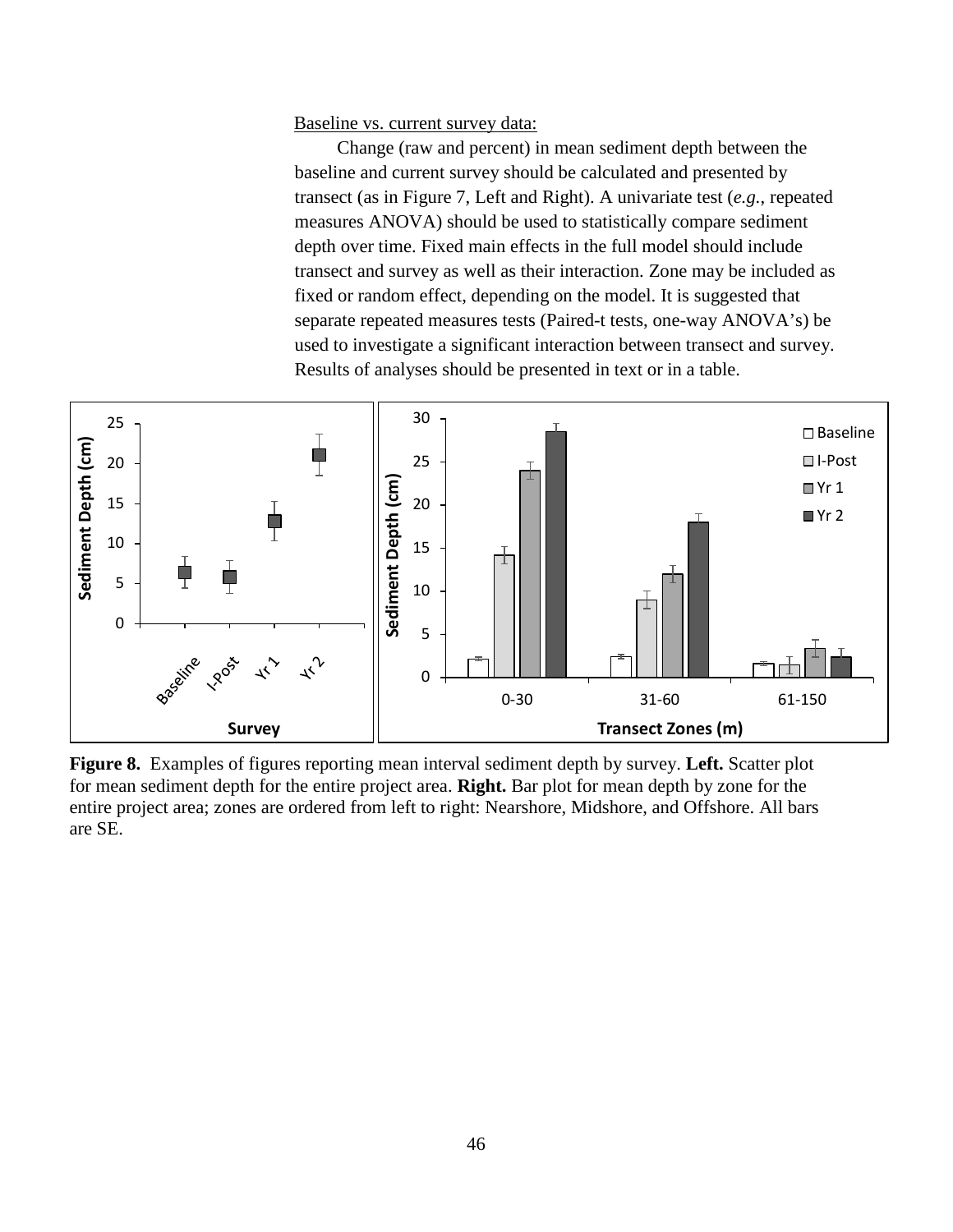

**Figure 9.** Examples of a bar plot reporting mean interval sediment depth by survey for each transect. Bars are SE.



**Figure 10.** Examples of bar plots reporting mean sediment depth by transect zone over time independently for each of two transects. **Left.** Transect Tr 1. **Right.** Transect Tr 2. Zones are ordered from left to right: Nearshore, Midshore, and Offshore. Bars are SE.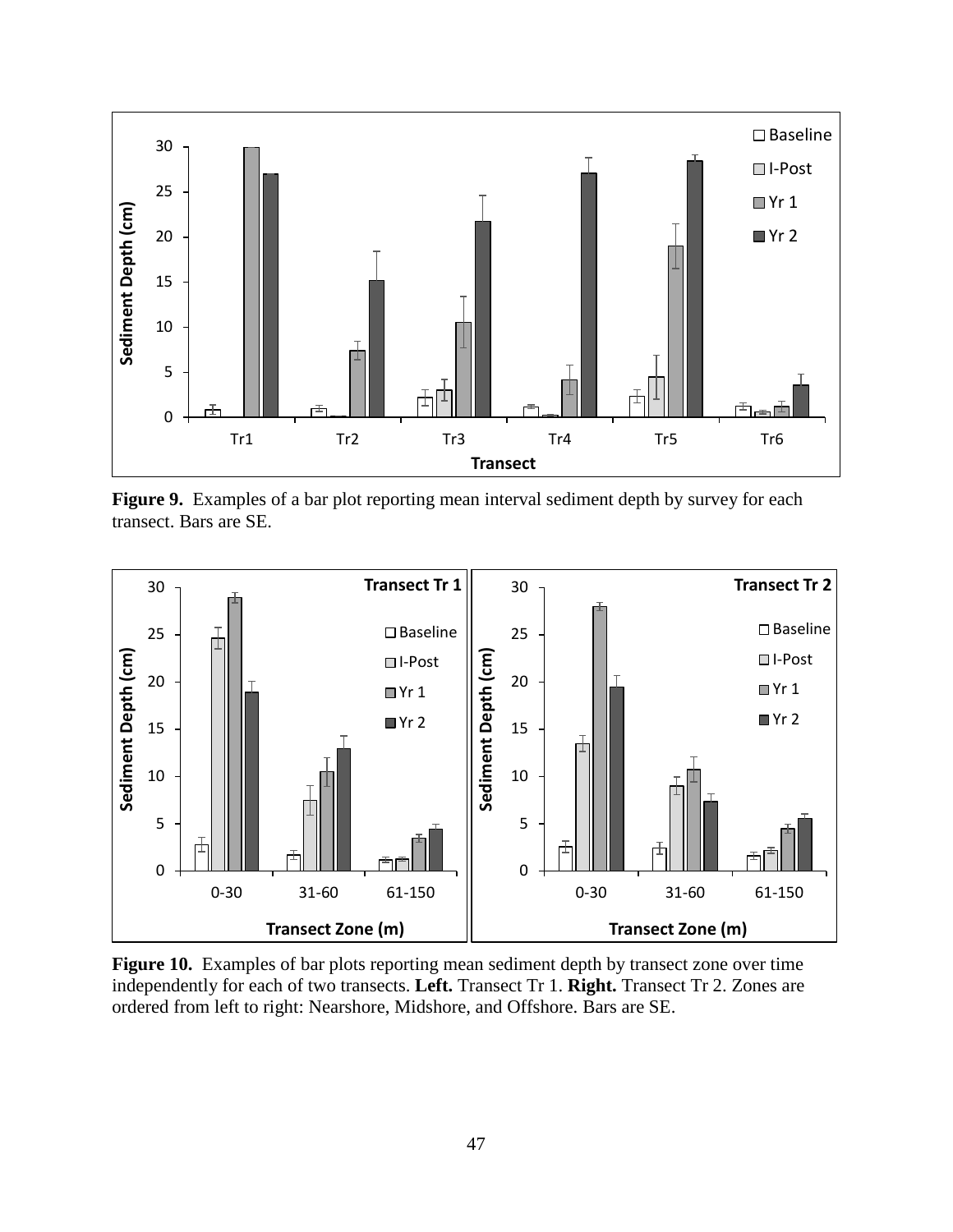### *(2) Sediment depth within quadrats*

Three measurements of sediment depth should be collected from each quadrat. The mean of these three measurements will serve as the sediment depth for each respective quadrat, and from here on this metric will be referred to as quadrat sediment depth. As with interval sediment depth measurements, three zones (nearshore, midshore, and offshore) will typically be employed in the analysis of these data. Quadrat sediment depth measurements should be analyzed and presented in the report in the following ways:

## Monitoring data for all years:

Summary statistics for quadrat sediment depth should be calculated and presented by survey for: the entire project area (as in Figure 8, Left); zones within the entire project area (as in Figure 8, Right); all transect (as in Figure 9); and by zone for each transect (as in Figure 10).

### Baseline vs. current survey data:

Changes (raw and percent) in quadrat sediment depth between the baseline and the current survey should be calculated and presented by transect in the report (as in Figure 7, Left and Right). A univariate test (*e.g.*, repeated measures ANOVA) should be used to statistically compare sediment depth by transect over time. Fixed main effects in the full model should include transect and survey as well as their interaction, and quadrat should be included as a nested random effect (nested within transect). It is suggested that separate one-way repeated measures ANOVA's be used to investigate a significant interaction between transect and survey. Results of analyses should be presented in text or in tabular form.

### **v. Relief within quadrats**

Within quadrat relief data should be analyzed and presented in the report in the following ways:

### Monitoring data for all years:

Summary statistics for hardbottom relief should be calculated and provided for: the entire project area (as in Figure 8, Left); zones within the entire project area (as in Figure 8, Right); all transects (as in Figure 9), and by zone for each transect (as in Figure 10).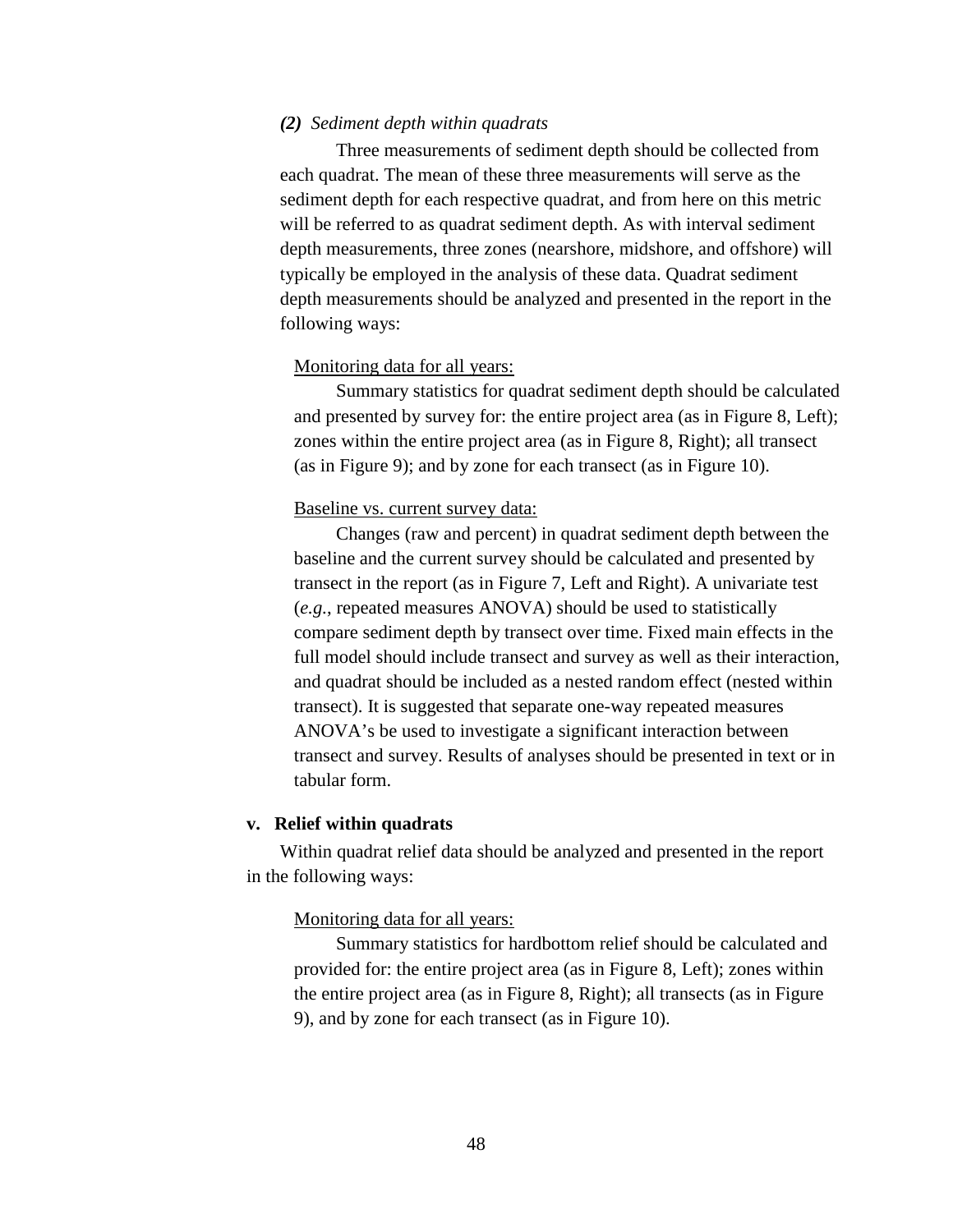### Baseline vs. current survey data:

Change (raw and percent) in relief within quadrats between the baseline and current survey should be calculated and presented by transect in the report (as in Figure 7, Left and Right). A univariate test (*e.g.*, repeated measures ANOVA) should be used to statistically compare relief by transect over time. For example, fixed main effects in the full model should include transect and survey as well as their interaction, and quadrat should be included as a nested random effect (nested within transect). Sediment depth may be used as a covariate, depending on the model. It is suggested that separate one-way repeated measures ANOVA's be used to investigate a significant interaction between transect and survey. Results of analyses should be presented in tabular form, and may also be referred to in text, within parentheses.

### **vi. Within quadrat coral counts and size measurements**

Size specific measurements should be made on all corals (octocorals and scleractinians) within each quadrat (see section C.3.b.iii.(1).(e) for details). Data sets for coral counts and size will be handled separately, and data should be analyzed and presented in the report in the following ways:

## *(1) Coral count data*

### Monitoring data for all years:

The number of corals (abundance) within the project area should be provided in tabular form by group, and also by genus (octocorals) and species (scleractinian corals) within group (see example format in Table 1 below). Coral abundance within each zone along each transect should also be provided in tabular form by group and by genus (octocorals) and species (scleractinian corals) within group (see example format in Table 2 below).

## Baseline vs. current survey data:

Change in coral abundance between the baseline and current survey should be calculated and presented for each group (as in Figure 11). Figures for percent change may also be provided. Change in coral abundance between the baseline and current survey should also be presented for each genus (octocoral) and species (scleractinian) within each group for the entire project area (as in Figure 12, Left and Right). Figures for percent change may also be provided.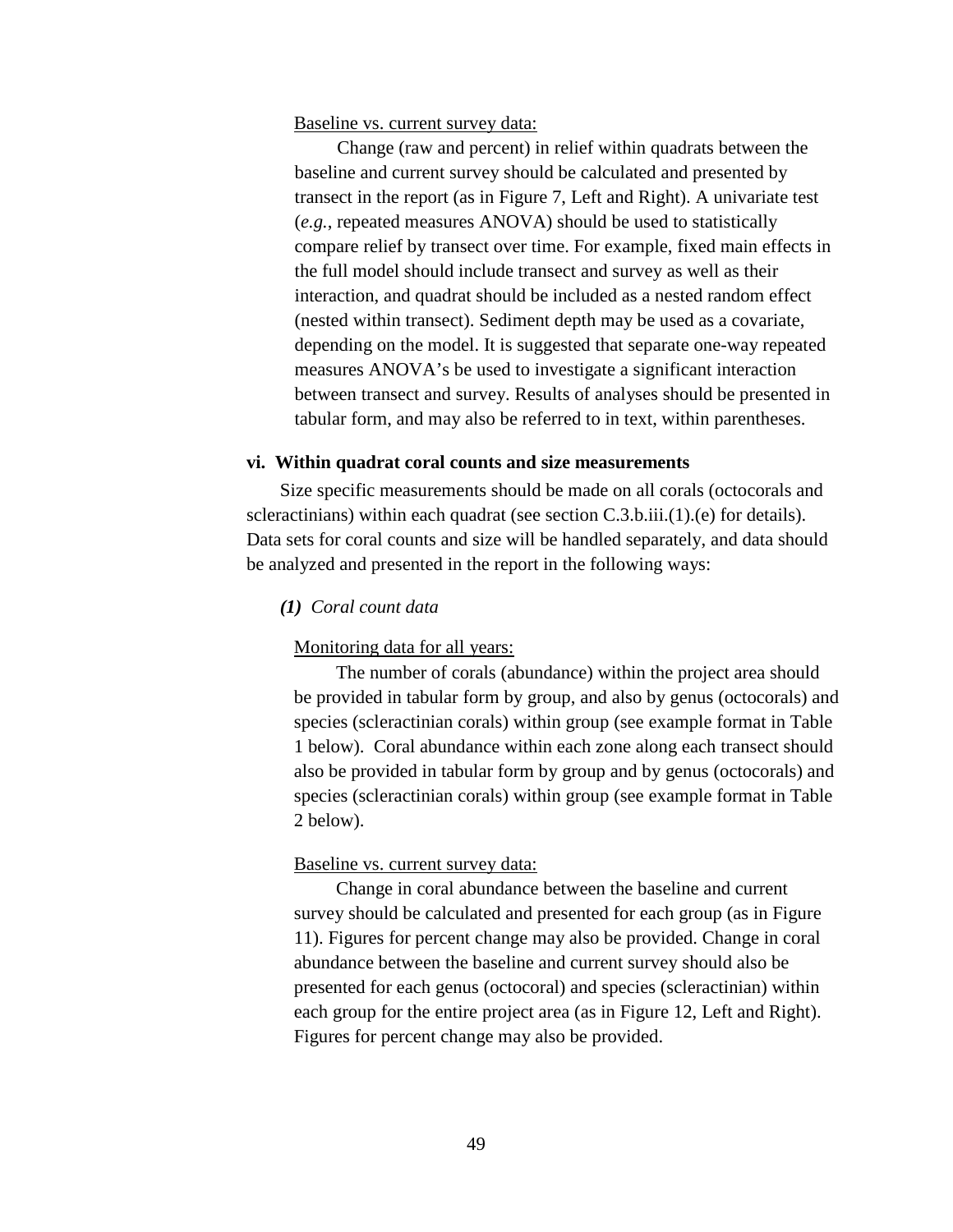| Group         | <b>Genus/Species</b> | Abundance      |                   |        |                   |  |  |  |
|---------------|----------------------|----------------|-------------------|--------|-------------------|--|--|--|
|               |                      | <b>Pre-Con</b> | <b>I-Post Con</b> | Year 1 | Year <sub>2</sub> |  |  |  |
|               |                      | (n)            | (n)               | (n)    | (n)               |  |  |  |
| Octocoral     | Α                    |                |                   |        |                   |  |  |  |
|               | B                    |                |                   |        |                   |  |  |  |
|               | C                    |                |                   |        |                   |  |  |  |
|               | D                    |                |                   |        |                   |  |  |  |
|               | E                    |                |                   |        |                   |  |  |  |
|               | F                    |                |                   |        |                   |  |  |  |
|               | Sum                  |                |                   |        |                   |  |  |  |
| Scleractinian | Gg                   |                |                   |        |                   |  |  |  |
|               | Hh                   |                |                   |        |                   |  |  |  |
|               | li                   |                |                   |        |                   |  |  |  |
|               | Jj                   |                |                   |        |                   |  |  |  |
|               | Kk                   |                |                   |        |                   |  |  |  |
|               | $\mathsf{L}$         |                |                   |        |                   |  |  |  |
|               | Sum                  |                |                   |        |                   |  |  |  |

**Table 1.** Example of the tabular format used to report coral abundance by survey for the entire project area. Data should be provided for groups and subgroups (genus/species) within groups.

**Table 2.** Example of the tabular format used to report coral abundance by survey per zone for a single transect. Data should be provided for groups and subgroups (genus/species) within groups for nearshore (NS), midshore (MS), and offshore (OS) zones, respectively.

| Group         | Genus /                    | Abundance |           |           |           |           |           |           |           |     |           |           |           |
|---------------|----------------------------|-----------|-----------|-----------|-----------|-----------|-----------|-----------|-----------|-----|-----------|-----------|-----------|
|               | <b>Species</b>             | Pre-Con   |           |           | I-Post    |           |           | Year 1    |           |     | Year 2    |           |           |
|               |                            | <b>NS</b> | <b>MS</b> | <b>OS</b> | <b>NS</b> | <b>MS</b> | <b>OS</b> | <b>NS</b> | <b>MS</b> | OS  | <b>NS</b> | <b>MS</b> | <b>OS</b> |
|               |                            | (n)       | (n)       | (n)       | (n)       | (n)       | (n)       | (n)       | (n)       | (n) | (n)       | (n)       | (n)       |
| Octocoral     | A                          |           |           |           |           |           |           |           |           |     |           |           |           |
|               | $\sf B$                    |           |           |           |           |           |           |           |           |     |           |           |           |
|               | $\mathsf C$                |           |           |           |           |           |           |           |           |     |           |           |           |
|               | D                          |           |           |           |           |           |           |           |           |     |           |           |           |
|               | $\mathsf E$                |           |           |           |           |           |           |           |           |     |           |           |           |
|               | F                          |           |           |           |           |           |           |           |           |     |           |           |           |
|               | Sum                        |           |           |           |           |           |           |           |           |     |           |           |           |
| Scleractinian | Gg                         |           |           |           |           |           |           |           |           |     |           |           |           |
|               | Hh                         |           |           |           |           |           |           |           |           |     |           |           |           |
|               | $\mathop{\rm li}\nolimits$ |           |           |           |           |           |           |           |           |     |           |           |           |
|               | Jj                         |           |           |           |           |           |           |           |           |     |           |           |           |
|               | Кk                         |           |           |           |           |           |           |           |           |     |           |           |           |
|               | $\sqcup$                   |           |           |           |           |           |           |           |           |     |           |           |           |
|               | Sum                        |           |           |           |           |           |           |           |           |     |           |           |           |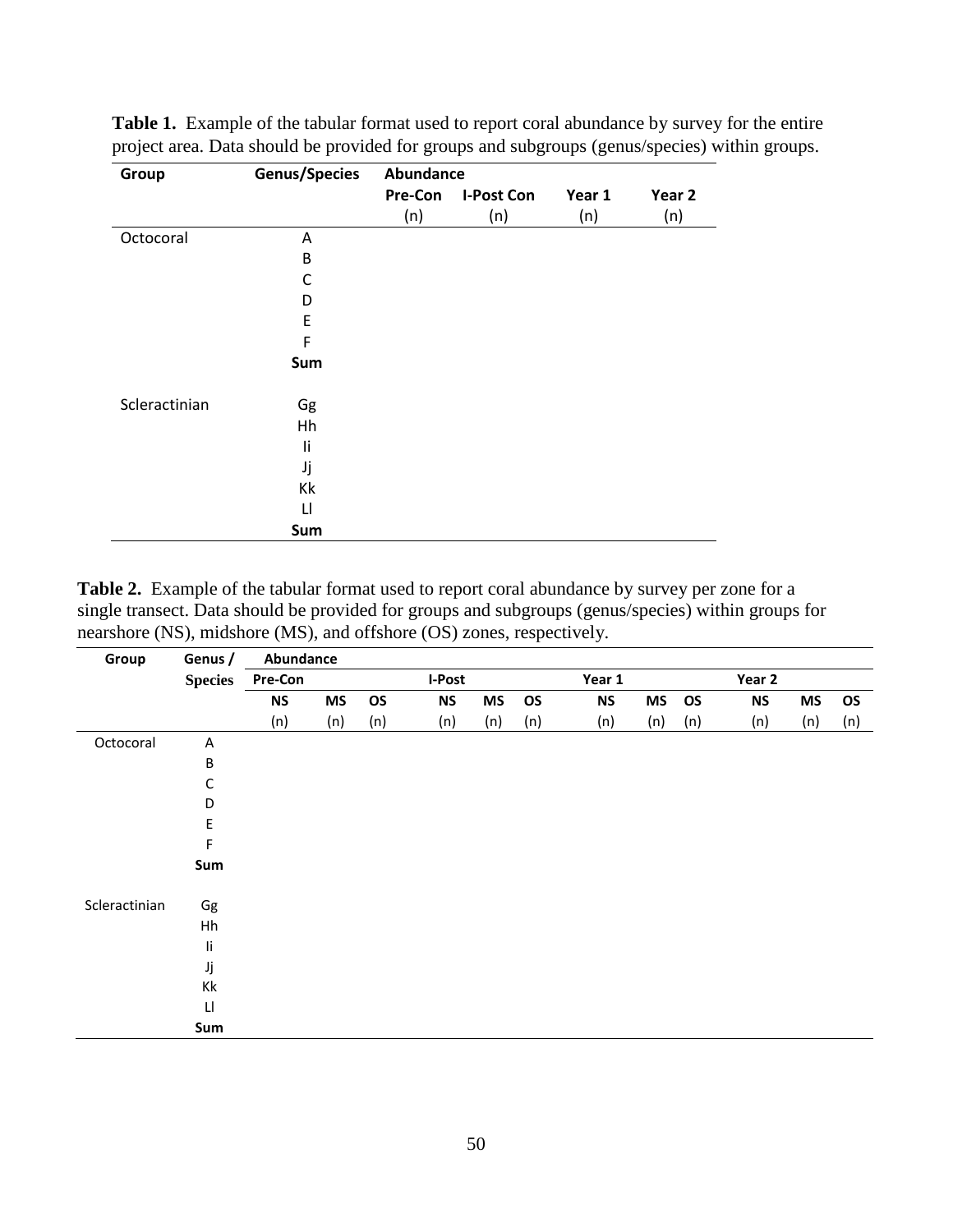

**Figure 11.** Example of a bar plot presenting change in coral group abundance within the entire project area between the baseline and the current survey.





*(2) Coral size data*

## Monitoring data for all years:

Size data are often skewed, which means the distribution of these data are poorly described by the mean. Summary information for size data should therefore be reported using box-and-whisker plots, which graphically depict data through quartiles. The lower and upper bounds of the box indicate the first and third quartiles (50% of the data reside between these bounds) while the middle band of the box indicates the second quartile, which is the median of the distribution. The whiskers on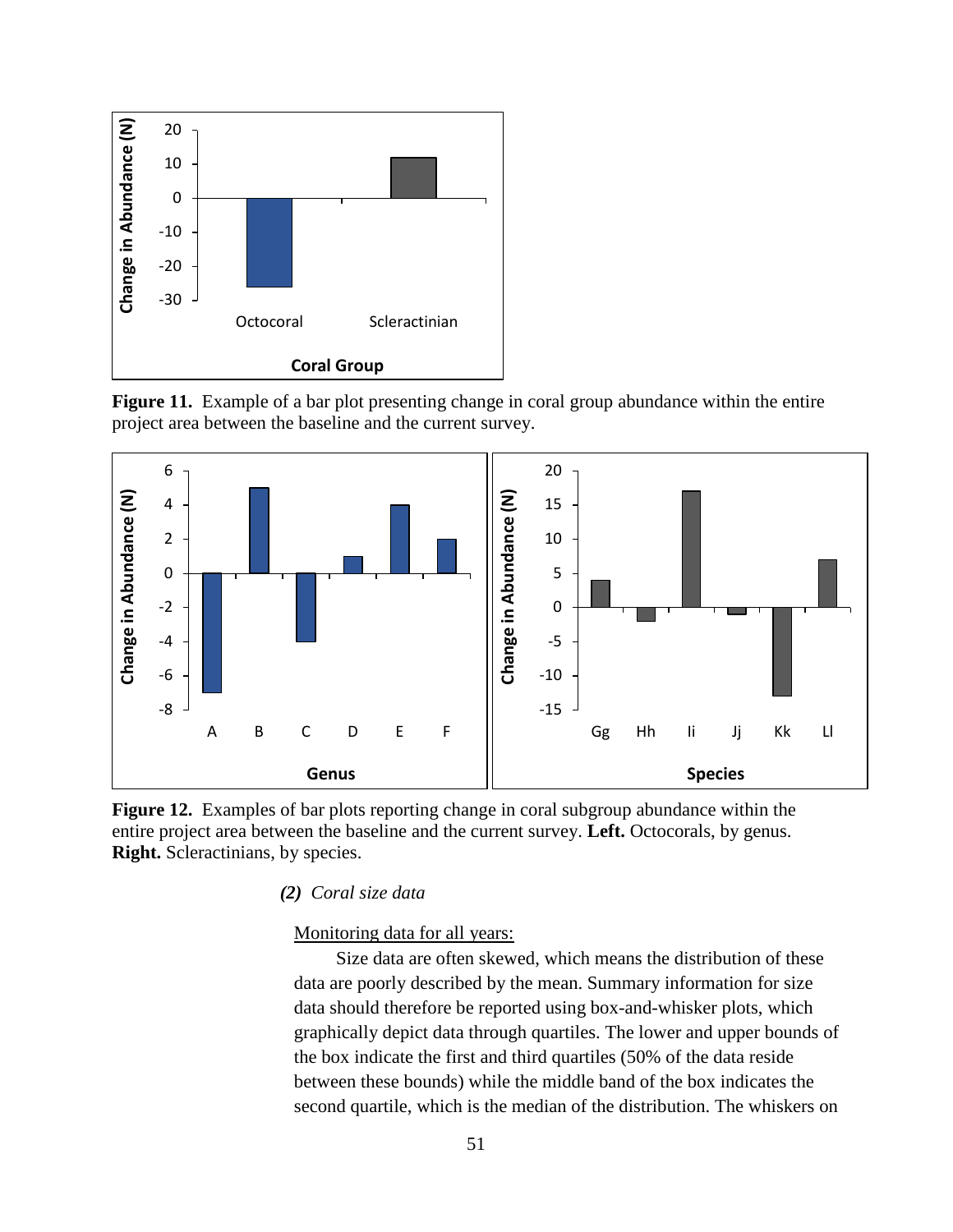either side of the box indicate variability outside the upper and lower quartiles. Outliers are indicated by individual points (stars in the Figures 13-15 below).

Summary statistics for coral size should be calculated and provided by survey for: the entire project area by group (as in Figure 13); and the entire project area by genus (octocorals) and species (scleractinian corals) within group (as in Figures 14 and 15). Summary statistics for coral size should also be presented by survey for: each transect by group; and each transect by genus (octocorals) and species (scleractinian corals) within group. Figures presenting transect level summary statistics should be similar to Figures 13-15 below, but at the transect level.

## Baseline vs. current survey data:

Histograms (size-frequency distributions) should be constructed for each octocoral genus and scleractinian species using project level (entire area) data from the baseline and current survey, respectively (as in Figure 16). The distribution for the current survey should be qualitatively compared to the baseline distribution in each histograms (*i.e.*, within each genus and each species). Figures (histograms) and results of qualitative comparisons should be provided in the report for each genus and each species.



**Figure 13**. Examples of box-and-whisker plots reporting coral size within the project area by survey for each group.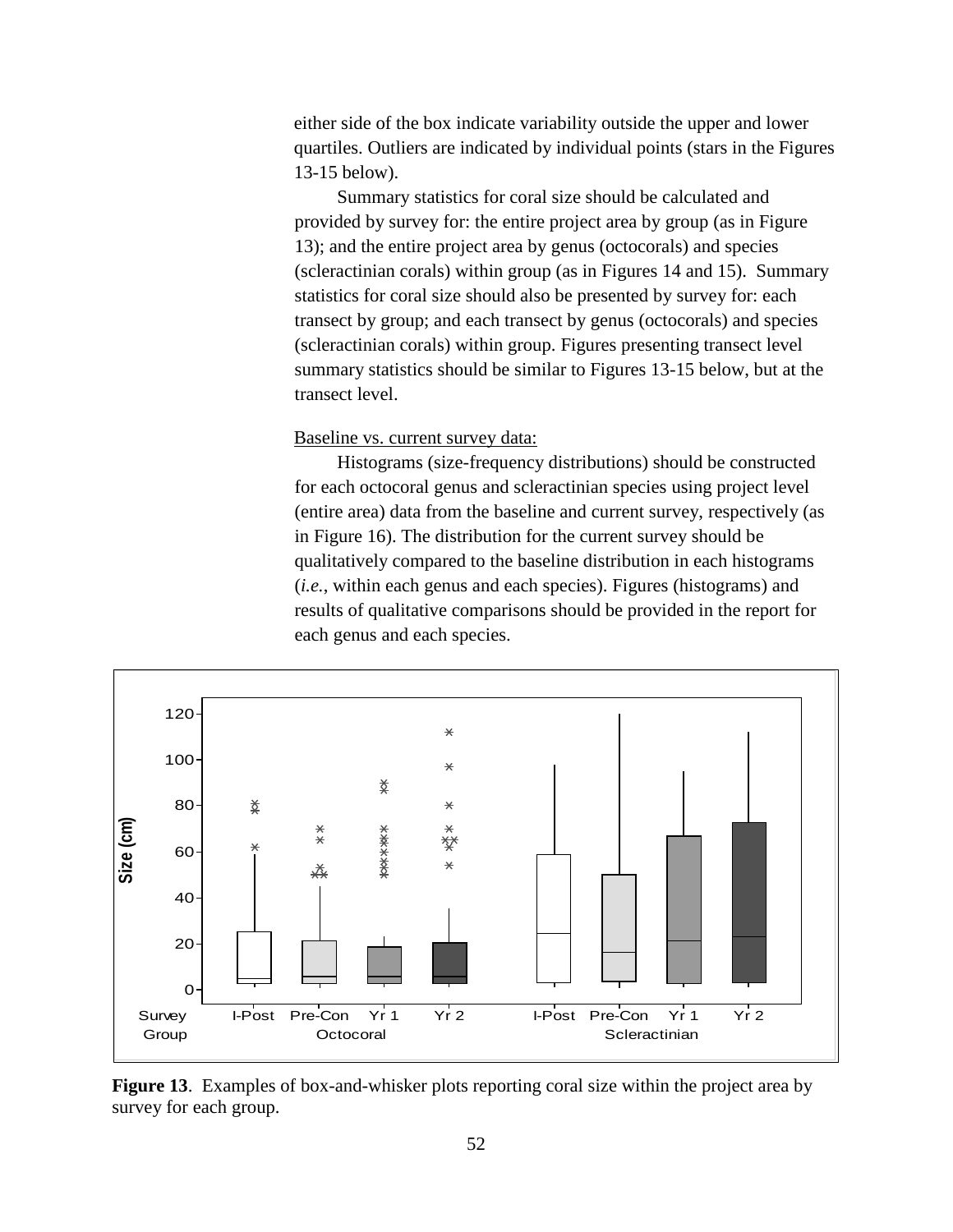

**Figure 14**. Examples of box-and-whisker plots reporting Octocoral size within the project area by survey for each genus.



**Figure 15**. Examples of box-and-whisker plots reporting Scleractinian size within the project area by survey for each species.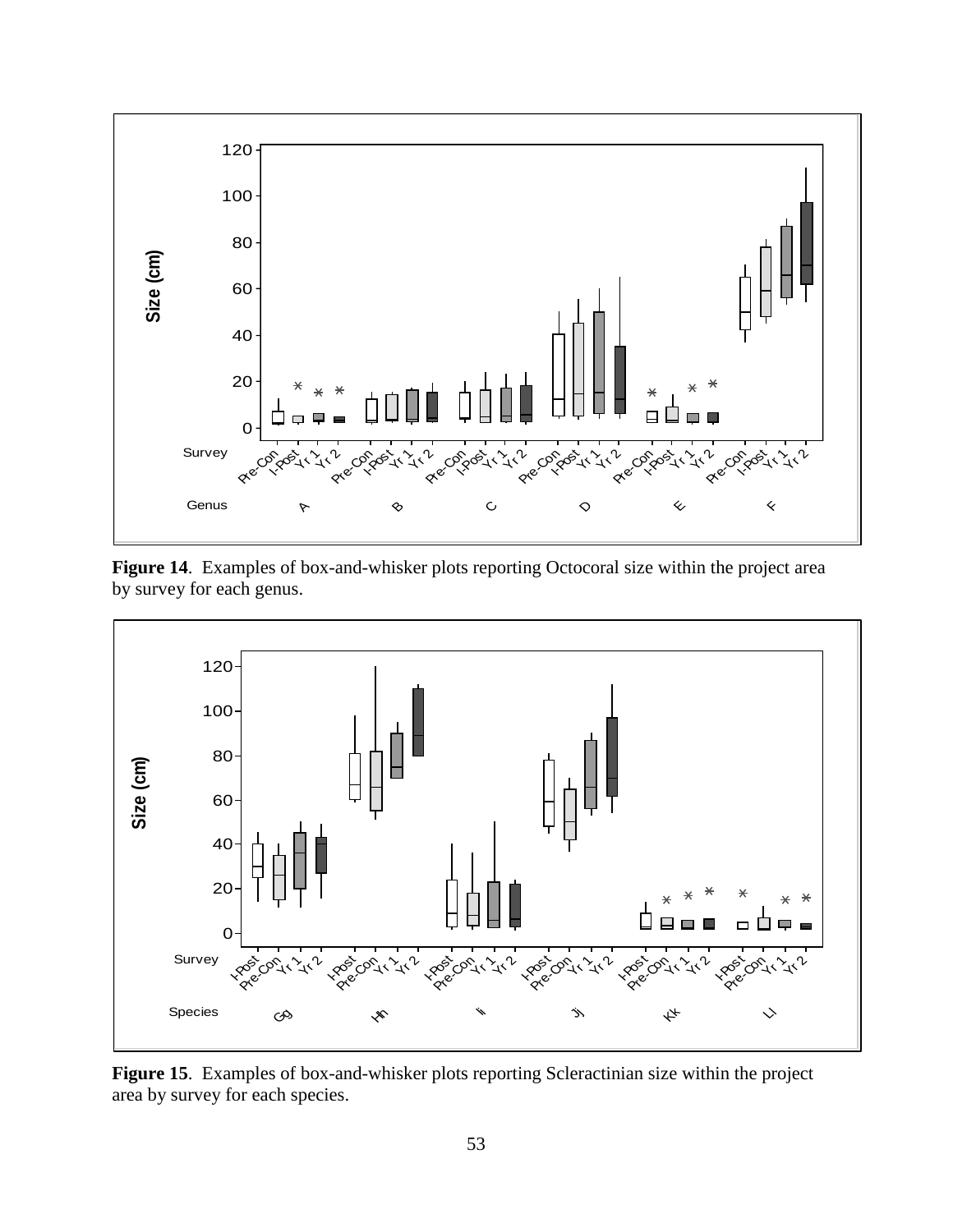

**Figure 16.** Example histogram presenting baseline and current survey size-frequency distributions for a scleractinian coral species.

## **vii. Benthic community and substratum composition (BEAMR) data**

## *(1) Sediment cover*

Sediment includes sand, shell hash, and mud (any loose particulate), but does not include coral rubble. These groups should be summed to the single category "sediment". Within quadrat sediment cover (%) data should be analyzed and presented in the report in the following ways:

## Monitoring data for all years:

Summary statistics for sediment cover (%) within quadrats should be calculated and provided by survey for: the entire project area (as in Figure 8, Left); zones within the project area (as in Figure 8, Right), all transects (as in Figure 9), and zones within each transect (as in Figure 10).

### Baseline vs. current survey data:

Change (raw and percent) in sediment cover within quadrats between the baseline and the current survey should be calculated and presented by transect (as in Figure 7, Left and Right). A univariate test (*e.g.*, repeated measures ANOVA) should be used to statistically compare sediment cover by transect over time. Fixed main effects in the full model should include transect and survey as well as their interaction, and quadrat should be included as a nested random effect (nested within transect). It is suggested that separate one-way repeated measures ANOVA's be used to investigate a significant interaction between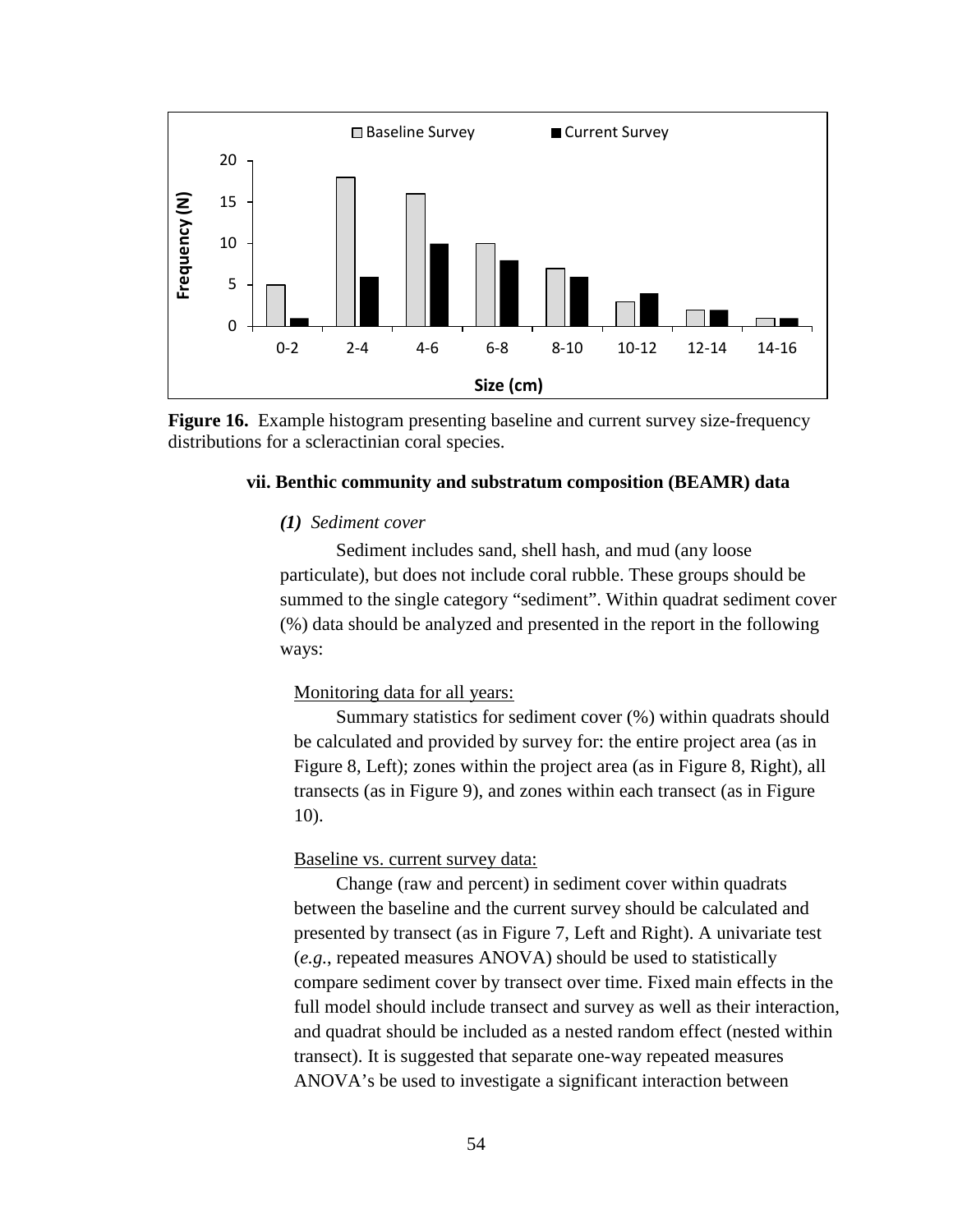transect and survey. Results of analyses should be presented in text or in tabular form.

## *(2) Functional groups*

Analysis of functional group cover data should include summaries (as figures or tables) for groups and subgroups as well as multivariate analysis of the full functional group dataset (lowest taxonomic level for macroalgae, octocorals, and scleractinian corals).

#### Monitoring data for all years:

Analysis should consist of summaries for groups and subgroups. Summaries for the mean percent cover of eight (8) major functional groups within the entire project area should be calculated and presented by survey (*e.g.*, as in Figure 17 below); each column for each survey should sum to 100%. The eight (8) major functional groups reported should be: Sediment, Bare hardbottom, Rubble, Cyanobacteria, Macroalgae (summation of all algal groups save turf and encrusting red), Turf algae, Encrusting red algae, and Invertebrates (summation of all invertebrate groups).

In addition to this, mean percent cover within the project area of: a) major algal groups (Chlorophyta, Phaeophyta, Rhodophyta, Turf algae, and Encrusting Red Algae) plus Cyanobacteria (as in Figure 18); and b) major invertebrate functional groups (as in Figure 19), should be calculated and presented by survey in the report, respectively .The eight (8) major invertebrate functional groups reported should be: Sponges, Scleractinian corals, Octocorals, Hydroids, Wormrock, Tunicates, and Other. Unless contributing substantial to community composition, "Other" should be a summation of the following invertebrate functional groups: Anemones, Zoanthids, Hydrocorals, Sessile worms (not including Phragmatopoma spp.), Bivalves, Barnacles, and Echinoderms.

Finally, the mean percent cover of 16 functional groups should be calculated and presented by transect over time (as in Figure 20); each column for each survey should sum to 100%. The 16 functional groups reported should be: Sediment, Bare hardbottom, Rubble, Macroalgae, Turf algae, Encrusting red algae, Cyanobacteria, Sponges, Scleractinian corals, Octocorals, Hydroids, Wormrock, Bryozoans, Tunicates, and Other. Unless contributing substantial to community composition, "Other" should be a summation of the following functional groups: Anemones, Zoanthids, Hydrocorals, Sessile worms (not including Phragmatopoma spp.), Bivalves, Barnacles, and Echinoderms.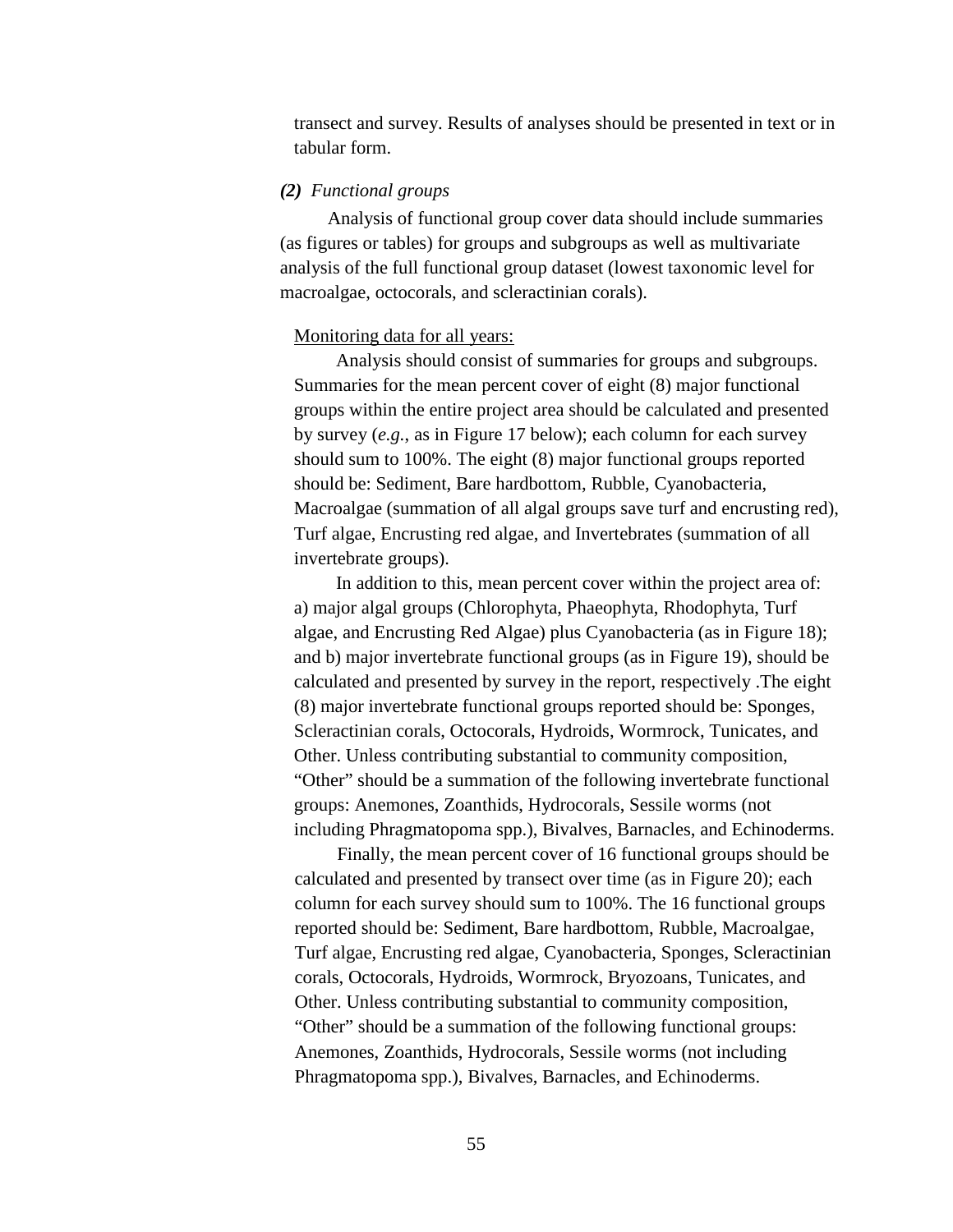

Figure 17. Example of a stacked bar plot reporting mean percent cover of functional groups within the project area over time (by survey). Error bars are purposefully not included in this plot.



**Figure 19.** Example of a stacked bar plot reporting mean percent cover of algal functional groups plus cyanobacteria within the project area over time (per survey). Error bars are purposefully not included.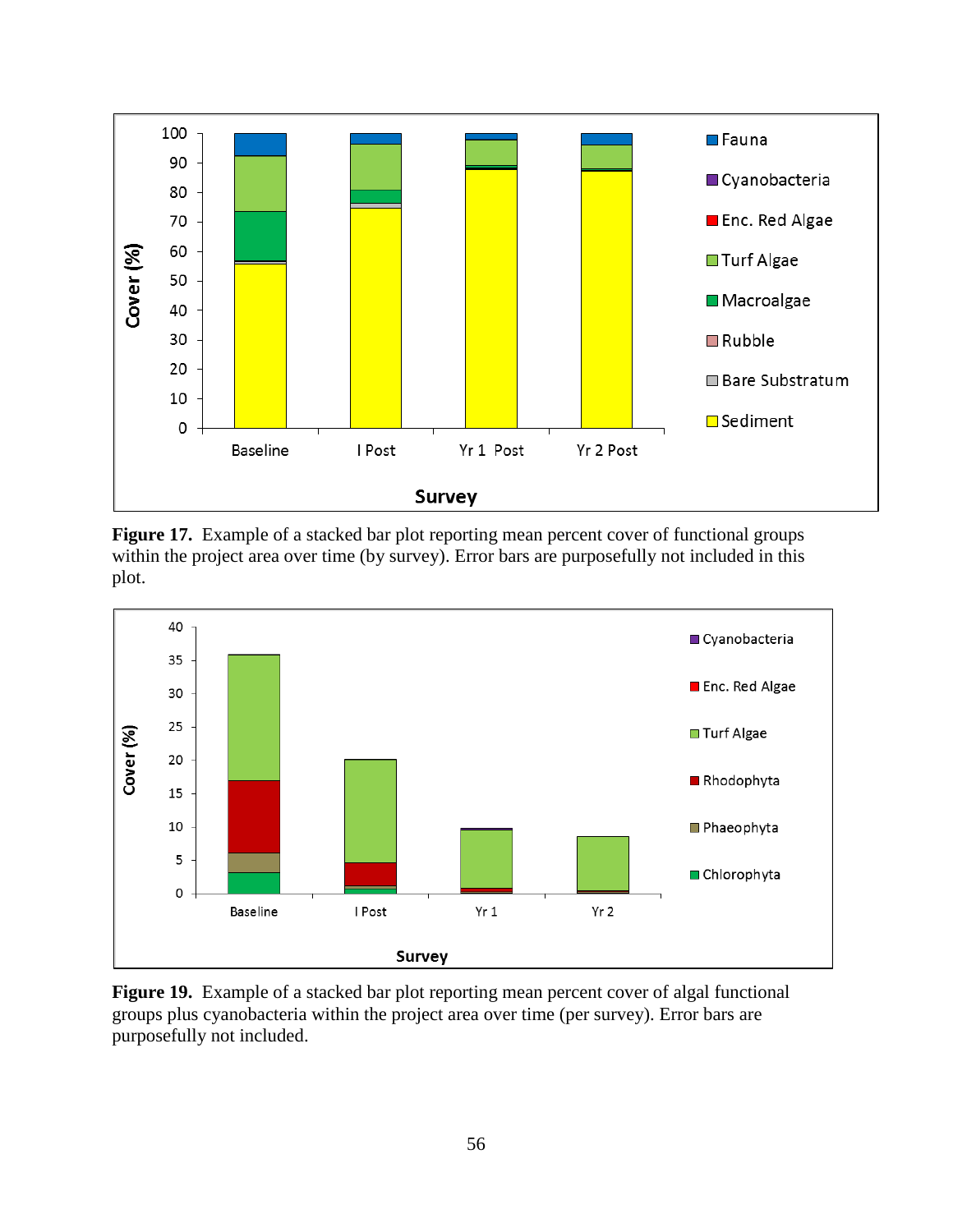

**Figure 19.** Example of a stacked bar plot reporting mean percent cover of invertebrate functional groups within the project area over time (per survey).



**Figure 20.** Example of a stacked bar plot reporting mean percent cover of functional groups over time by transect. The functional group "other" is comprised of anemones, zoanthids, hydroids, hydrocorals, sessile worms, bivalves, barnacles, bryozoans, and echinoderms.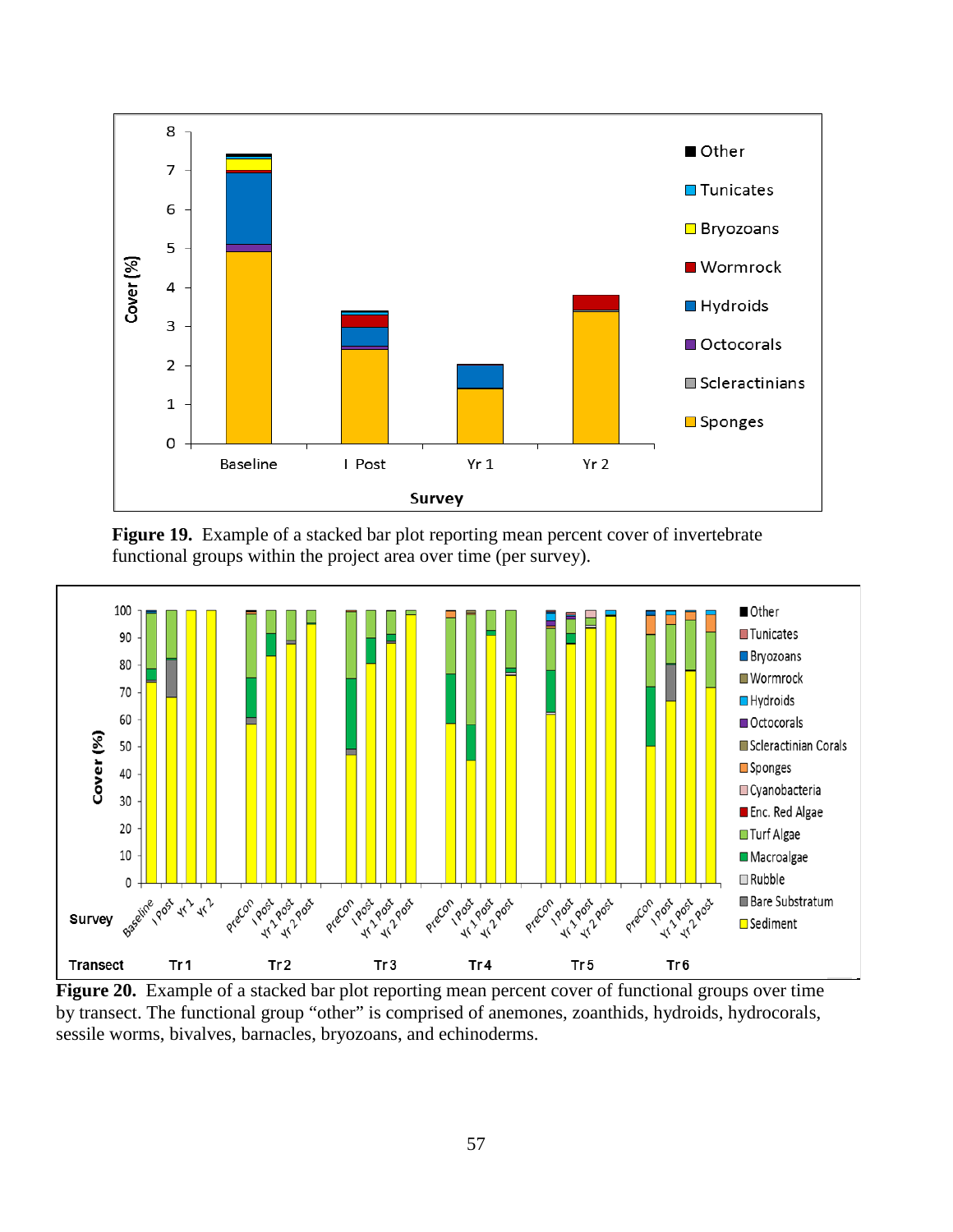### Baseline vs. current survey data:

### *Summary statistics*

Change (raw) in the mean cover (%) of eight (8) major functional groups and 18 subgroups should be calculated and presented in tabular form (as in the example format presented in Table 3 below). The seven (7) major functional groups should consist of: Sediment, Bare hardbottom, Rubble, Macroalgae, Turf algae, Encrusting red algae, Cyanobacteria, and Invertebrates. Macroalgal subgroups should consist of: Chlorophyta, Phaeophyta, Rhodophyta, and Encrusting red algae. Invertebrate subgroups should consist of: Sponges, Scleractinian corals, Octocorals, Anemones, Zoanthids, Hydrocorals, Sessile worms, Wormrock, Bivalves, Barnacles, Bryozoans, Echinoderms, and Tunicates.

### *Multivariate analysis*

Non-parametric multivariate analyses (preferably using PRIMER) should be conducted to determine whether functional groups (BEAMR data) differ between the pre-construction and current post-construction survey. The full biological dataset collected during BEAMR quadrat surveys (down to lowest taxonomic level) should be used in the analysis. Figures (*e.g.*, CLUSTER and nMDS plots) and results of permutation tests (*e.g.*, R and p from one-way ANOSIM) should be presented.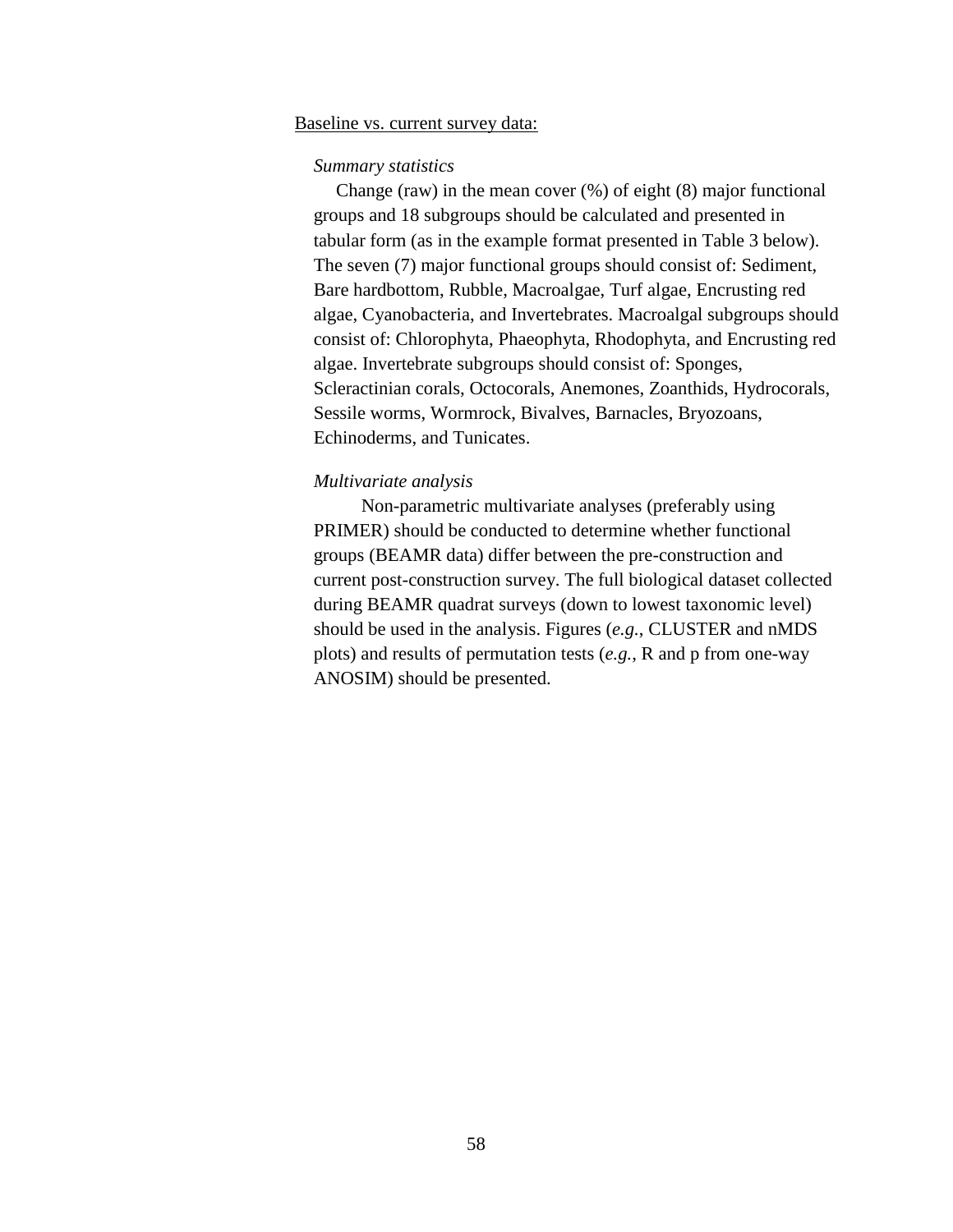| Group                  | Subgroup          | <b>Change in Cover</b> |                 |                 |                 |                 |        |  |
|------------------------|-------------------|------------------------|-----------------|-----------------|-----------------|-----------------|--------|--|
|                        |                   | Tr <sub>1</sub>        | Tr <sub>2</sub> | Tr <sub>3</sub> | Tr <sub>4</sub> | Tr <sub>5</sub> | Tr $6$ |  |
|                        |                   | (%)                    | (%)             | (%)             | (%)             | (%)             | $(\%)$ |  |
| Sediment               |                   |                        |                 |                 |                 |                 |        |  |
| <b>Bare Substratum</b> |                   |                        |                 |                 |                 |                 |        |  |
| Rubble                 |                   |                        |                 |                 |                 |                 |        |  |
| Macroalgae             |                   |                        |                 |                 |                 |                 |        |  |
|                        | Chlorophyta       |                        |                 |                 |                 |                 |        |  |
|                        | Phaeophyta        |                        |                 |                 |                 |                 |        |  |
|                        | Rhodophyta        |                        |                 |                 |                 |                 |        |  |
| Enc. Red Algae         |                   |                        |                 |                 |                 |                 |        |  |
| Turf algae             |                   |                        |                 |                 |                 |                 |        |  |
| Cyanobacteria          |                   |                        |                 |                 |                 |                 |        |  |
| Invertebrates          |                   |                        |                 |                 |                 |                 |        |  |
|                        | Sponges           |                        |                 |                 |                 |                 |        |  |
|                        | Scleractinians    |                        |                 |                 |                 |                 |        |  |
|                        | <b>Octocorals</b> |                        |                 |                 |                 |                 |        |  |
|                        | Anemones          |                        |                 |                 |                 |                 |        |  |
|                        | Zoanthids         |                        |                 |                 |                 |                 |        |  |
|                        | Hydroids          |                        |                 |                 |                 |                 |        |  |
|                        | Hydrocorals       |                        |                 |                 |                 |                 |        |  |
|                        | Sessile Worms     |                        |                 |                 |                 |                 |        |  |
|                        | Wormrock          |                        |                 |                 |                 |                 |        |  |
|                        | <b>Bivalve</b>    |                        |                 |                 |                 |                 |        |  |
|                        | <b>Barnacle</b>   |                        |                 |                 |                 |                 |        |  |
|                        | Bryozoans         |                        |                 |                 |                 |                 |        |  |
|                        | Echinoderms       |                        |                 |                 |                 |                 |        |  |
|                        | Tunicates         |                        |                 |                 |                 |                 |        |  |

**Table 3.** Example of the tabular format used to report per transect raw change in the cover (%) of major functional groups and subgroups between the baseline and the current survey.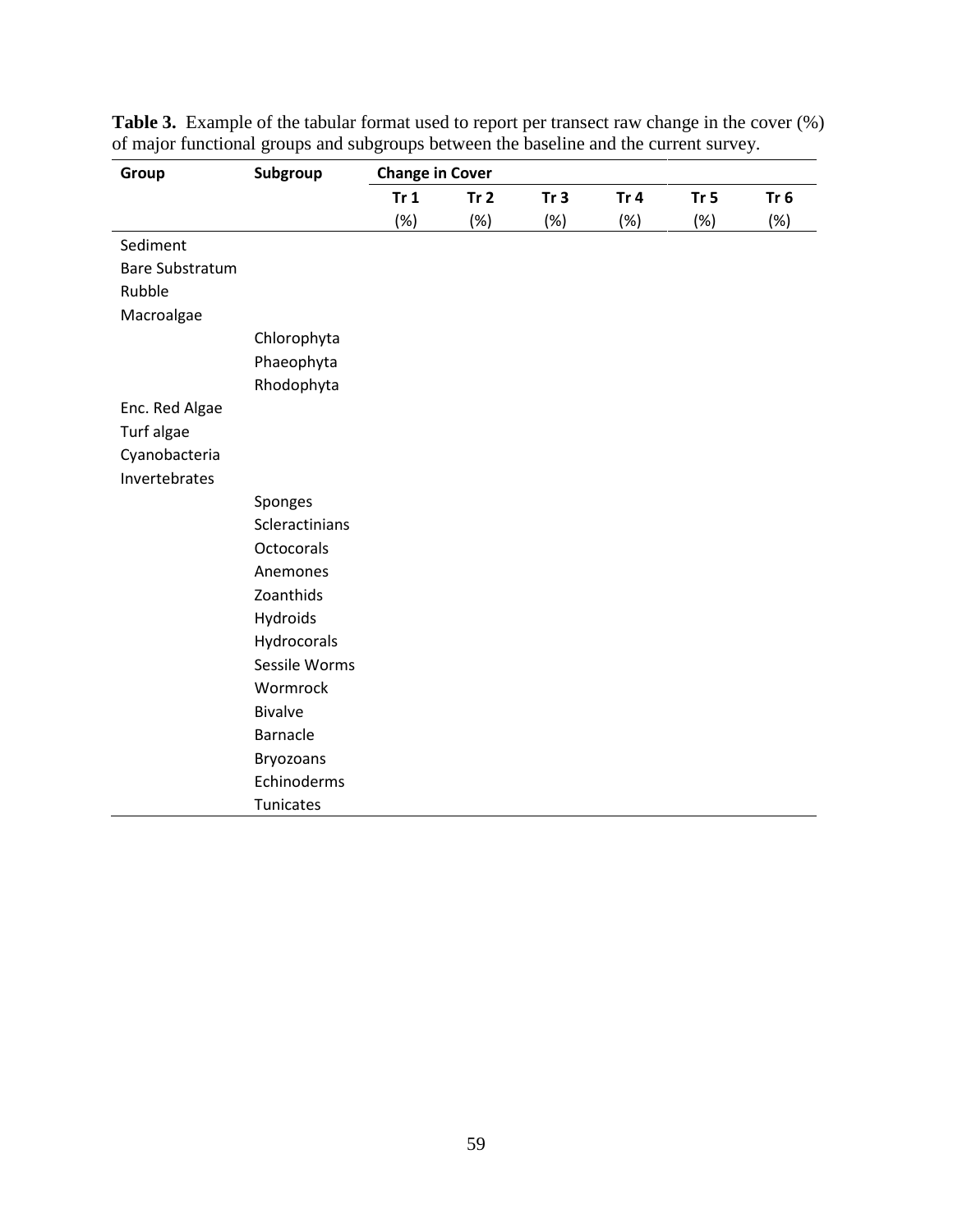## **LITERATURE CONSULTED**

CSA International, Inc. (2009) Ecological functions of nearshore hardbottom habitat in east Florida: a literature synthesis. Prepared for the Department of Environmental Protection Bureau of Beaches and Coastal Systems, Tallahassee, FL. 186 pp

Crawley, M.J. (2007) *The R-Book*. John Wiley and Sons Ltd, England. 942 pp.

Davies, J., Baxter, J., Bradley, M., Connor, D., Khan, J., Murray, E., Sanderson, W., Turnbull, C. and Vincent, M. (2001) *Marine Monitoring Handbook*, 405 pp, ISBN 1 85716 550 0

DEP "Monitoring Standards for Beach Erosion Control Projects" (dated May 2014) which may found on the DEP website at this location: http://www.dep.state.fl.us/beaches/publications/techrpt.htm#RegionalMonitoringPlan . See page 25 of the document for Aerial Photography specifications.

Erftmeijer, P.L.A., Riegl, B., Hoeksema, B.W., and Todd, P.A. (2012) Environmental impacts of dredging and other sediment disturbances on corals: a review. Marine Pollution Bulletin. 64: 1737-1765.

Folke, C., Carpenter, S., Walker, B., Scheffer, M., Elmqvist, T., Gunderson, L., and Holling, C.S. (2004) Regime shifts, resilience, and biodiversity in ecosystem management. Annual Reviews in Ecology, Evolution, and Systematics. 35: 557-581

Lybolt, M. and Baron, R (2006) BEAMR (Benthic Ecological Assessment for Marginal Reefs): a preferred replacement for AGRRA and similar benthic assessment methods tailored for marginal reefs. Proceedings from the 2006 ISRS European Meeting. Bremen, Germany.

National Research Council (1995) *Beach Nourishment and Protection*. Washington, DC: National Academies Press.

Peterson, C.H. and Bishop, M.J. (2005) Assessing the environmental impacts of beach nourishment. BioScience; 55: 887-896.

Stachowicz, J.J., Bruno, J.F., and Duffy, J.E. (2007) Understanding the effects of marine biodiversity on communities and ecosystems. Annual Reviews in Ecology, Evolution, and Systematics. 38: 739-766.

Quinn, G.P. and Keough, M.J. (2004) *Experimental Design and Data Analysis for Biologists*. Cambridge, England: Cambridge University Press.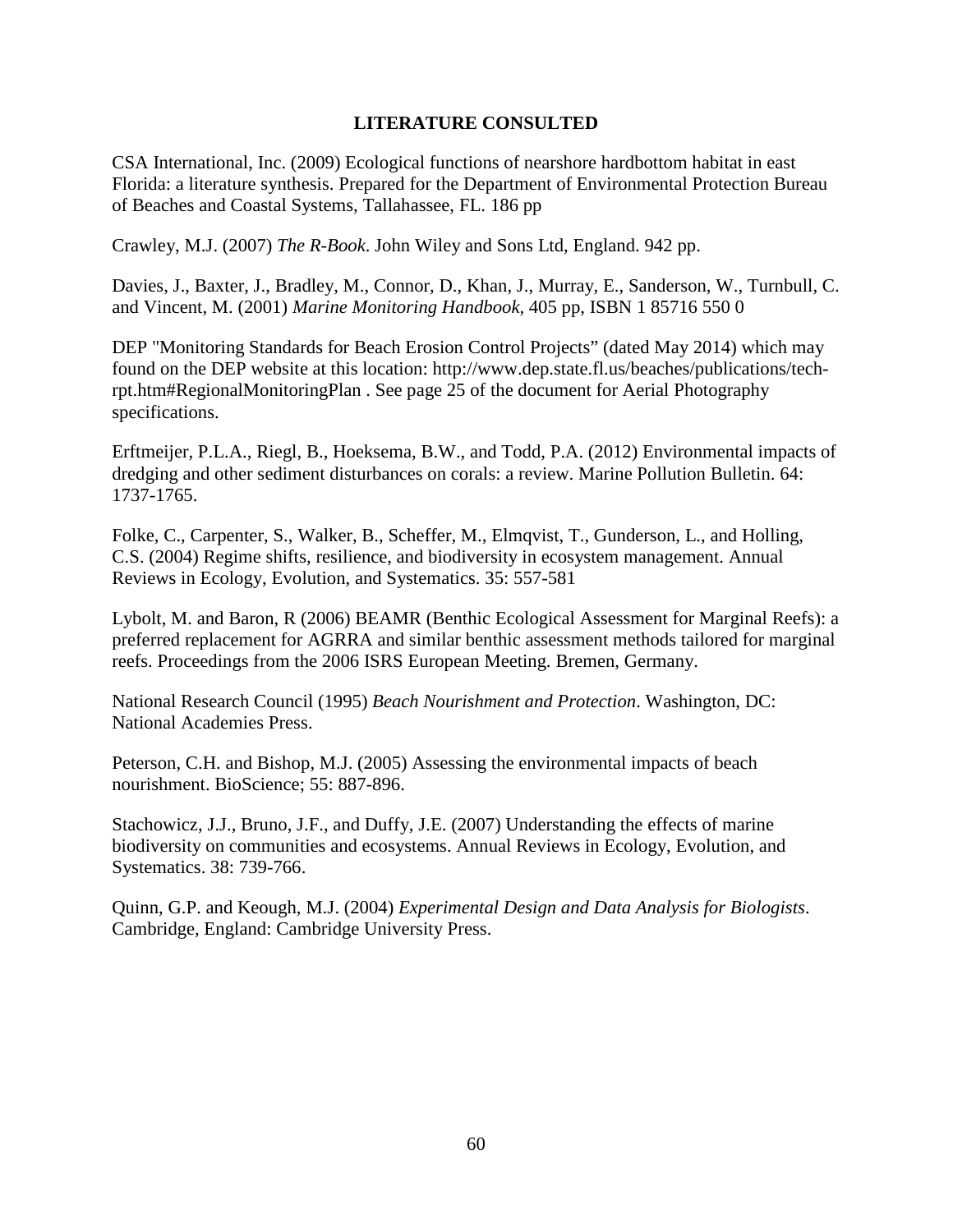## **APPENDICES**

## **Appendix A: Glossary of Terms**

The following summarizes and defines some terms that are commonly used in monitoring plans and reports under DEP-managed projects, as well as in other documents related to ecological issues with nourishment projects. If a word used to define is *italicized*, then the word is also defined in this glossary. This glossary will continue to be updated as the Standard Operating Procedures document is refined.

# **A**

## *Abrasion*

The act or process of damaging or wearing away something by rubbing, grinding, or scraping.

## *Active profile*

Portion of the profile characterized by sediment movement from a nourishment project, as equilibrium is achieved.

## *Assemblage*

A group of organisms defined according to phylogenetic, ecological, or other studydependent criteria

## *Attrition*

The act or process of wearing down by friction – abrasion, impacts and grinding together of clasts in motion, resulting in smaller and more-rounded particles. The term attrition is more applicable to mobile particles per se (*i.e.,* collisions between particles and the resulting physical effects)

## *Algae*

A diverse group of aquatic autotrophic eukaryotes lacking vascular tissue. DEP standard operating procedures for hardbottom monitoring categorizes algae into three major groups: *Macroalgae*, *Turf algae*, and *Blue-green algae (cyanobacteria)*. *Encrusting (crustose) coralline red algae* are a separate subgroup of macroalgae.

## **B**

## *Bar (sand bar, longshore bar)*

A subtidal sedimentary ridge normally positioned approximately in parallel to the shoreline, offshore of the beach. Bars consist of sediments similar to those in the beach; there can be more than one longshore bar. Bars form continuous or compartmented linear, sinuous, or crescent patterns in plan view, often producing periodic or rhythmic relief features along the shore. Normally the shoreward slope is steeper than the seaward slope.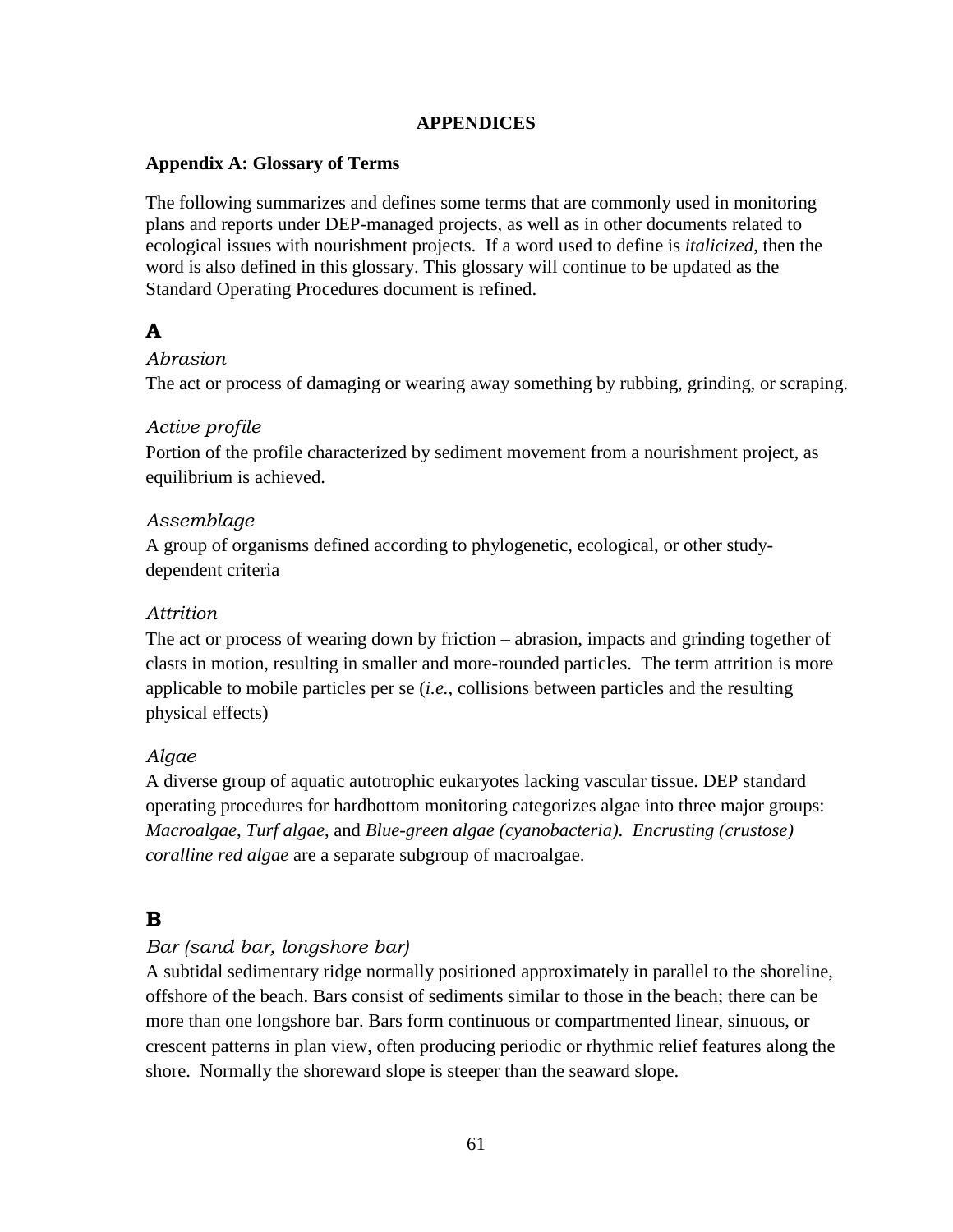## *Beach*

An accretional relief feature built by breaking waves at the shoreline. Although other definitions exist, the term *Beach* is defined here as the part of the landform located in between the low tide mark and the upper reach of storm waves (*i.e.*, zone of unconsolidated material that extends landward from the mean low-water line to the location of marked change in material or physiographic form, or to the line of vegetation).

## *Beach nourishment*

The maintenance of a restored beach by the replacement of sand (161.021, F.S.), usually to compensate for beach *erosion* and the recession of the shoreline. DEP does not recommend using the term "re-nourishment"; instead, the very first nourishment at a site should be called *beach restoration,* and all following nourishment events should be referred to as *nourishments*.

## *Beach restoration*

Placement of sand on an eroded beach in order to create a recreational area and provide storm protection for upland properties. 161.021, F.S.

## *Blue-green algae* (*Cyanophyceae, cyanobacteria)*

Prokaryotic photosynthetic microorganisms that are more closely related to bacteria than to higher (eukaryotic) algae. Monitoring surveys of benthic communities primarily deal with two growth forms: mats (like *Schizothrix* spp.) and filamentous forms (like *Lyngbya* spp.) overgrowing erected organisms (octocorals, corals, sponges). However, short erect wick-like bundles (like *Symploca* spp.) or compact cotton'puff-like buttons (like *Schizotrix* and *Spirocoleus* spp.) may also be encountered.

## *Borrow area*

The location where sand is mined for *beach nourishment*. Very different relief features can be used as sand sources for nourishment: sand is mined on dry land for onshore borrow areas (also referred to as an upland sand source or a sand mine); sand for offshore borrow areas can come from large sand waves (*e.g.,* in the Gulf side of Florida shelf), tidal deltas (*ebb delta* or *flood delta*), or from troughs in between ridges in southeast Florida (*e.g.*, in between Outer/3rd and Middle $/2<sup>nd</sup>$  reefs).

# **C**

## *Calcareous algae*

Algae that secrete calcium carbonate -  $CaCO<sub>3</sub>$ . Represented in Rhodophyta (the largest group), Chlorophyta, and less so in Phaeophyta (*Padina* is the only brown algae that secretes CaCO3). Cyanophyta (cyanobacteria) are also capable of calcification.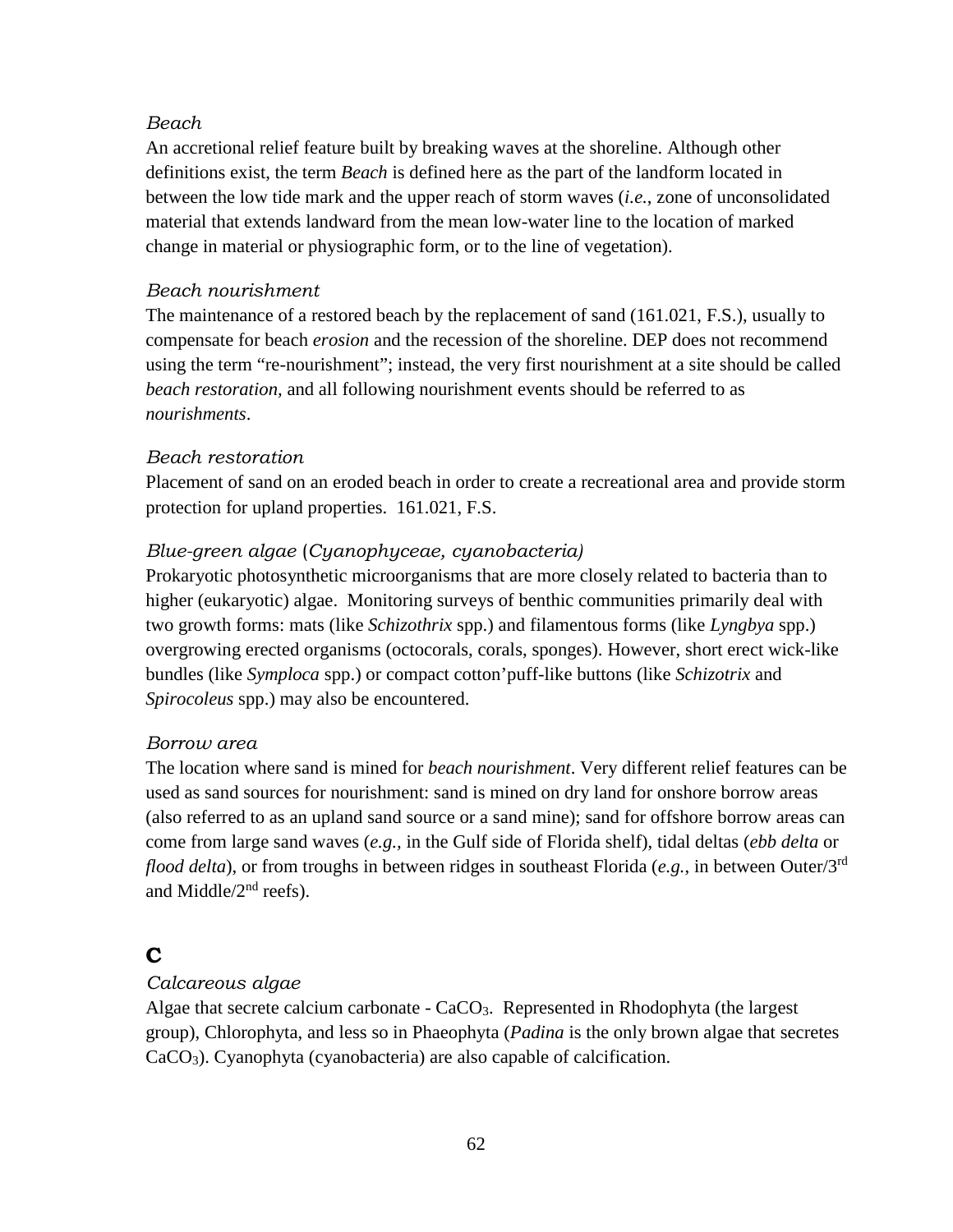## *Climax Species*

Species typically found in a hardbottom assemblage that has reached an equilibrium or steady state. Typically seen in more persistent hardbottom communities.

## *Community*

In ecology, a community is defined as an assemblage or association of populations of two or more different species occupying the same geographical area. In the case of nearshore hardbottom, the community consists of all hardbottom dwelling benthic organisms including flora and fauna (both motile and sedentary). A community does not include the non-living parts of an ecosystem (substrata, sediments, water).

## *Coral*

The term "coral" sometimes has broad interpretation, including all Anthozoa and some other groups of sedentary Cnidarians with calcareous, horny, or soft skeletons. In the case of beach nourishment monitoring, "Coral" refers to species of the phylum Cnidaria found in state waters including:

1. Class Anthozoa, including the subclass Octocorallia, commonly known as gorgonians, soft corals, and telestaceans; and

2. Orders Scleractinia, commonly known as stony corals; Stolonifera, including, among others, the organisms commonly known as organ-pipe corals; Antipatharia, commonly known as black corals; and Hydrozoa, including the family Millaporidae and family Stylasteridae, commonly known as hydrocoral. 403.93345, F.S.

For the purposes of biological monitoring, specific types of corals shall be described as follows: scleractinian corals; octocorals; hydrocorals.

## *Coral reef*

An erosion resistant marine ridge or mound consisting predominately of compacted coral together with algal material and biochemically deposited magnesium and calcium carbonates. Secondary depositional processes play an important role in reef framework development, and loose material (rubble and sand) generated and deposited by storm waves is often lithified and incorporated into the matrix of the reef frame. In addition to hermatypic corals, numerous organisms contribute to coral reef formation and growth (*e.g.*, hydrocorals, calcareous algae, and sponges). Here, coral reefs are viewed as relief features that may vary greatly in scale, from a few meters across and in amplitude of relief to several kilometers long and hundreds of meters in vertical dimension.

## *Cross-shore sediment transport*

A wave and / or tide-generated movement of shallow-water coastal sediments toward or away from the shoreline.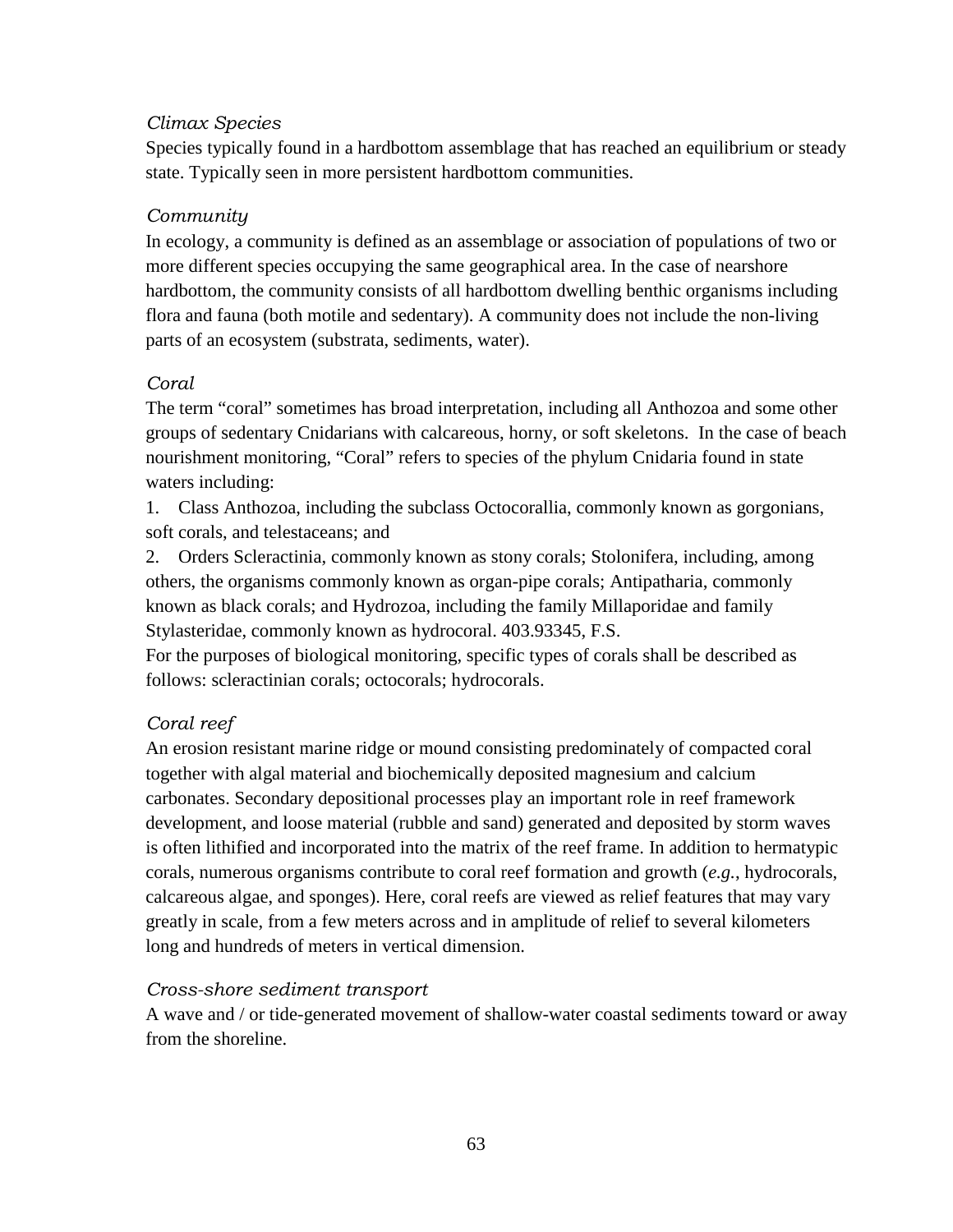## *Cuspate*

Shoreline form of involving sharp seaward-pointing cusps (normally at regular intervals) between which the shoreline follows a smooth arc.

# **D**

## *Depth of closure*

Point at which sediment from the beach no longer moves offshore due to wave activity. Typically this is also the seaward limit of profiles, due to a transition between active and inactive zones of cross-shore sediment transport.

## *Density of beach fill*

The volume of sand per unit of shoreline (units:  $m^3/m$ ; yards<sup>3</sup>/foot).

## *Diversity*

The proportional abundances of species in a given area. Note that species "Richness" is the number of species in a given area.

# **E**

## *Ebb delta* = *Ebb shoal*

Relief feature formed by sediment deposition via tidal currents directly seaward of an inlet. Often has fan-like (delta) plan form, although other shapes are possible. See also *Flood delta*.

## *Ecological functions*

Substantive ecological processes that occur within a community or ecosystem. These functions include, but are not limited to, providing cover and refuge; breeding, nesting, denning, and nursery areas; corridors for wildlife movement; food chain support; and natural water storage, natural flow attenuation, and water quality improvement, which enhances fish, wildlife, and listed species utilization. 373.403, F.S.

## *Ecological value*

The value of functions (see *Ecological functions*) performed by uplands, wetlands, and other surface waters relative to the abundance, diversity, and habitats of fish, wildlife, and listed species.

## *Encrusting (crustose) coralline red algae*

Red nongeniculate algae belonging to the division Rhodophyta which form crusts ranging from a few millimeters to several centimeters in thickness. Crusts may be thin and leafy to thick and strongly adherent. Some crusts may be marked by knobby protuberances ranging from millimeters to several centimeters in height. May occur on any hard substrata (*e.g.*, rock,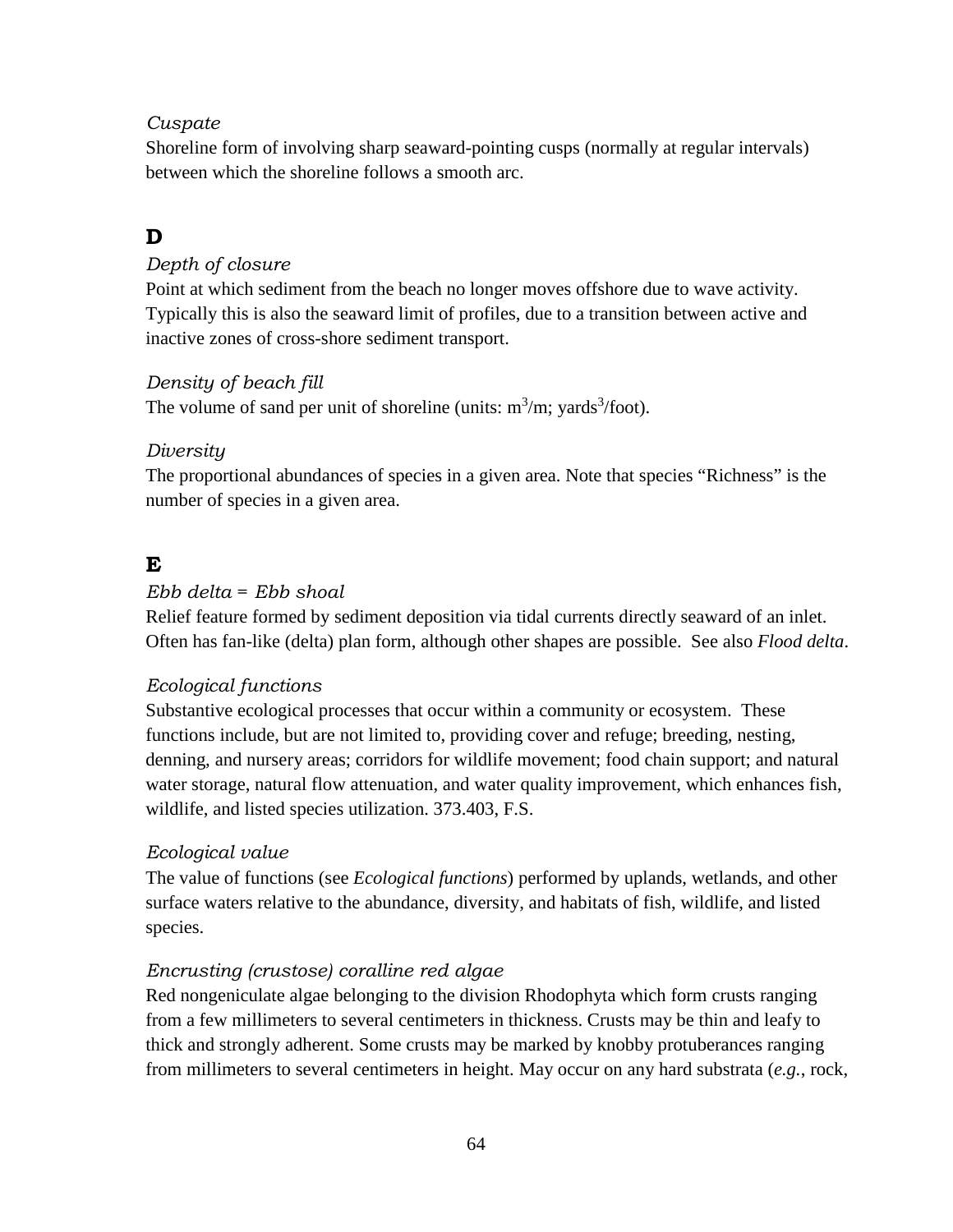coral skeletons, and shells), and as epiphytes on other organisms. Some are free living as rhodoliths (round, free living specimens).

## *Erosion*

The wearing away of land or the removal of consolidated or unconsolidated material from the coastal system by wind or wave action, storm surge, tidal or littoral currents or surface water runoff. Erosion includes:

(a) Landward horizontal movement of the mean high-water line or beach profile.

(b) The vertical lowering or volumetric loss of sediment from the beach and dune or the offshore profile. (62B-41, F.A.C.)

## *Erosion hot spot*

Shoreline segment characterized by erosion rates that are significantly greater than adjacent shoreline segments.

## *Escarpment*

A steep slope or long cliff along a beach that occurs from faulting and resulting erosion, which separates two relatively level areas of differing elevations.

## Equilibrium toe-of-fill *(ETOF)*

A line determined by the estimated distance over which nourishment fill will spread (equilibrate its cross-shore profile) under average wave conditions and with respect to specific grain size of sediments used in *beach nourishment*. The estimated ETOF is usually predicted pre-project using "average conditions", which often relates to storm frequency (*e.g.*, such storm happens on average once in 25 years).

# **F**

## *Flood delta = flood shoal*

Relief feature that forms in a lagoon behind a barrier island directly landward from an inlet as a result of sediment deposition by tidal currents. See also *Ebb delta*.

## *Functional groups*

Biotic and abiotic components of an ecosystem specifically selected as survey components for the purposes of monitoring. Biotic components include taxonomic (scleractinian corals, octocorals, sponges, *etc.*) and non-taxonomic (macroalgae, turf algae, *etc.*) groups of benthic organisms used in the accepted monitoring protocol. Abiotic components include substrata (sediments, rubble, and bare hardbottom).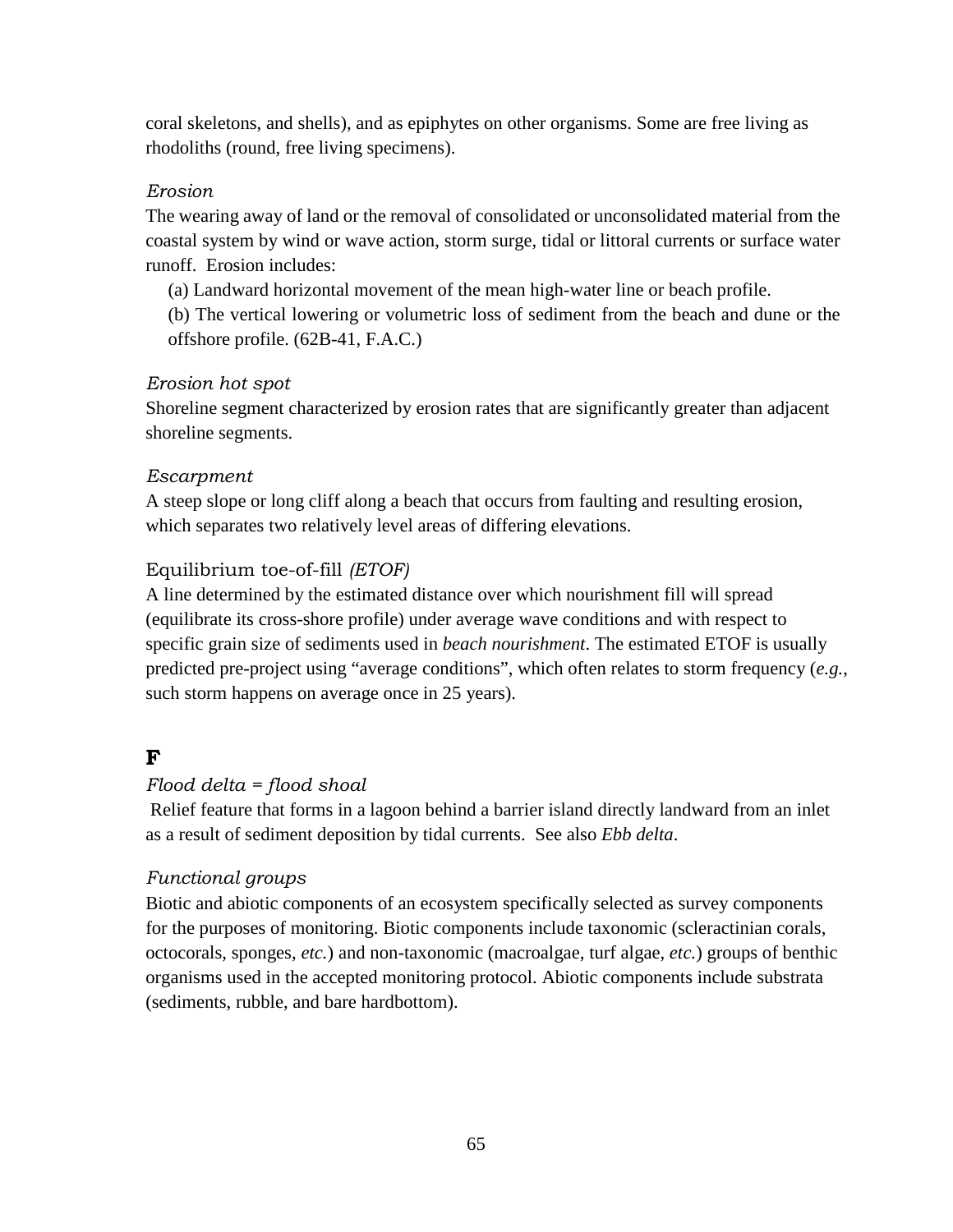## *Furrow*

A channel-like relief feature which crosses hardbottom perpendicular to the shoreline. Often ends with a delta composed of sand at the seaward opening of the channel, and indicates transport from the beach seaward.

# **G**

## *Geomorphology*

The study of relief features and their origins.

# **H**

## *Habitat*

The non-living part of a landscape and ecosystem, characterized by relief, substrata, water with all dissolved and suspended material, air, and respectively the dynamics of all these components. Use of the term "habitat" as a synonym for "ecosystem" or "community" is inappropriate.

## *Hardbottom*

Rocky substratum, normally immobile, that functions as an attachment surface (substratum suitable for recruitment) for benthic flora and sedentary fauna. Loose debris of sizes larger than gravel, shells, *etc.* can still serve as hard substratum for attachment by flora and fauna and should therefore be classified as hardbottom. However, a single shell or rock with algae growing on it in a sand dominated area would not change the classification of the surrounding landscape from sand to hardbottom. If a rubble field serves as hard substratum (*i.e.*, it hosts macroalgae and sedentary fauna typical for hardbottom while still consisting of lose debris that may occasionally become mobile under increased water motion associated with storms), it shall be classified separately as "lose rocks" or "rubble field". In such a case, it is necessary to evaluate the range and average size of debris and their distribution (scattered or joined to a pavement, *etc.*); this is critical for understanding the stability of such substrata.

**J** 

**K**

**I**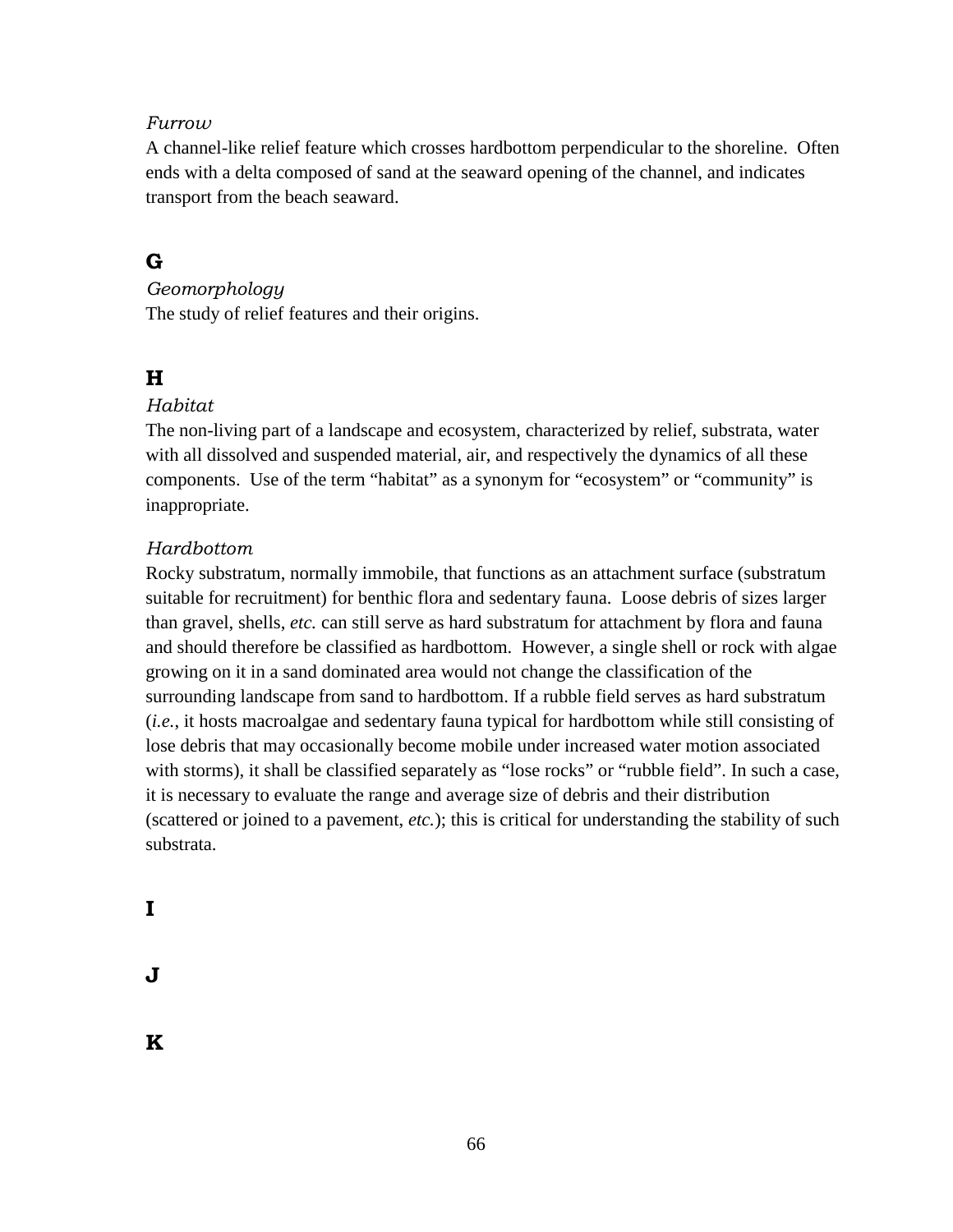## **L**

## *Ledge*

Many dictionaries define a ledge as an underwater ridge, especially of rocks beneath the sea and near the shore. In nearshore projects, ledges are often underwater step-like relief features, with a cliff from 0.1 m to 3m high, stretched nearly shore parallel, and with an upper surface more or less flat and dipping seaward with a low gradient. The extension of ledges alongshore is variable, from a few to hundreds of meters.

# *Littoral*

The term "littoral" has different uses in biology and engineering. The biological definition of "littoral" is synonymous with "intertidal" (an indefinite zone extending seaward from the shoreline to just beyond the breaker zone). See *sublittoral* and *supralittoral* for specific littoral zones.

# *Littoral transport (drift)*

Movement of non-cohesive sediments, (i.e., sand) along the foreshore and shore face via the action of breaking waves and longshore currents. Littoral transport is also called longshore transport or littoral drift. In engineering the term "littoral" refers to a much broader zone than in biology, which may, or may not include the intertidal zone. For Biological Monitoring Plans, Reports, and other documents it is recommended that the terms "longshore sediment transport" and "cross-shore sediment transport" be used instead of the term "littoral drift (transport)".

## *Long-shore sediment transport*

A wave- and/or tide-generated movement of shallow-water coastal sediments parallel to the shoreline

# **M**

## *Macroalgae*

A collective term used for marine alga that are attached to the benthos and generally visible to the naked eye. For the purpose of monitoring, Macroalgae is defined as algae whose fronds are greater than 15 mm, alternative to turf algae, growing as separate plants (not as a "turf"). Further, three distinct subgroups are recognized, these being: Chlorophyta (green algae), Rhodophyta (red algae), and Phaeophyta (brown algae).

# **N**

## *Net sediment transport*

The difference between the sediment transport magnitude in the dominant direction and the transport magnitude in the secondary direction. Sediment transport is usually considered to be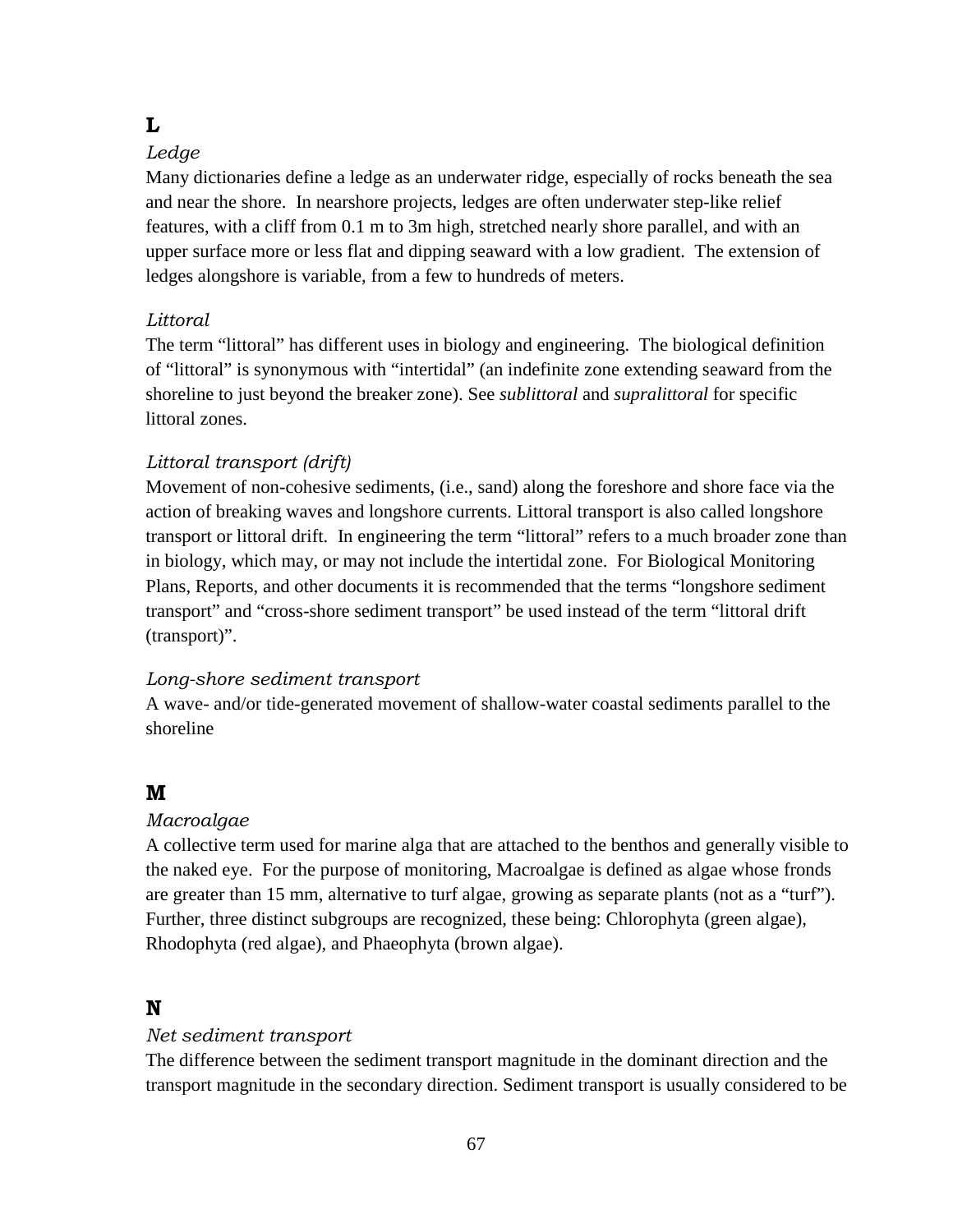positive to the right as an observer looks seaward. The net sediment transport can be positive, negative, or zero.

# **O**

## **P**

#### *Profile*

A cross-section taken perpendicular to a given beach contour; the profile may include the face of a dune or sea wall, extend over the backshore, across the foreshore, and seaward underwater into the nearshore zone.

# **Q**

## **R**

#### *r-selected species (r-strategists)*

Species whose populations are governed by their biotic potential (maximum reproductive capacity, **r)**, as opposed to K-selected species, which are governed by the availability of resources (i.e. populations of K-selected species fluctuate at or near their carrying capacity). The production of numerous small offspring followed by exponential population growth is the defining characteristic of r-selected species. They require short gestation periods, mature quickly (and thus require little or no parental care), and possess short life spans. Unlike Kselected species, members of this group are capable of reproduction at a relatively young age; however, many offspring die before they reach reproductive age.

#### *Reef*

"Reefs" mean:

1. Limestone structures composed wholly or partially of living corals, their skeletal remains, or both, and hosting other coral, associated benthic invertebrates, and plants; or 2. Hard-bottom communities, also known as live bottom habitat or colonized pavement, characterized by the presence of coral and associated reef organisms or worm reefs created by the *Phragmatopoma* spp. (403.93345, F.S.)

#### *Rugosity*

A coefficient characterizing relief: the ratio of the distance following the relief to the direct distance (straight line). For example, if the distance from the beginning of a transect to the end of a transect measured by a chain laid down on the ground is 22 m, and the distance measured by a stretched tape is 20 m, then R would be:  $R = 22:20 = 1.1$ .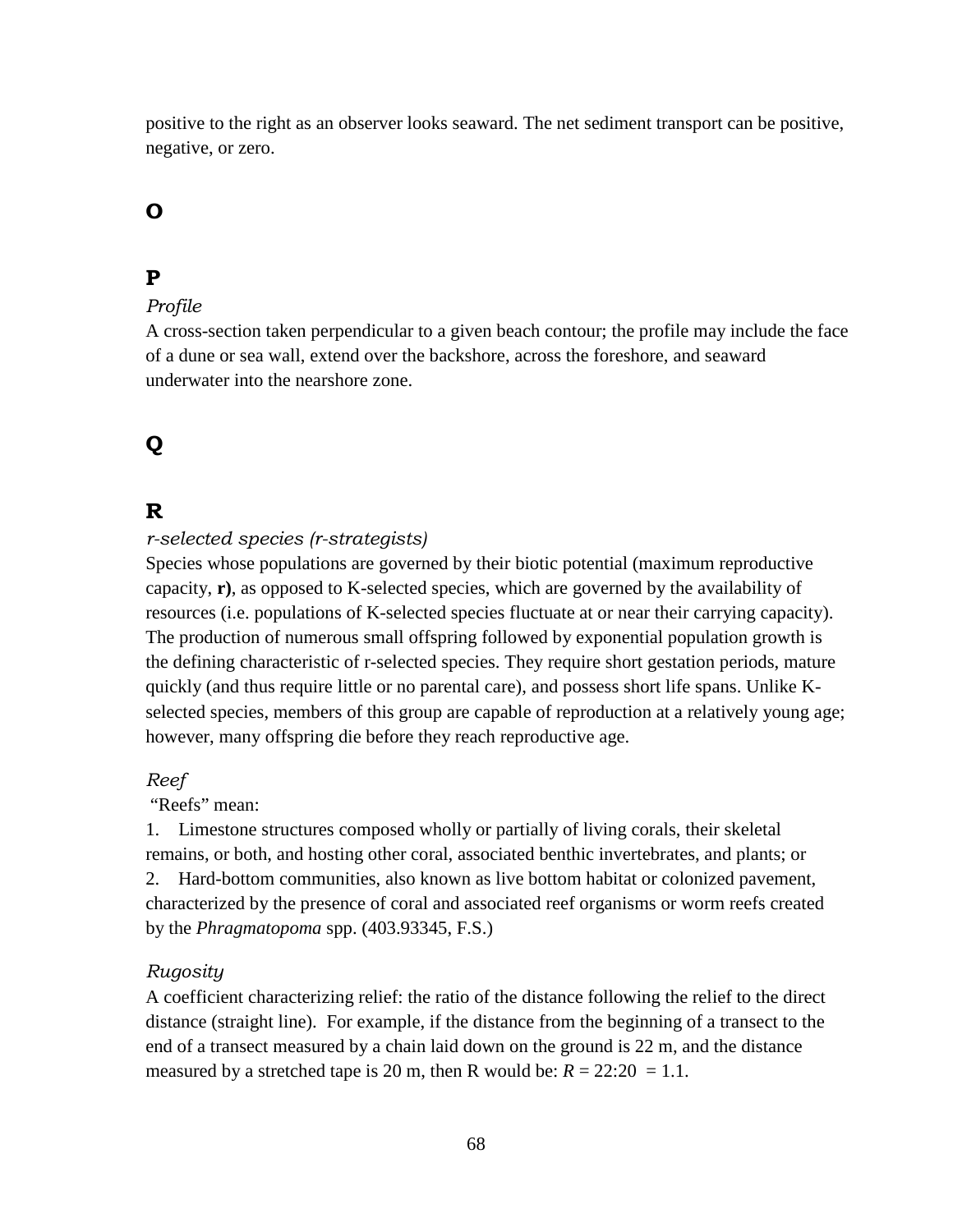## **S**

#### *Sand bypassing*

The mechanical or natural movement of sand from one beach adjacent to an inlet or from within an inlet system, to another beach adjacent to the same inlet. (62B-41.002, F.A.C.)

#### *Sand patch*

An area of sand greater than 0.5 m in length (as measured under the transect line) that is greater than 1 cm in depth lacking hardbottom benthic components protruding through the sediment.

#### *Scour*

Erosion caused by waves and currents or by the interaction of waves and currents with manmade structures or natural features. (62B-41.002, F.A.C.)

#### *Sediments*

A solid fragmental material that originates from weathering of rocks and is transported or deposited by air, water, or ice, or that accumulates by other natural agents, such as chemical precipitation from solution or secretion by organisms (biological origin), and that forms in layers on the Earth's crust or surface at ordinary temperatures in a loose, unconsolidated form (for example, sand, gravel, silt, mud).

#### *Sedimentation*

The process of sediment particles settling out of the water column, where particles were suspended, and accumulation on the sea floor.

#### *Sediment transport*

Movement of sediments by wave energy and currents.

#### *Sediment budget*

The mass balance between inputs and outputs of sediment within a defined coastal environment.

#### *Shell hash*  Crushed and often attrited (*see Attrition*) shell material. May also be termed *shell detritus.*

#### *Shoreface*

The narrow zone seaward from the low tide shoreline permanently covered by water, over which the beach sands and gravels actively oscillate with changing wave conditions.

#### *Shoreline*

The intersection of a specified plane of water with the shore or beach. (62B-41.002, F.A.C.)